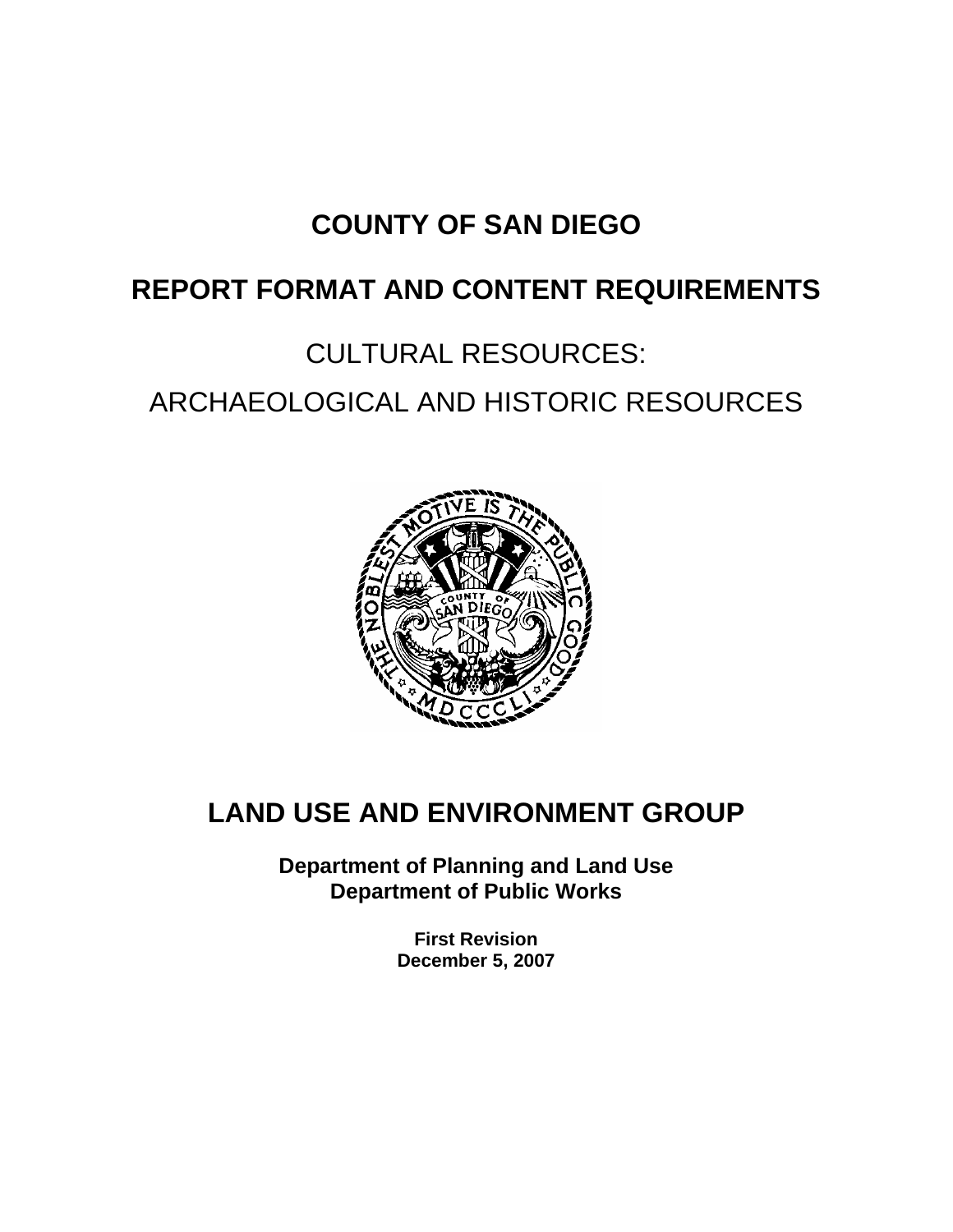#### **APPROVAL**

I hereby certify that these Guidelines for Determining Significance and Report Format and Content Requirements for Cultural Resources: Archaeological and Historic Resources are a part of the County of San Diego, Land Use and Environment Group's Guidelines for Determining Significance and Technical Report Format and Content Requirements and were considered by the Director of Planning and Land Use, in coordination with the Director of Public Works on the 5<sup>th</sup> day of December, 2007.

**ERIC GIBSON** Interim Director of Planning and Land Use

**JOHN SNYDER** Director of Public Works

I hereby certify that these Guidelines for Determining Significance and Report Format and Content Requirements for Cultural Resources: Archaeological and Historic Resources are a part of the County of San Diego, Land Use and Environment Group's Guidelines for Determining Significance and Technical Report Format and Content Requirements and have hereby been approved by the Deputy Chief Administrative Officer (DCAO) of the Land Use and Environment Group on the 5<sup>th</sup> day of December, 2007. The Director of Planning and Land Use is authorized to approve revisions to these Guidelines for Determining Significance and Report Format and Content Requirements for Cultural Resources: Archaeological and Historic Resources, except any revisions to the Guidelines for Determining Significance presented in Section 4.2 must be approved by the Deputy CAO.

Approved, December 5, 2007

Text **First Revision** December 5, 2007

Chandra / dallar

Approved September 26, 2006 **CHANDRA WALLAR** Deputy CAO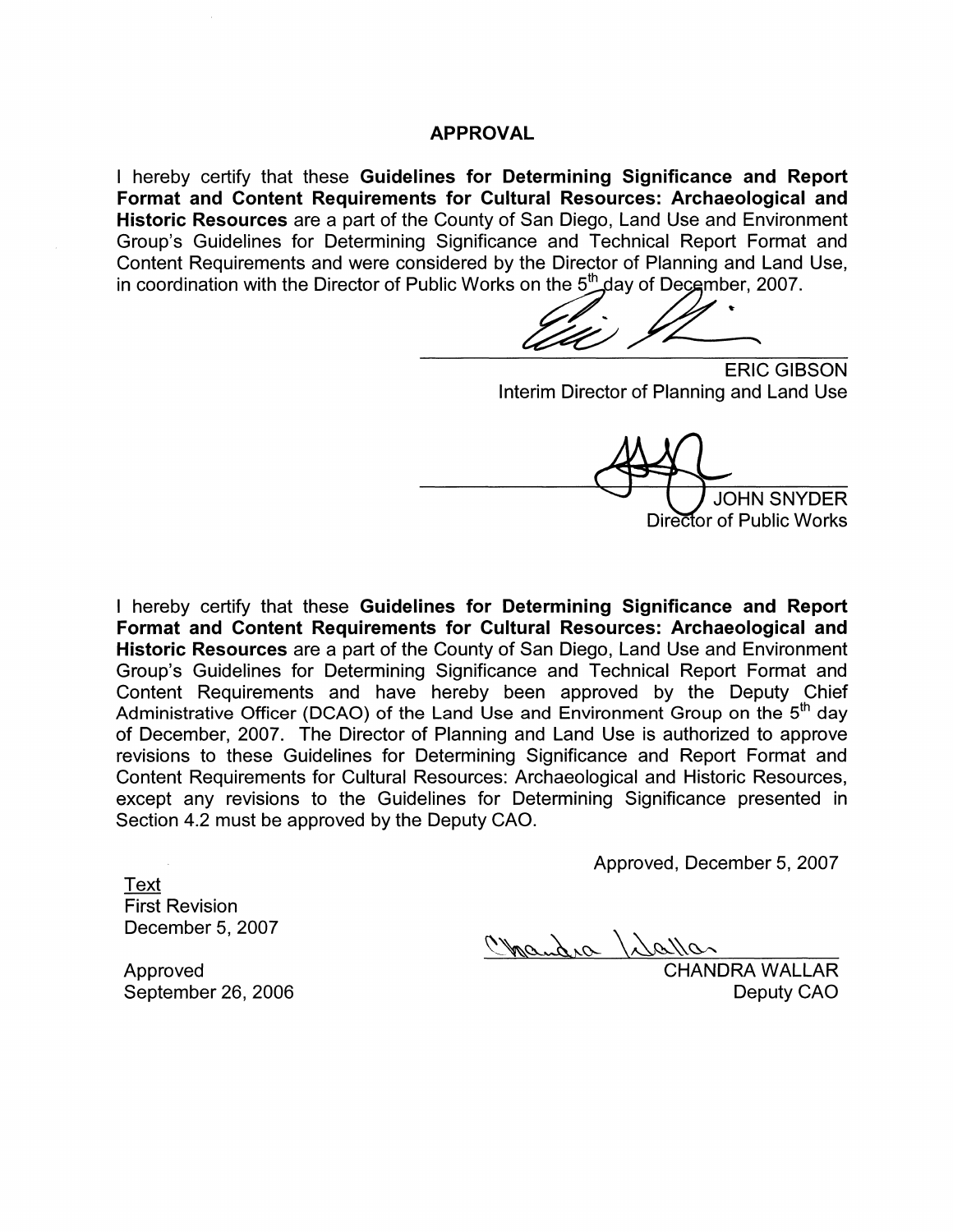#### **PURPOSE**

These Cultural Resources Report Format and Content Requirements provide guidance on conducting cultural resource surveys and preparing reports for discretionary projects being processed by the Land Use and Environment Group. These guidelines are designed to:

- 1. Ensure the quality, accuracy and completeness of cultural resource surveys and reports.
- 2. Aid in staff's efficient and consistent review of maps and documents from different consultants.
- 3. Provide adequate information to make appropriate planning decisions and to make determinations regarding conformance with applicable regulations.
- 4. Increase the efficiency of the environmental review process and avoid unnecessary time delays.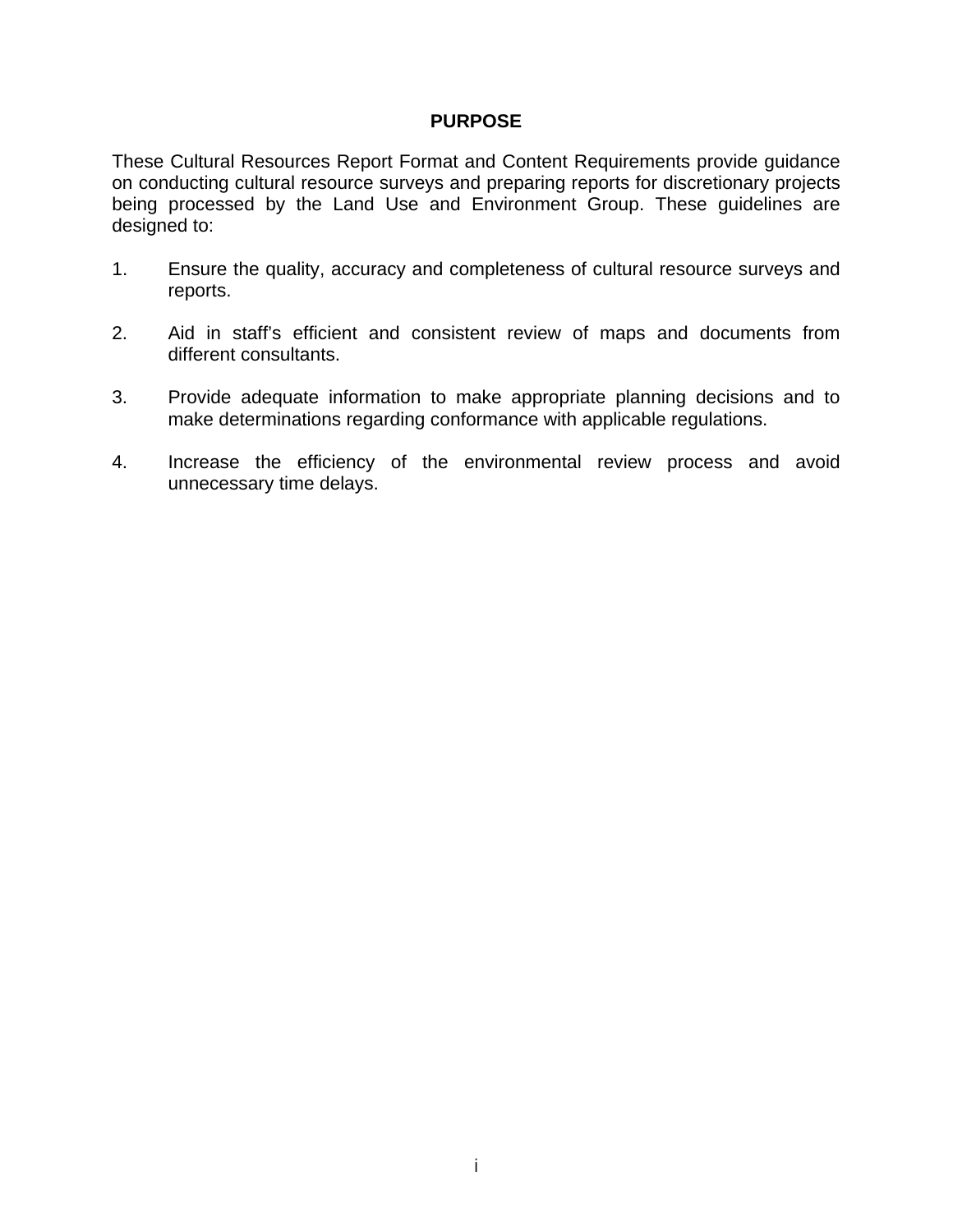## **TABLE OF CONTENTS**

|     | <b>SECTION</b> |       | <b>PAGE</b> |  |  |
|-----|----------------|-------|-------------|--|--|
| 1.0 |                |       |             |  |  |
| 2.0 |                |       |             |  |  |
|     | 2.1            |       |             |  |  |
|     | 2.2            |       |             |  |  |
|     |                |       |             |  |  |
|     |                |       |             |  |  |
|     | 2.3            |       |             |  |  |
|     |                | 2.3.1 |             |  |  |
|     |                |       |             |  |  |
|     |                |       |             |  |  |
|     |                |       |             |  |  |
|     |                |       |             |  |  |
|     |                | 2.3.6 |             |  |  |
| 3.0 |                |       |             |  |  |
|     | 3.1            |       |             |  |  |
|     |                |       |             |  |  |
|     |                |       |             |  |  |
|     | 3.2            |       |             |  |  |
|     |                | 3.2.1 |             |  |  |
|     |                |       |             |  |  |
|     | 3.3            |       |             |  |  |
|     |                | 3.3.1 |             |  |  |
|     |                |       |             |  |  |
|     |                |       |             |  |  |
| 4.0 |                |       |             |  |  |

## **ATTACHMENTS**

| $\mathbf{B}$ |                                                             |  |
|--------------|-------------------------------------------------------------|--|
| $\mathbf{C}$ |                                                             |  |
| D            |                                                             |  |
| E.           | Typical Condition Language for Use in Project Decisions  45 |  |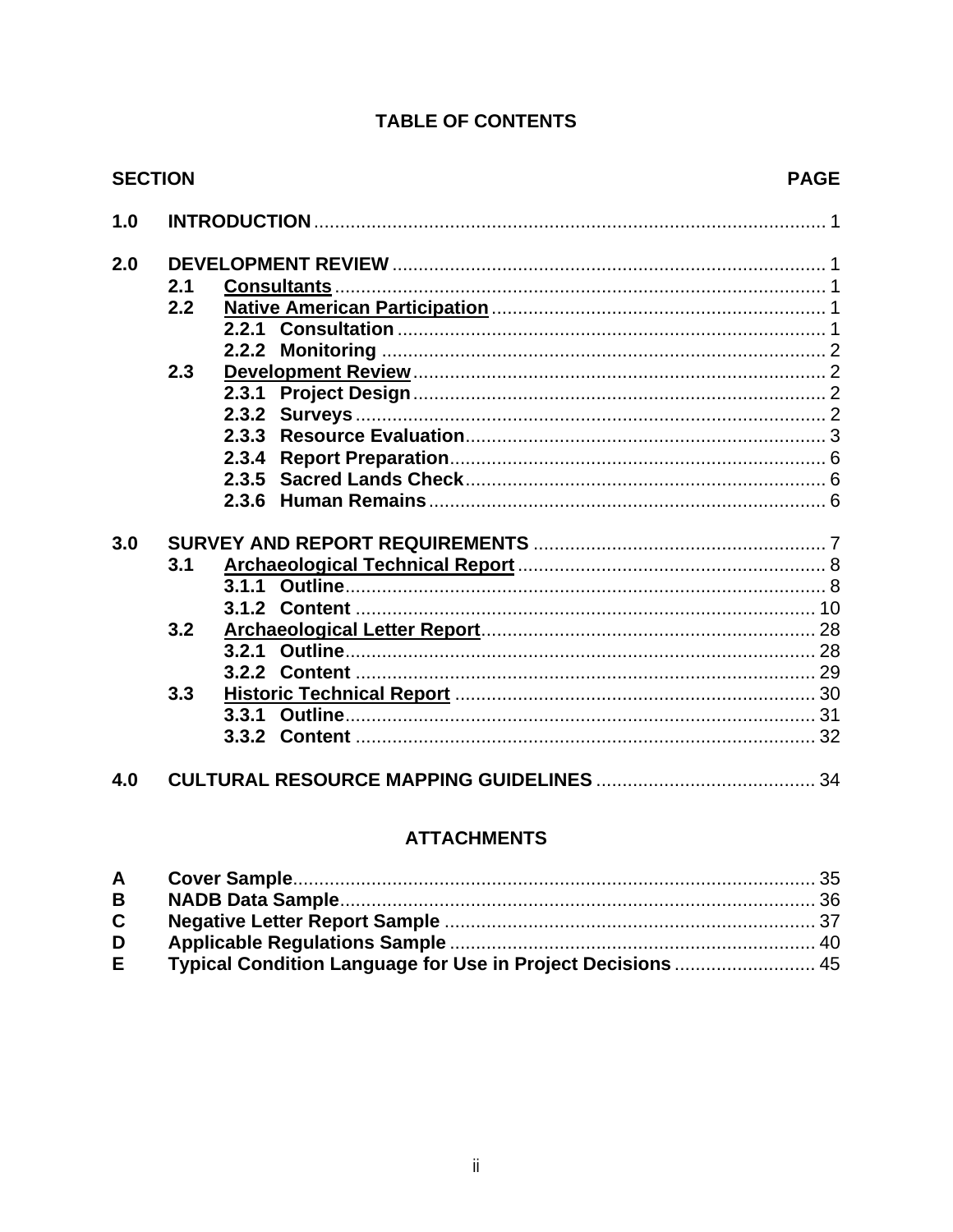## **1.0 INTRODUCTION**

This document guides consultants in the environmental review of cultural resources located within the jurisdiction of the County of San Diego and in the preparation of technical studies. These requirements apply to both archaeological and historic resources. They were based on the Archaeological Resource Management Report (ARMR) format and content guidelines developed by the California Office of Historic Preservation (1990) and the Historical Resources Guidelines developed by the City of San Diego (2001). The intent of these guidelines is to ensure consistency in the management of cultural resources including identification, evaluation, and preservation and/or mitigation.

## **2.0 DEVELOPMENT REVIEW**

The following sections provide guidance on the development review of projects when cultural resources are present or have a high probability to be present. For purposes of this document, historic resources are defined as the "built environment" and are nonarchaeological in nature. Archaeological resources are defined as the surface and subsurface remains of sites no longer in use or maintained in which evidence of past activity is preserved (Native American and European).

## **2.1 Consultants**

Consultants (Principal Investigator) must be approved to work on development projects within the jurisdiction of the County. Any report submitted where the Principal Investigator is not an approved consultant will not be reviewed and will be rejected as incomplete. See County CEQA Guidelines for CEQA Consultant List Placement.

## **2.2 Native American Participation**

Native American involvement in development projects is required and consists of consultation and monitoring.

## **2.2.1 Consultation**

Consultation is required pursuant to Section 65352.3 of the Government Code (Senate Bill 18 [2004]). This is a government to government consultation and the County is responsible for conducting the consultation. This regulation requires that consultation take place for any project that involves a General Plan Amendment, Specific Plan, or Specific Plan Amendment. Consultation may include but is not limited to written correspondence (letters, e-mails) and formal meetings. Additionally, the County consults with Native American groups outside of the requirements of SB-18. Specifically, the County conducts consultations for projects that have a positive finding for the presence of cultural resources, but are not associated with a General Plan Amendment, Specific Plan, or Specific Plan Amendment. Consultants are to be provided with a copy of the correspondence and any agreements made between local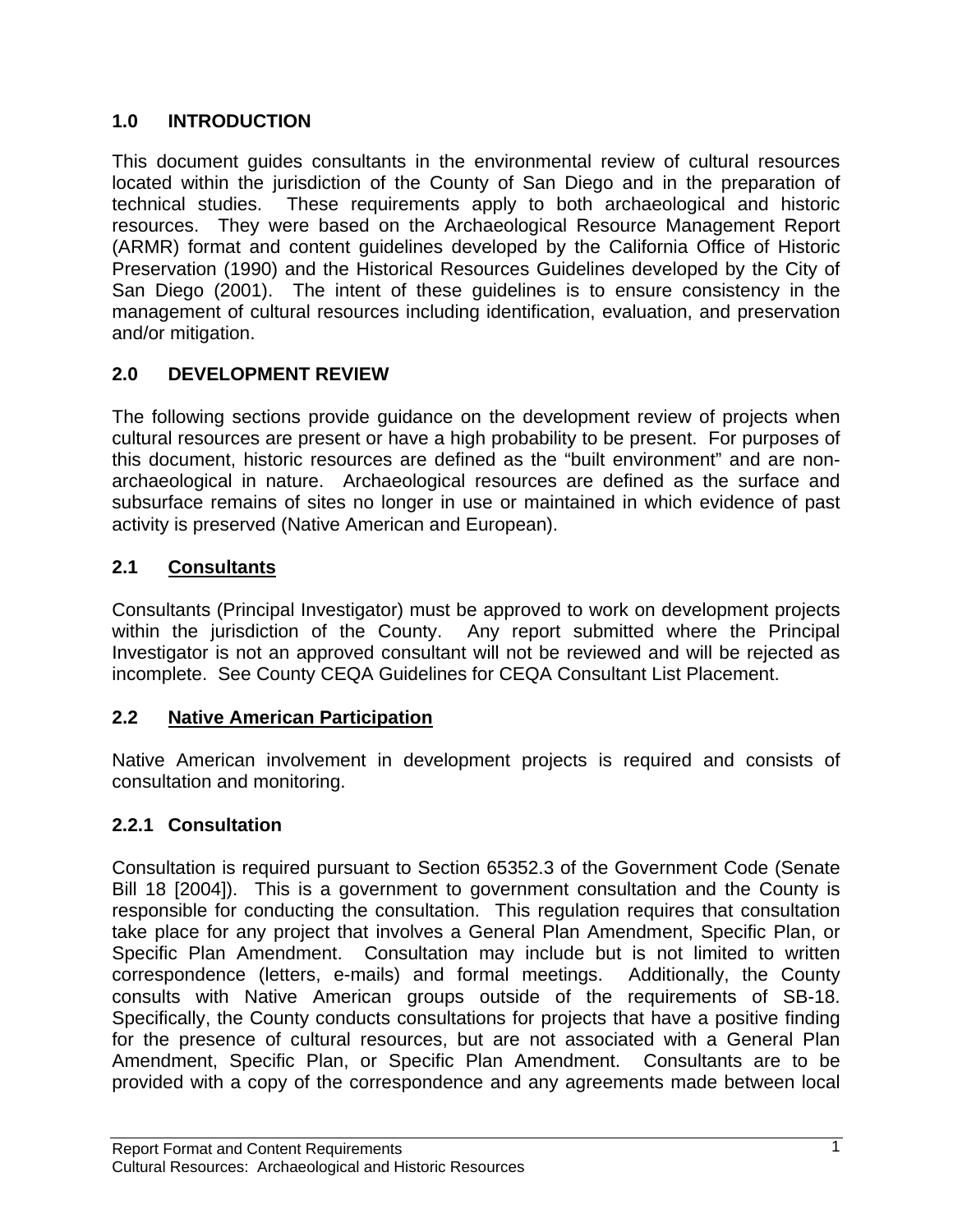Native American groups, the applicant, and the County for inclusion in cultural resource studies.

## **2.2.2 Monitoring**

A Native American monitor (monitor) is required for surface and subsurface investigations (survey, significance testing, and data recovery). Additionally, a monitor is required to be present for any grading monitoring for the potential presence of cultural resources. A local Tribe may request in writing that the Native American monitor be a representative of their tribe if a project is located within the general vicinity of their ancestral lands. The monitor shall be consulted during the investigations. Native American groups shall be given a minimum notice of two weeks that a monitor is required. If a monitor is not available, work may continue without the monitor. The Principal Investigator shall include in the report any concerns or comments that the monitor has regarding the project and shall include as an appendix any written correspondence or reports prepared by the monitor.

## **2.3 Development Review Process**

The development review process consists of identifying cultural resources within the boundaries of the project, including any off-site improvements associated with the project. This section provides guidance as to the County's expectations regarding project design and how a typical cultural resource investigation is to be conducted.

## **2.3.1 Project Design**

CEQA (§21083.2b) requires that reasonable efforts be made to preserve important cultural resources in place; therefore project design is essential to achieving this goal. The design of a project should incorporate cultural resources into open space whenever possible. If the project proponent, consultant, and County Staff agree to waive significance testing on cultural sites, those resources will be treated as significant (both CEQA and RPO) and must be preserved through project design.

## **2.3.2 Surveys**

County staff will make a determination based on available information (maps, aerial photos, cultural reports, site visits, and CHRIS data) at project scoping as to whether a development project requires a survey. If a site specific survey is required, it shall be conducted in such a manner as to determine the absence or presence of cultural resources. Tribes identified by the Native American Heritage Commission (NAHC) as having a potential interest in a project area will be notified of all surveys to be conducted and survey results will be provided to tribes that request them. Based on project design and the results of the survey, staff will determine whether significance testing is required.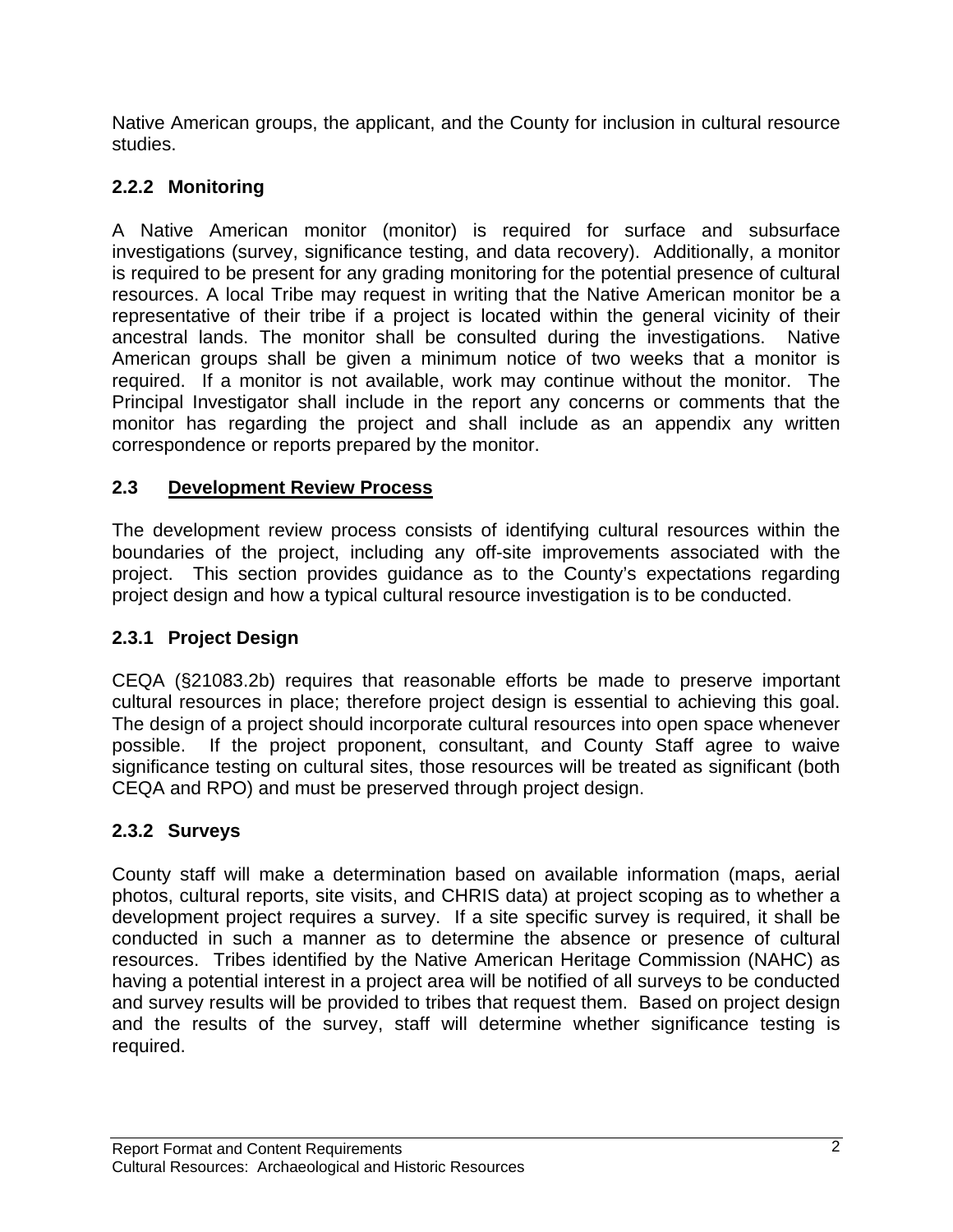#### **No Prior Survey**

Projects that have not been previously surveyed require a surface investigation (survey). For projects under 10 acres, staff will determine whether a County archaeologist or consultant will survey the project. The determination will be made based on staff availability. Projects over 10 acres are to be surveyed by a County approved consultant.

#### **Prior Survey**

Projects with a prior survey that is 5 years old or less may use the previous study. However, an addendum to the prior survey must be completed that includes the following: (1) updates all graphics to the current development project; (2) discusses any change in interpretation, impacts, or mitigation; and (3) identifies changes in circumstances or new information of substantial importance that cause one or more effects to cultural resources. In addition, the addendum should identify whether cultural material was collected as part of the previous survey, and if so identify the location of the collection. Projects will be conditioned with the requirement of curation for any collection associated with prior studies that have not been curated.

#### **Negative Survey**

Negative surveys do not require a full cultural resources report. Instead a letter report is acceptable. Attachment C provides an example of an acceptable negative letter report. Negative reports must be submitted to the South Coastal Information Center.

#### **Positive Survey**

Investigations that are positive must prepare a "full" cultural resources survey report. The survey report must address CEQA and RPO significance criteria and define the boundaries of sites. If resources extend off-site, they must be mapped and discussed. Direct and indirect impacts that result from the implementation of the proposed project must be identified and evaluated. See chapter 3.0 for format and general guidance for the preparation of cultural technical studies.

#### **2.3.3 Resource Evaluation**

Resource evaluation is required when new resources are identified as a result of a survey. In addition, any previously recorded resources that have not been previously assessed that are relocated during a survey must be evaluated. Assessments are not required for resources that have been evaluated for CEQA or RPO significance in the past five years and there has been no change in the conditions which contributed to the determination of resource importance. Resource evaluation is also not required when significance is assumed in the absence of testing and the resources are placed in open space. However, resources that are placed in open space are to be indexed to identify what is being preserved and how best to manage the resource. In addition, site boundaries for these resources must be defined to determine whether they extend beyond the area designated for open space. Resources should be re-evaluated if their condition or setting has improved or deteriorated, if new information is available, or if the resource is becoming increasingly rare due to the loss of other similar resources.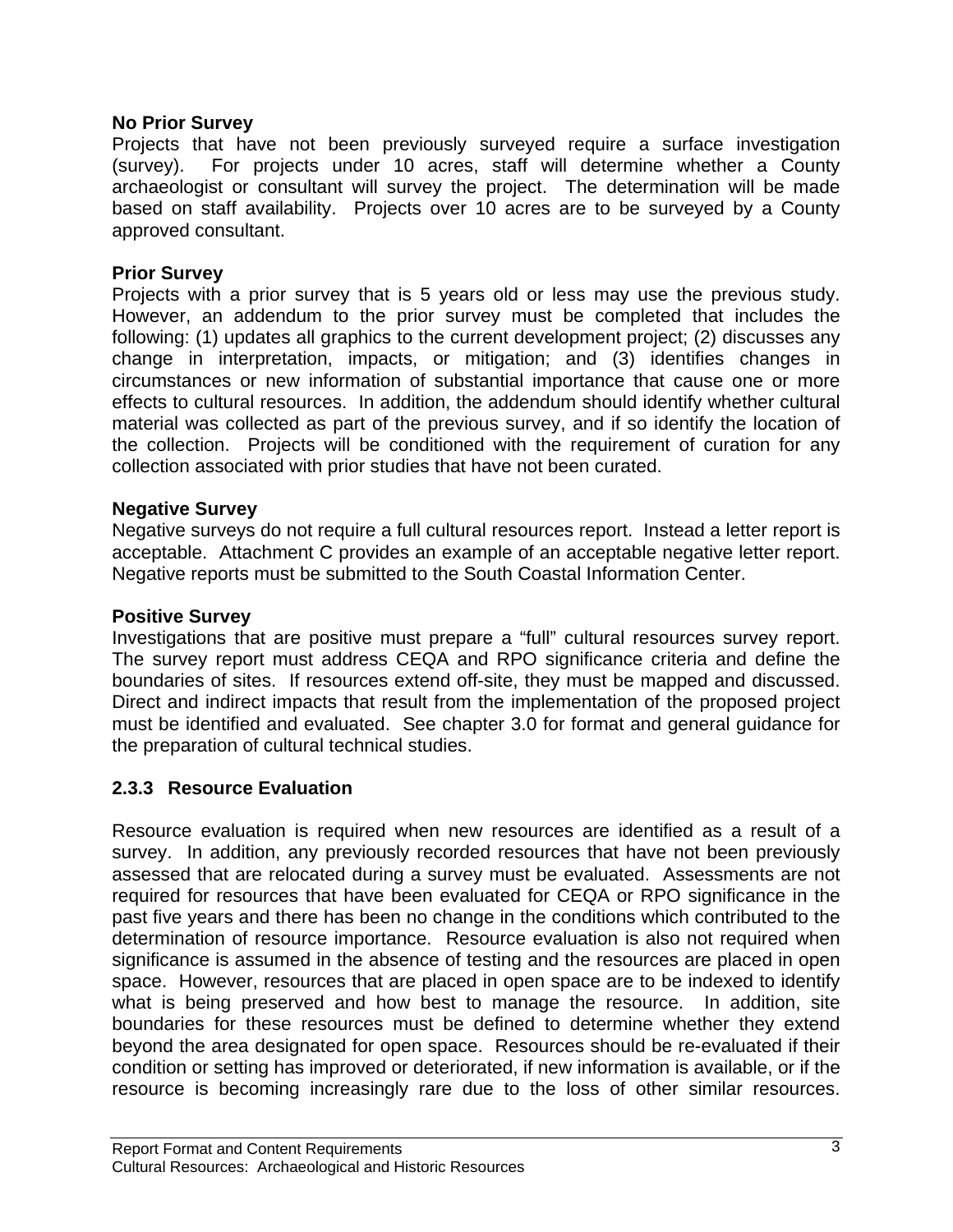Resource evaluation includes determining resource importance, assessing project impacts, identifying appropriate mitigation measures, and the significance of impacts after implementation of mitigation. The following sections outline and provide guidance for these topics.

#### **Resource Importance**

Resource importance is evaluated through the use of field surveys, subsurface testing, lab analysis, or any other tools used by the archaeologist/historian. A determination of "Important" or "Not Important" must be made for each resource assessed. Evidence must be provided to substantiate (a) the cultural or scientific significance, (b) the boundaries of the resource(s), and (c) the traditional importance to Native American communities which shall include consultation with Native American monitors. The County discourages the use of "Potentially Important". The use of this term places a resource into a gray area that may result in the loss of resource protection. Subchapter 3.2.2 of the Guidelines for Determining Significance provides the criteria for evaluating resource importance.

#### Resources Determined "Important"

Cultural resources determined "Important" shall be discussed in the technical study. The severity of project impacts must be described and mitigation measures must be proposed that reduce project impacts to a level below significant. Cultural resources that yield information or have the potential to yield information are considered "Important" resources. Data and information collected from sites that yield information must be archived and curated.

## Resources Determined "Not Important"

Resources determined "Not Important" must be discussed in the technical study. The County identifies artifact isolates as the only resource type that should be placed in this category. Resources in this category will require no work beyond documentation of the resources and inclusion in the survey and assessment report. This information is to be archived at a local repository.

#### **Impact Assessment**

The assessment of project impacts is required to determine appropriate mitigation measures and/or design considerations. Impacts are defined as those changes to the environment that will occur as the result of the implementation of a project. Impact assessment (Area of Potential Effect [APE]) varies different types of discretionary permits. As such, this assessment must take into consideration the type of permit being requested. Projects with multiple permits should use the most impactive permit for the analysis.

Impact assessment is based on the APE. In order to identify and define the severity of impacts, the APE must be established as discussed above. Once the APE is defined and the cultural resources are evaluated for importance, only then can impact assessment take place. Impact assessment must identify direct, indirect and cumulative impacts.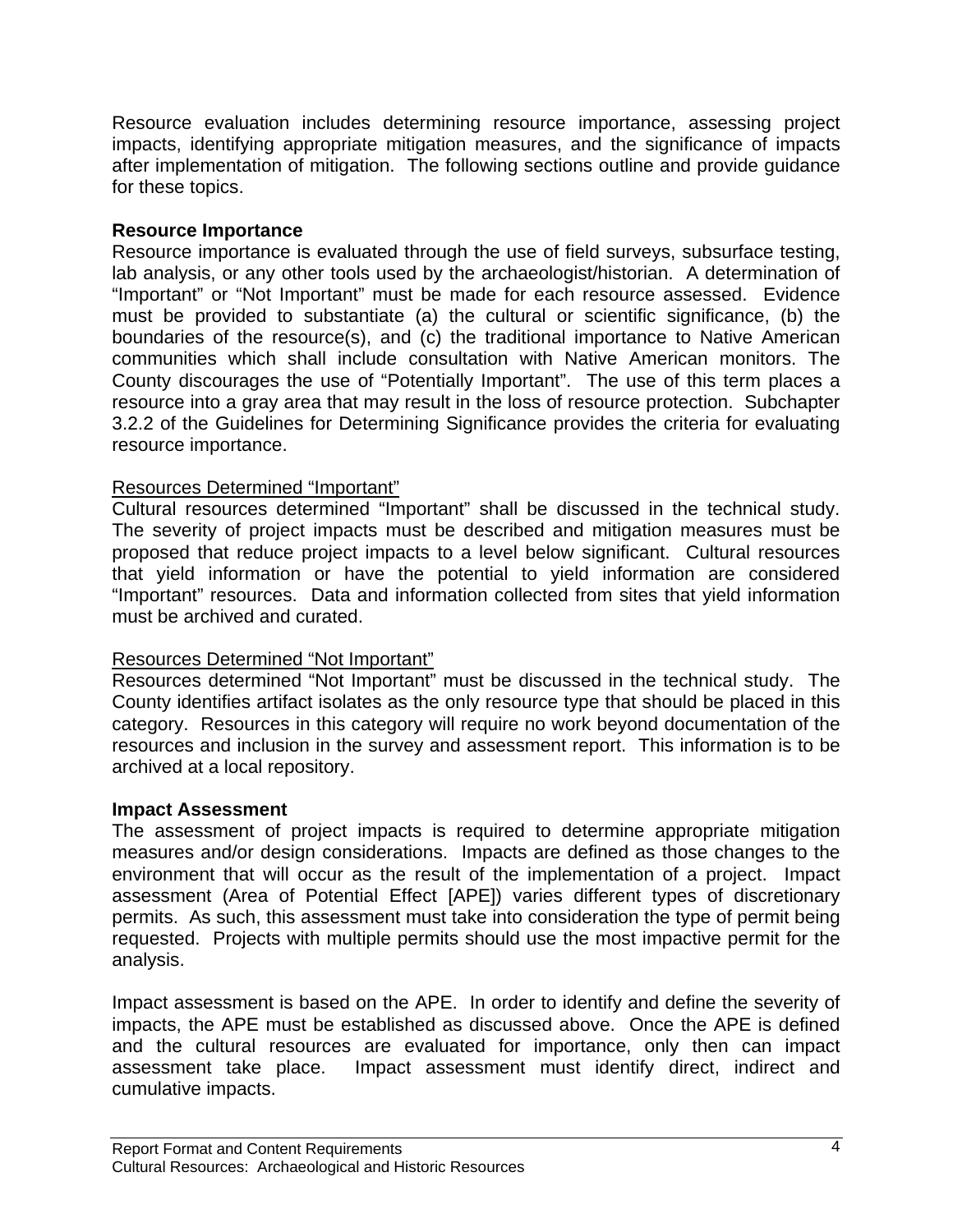If a cultural resource is determined to be "Not Important", both the resource and the project impacts upon it must be discussed in the technical study but will not be considered further in the environmental review process.

#### **Mitigation Strategies**

Impacts to cultural resources are impossible to reverse; therefore it is important to select the appropriate mitigation that will provide the greatest amount of preservation and/or protection. Mitigation is used to reduce project impacts to a level below significant. The County requires that preservation of cultural resources be considered as the first choice of mitigation in lieu of other methods. Mitigation measures/design considerations are identified in Table 1 of the Guidelines for the Determination of Significance and a listing of typical condition language is included in Attachment E. Mitigation strategies proposed in the report should provide the general concept being proposed and should not be the actual condition verbatim. The following is a discussion of mitigation strategies that includes both project design and mitigation measures.

#### Project Design

Project design unlike mitigation measures builds protective measures into the development plan. The best examples of this are the inclusion of open space into a project design, special setback easements for lots adjacent to historic resources, and the identification of staging areas for construction equipment. Although these types of measures protect resources through design, these measures must still be included in the conditions for project approval.

## Mitigation Measures

Mitigation must be proposed for any project that impacts important cultural resources. The determination of mitigation measures is based on resource significance (CEQA, RPO), and the type (direct, indirect, cumulative) and severity of the impact. The focus of mitigation is the preservation, data recovery, and curation of the information that these resources contain that would otherwise be destroyed or lost due to construction and development activities.

Mitigation may include measures when resources are not identified but whose presence is reasonably suspected. For example, grading monitoring may be required when resources are present or suspected to be present on a project site. Mitigation may also require measures to protect off-site resources even though the project does not propose development in that area. For example, a project proposes development adjacent to a known archaeological site (no development within the site boundaries). To mitigate for potential impacts to this resource, grading monitoring and temporary fencing would be made a condition of project approval.

Note: The County does not normally consider HABS/HAER documentation alone as adequate mitigation for the destruction of significant historic resources (structures). In the case of Architectural Heritage Association v. County of Monterey, 122 Cal.App.4<sup>th</sup> 1095 (2004), it was found that "archival documentation cannot normally reduce destruction of an historic resource to an insignificant level." Also in the case of League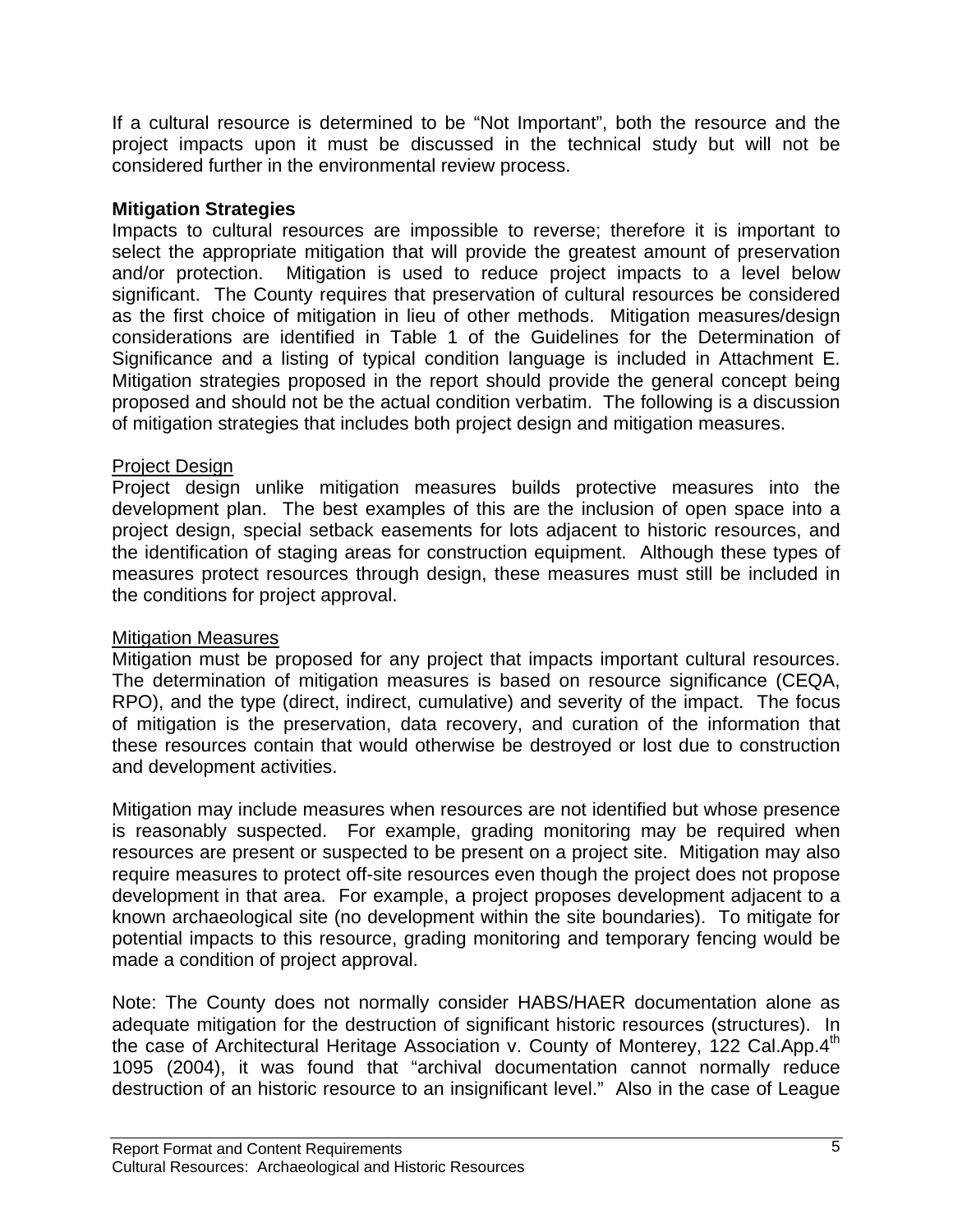Protection of Oakland, 52 Cal.App.4<sup>th</sup> 896 (1997), the Court of Appeal held that the historic resources of the building to be demolished "normally cannot be adequately replaced by reports and commemorative markers." Therefore, documentation is not a feasible mitigation measure for the loss of these resources.

## **2.3.4 Report Preparation**

Reports (Resource Evaluation, Grading Monitoring) shall be prepared by qualified professionals identified on the County's List of Approved Consultants. The report shall be prepared by the criteria set forth in this document and shall be tailored to the resource(s) under evaluation (e.g., archaeological, historic, traditional cultural property, rural landscape, district). The criteria set forth in Chapter 3.0 of this document shall be used by the County to review cultural studies.

## **2.3.5 Sacred Lands Check**

Consultants are to conduct a record search with the Native American Heritage Commission (NAHC) for any project that they survey or test to determine the absence/presence of Sacred Lands. In addition, local Native American groups should be consulted. Sacred Lands have a high probability of placement in the Resource Protection Ordinance (RPO) Significance category. Note: Not all Sacred Lands are listed with the NAHC.

## **2.3.6 Human Remains**

Human remains require special handling, and must be treated with appropriate dignity. Specific actions must take place pursuant to CEQA Guidelines §15064.5e, Public Resource Code (PRC) §5097.98, and §87.429 of the County of San Diego Grading, Clearing, and Watercourses Ordinance.

In the event of the accidental discovery or recognition of any human remains in any location other than a dedicated cemetery, the following procedures shall be followed:

- 1. There shall be no further excavation or disturbance of the site or any nearby area reasonably suspected to overlie adjacent human remains until:
	- a. A County Official is contacted.
	- b. The County Coroner is contacted to determine that no investigation of the cause of death is required, and
	- c. If the Coroner determines the remains are Native American:
		- i. The Coroner shall contact the Native American Heritage Commission (Commission) within 24 hours.
		- ii. The Commission shall identify the person or persons it believes to be the most likely descended from the deceased Native American.
		- iii. The Most Likely Descendent (MLD) may make recommendations to the landowner or the person responsible for the excavation work, for the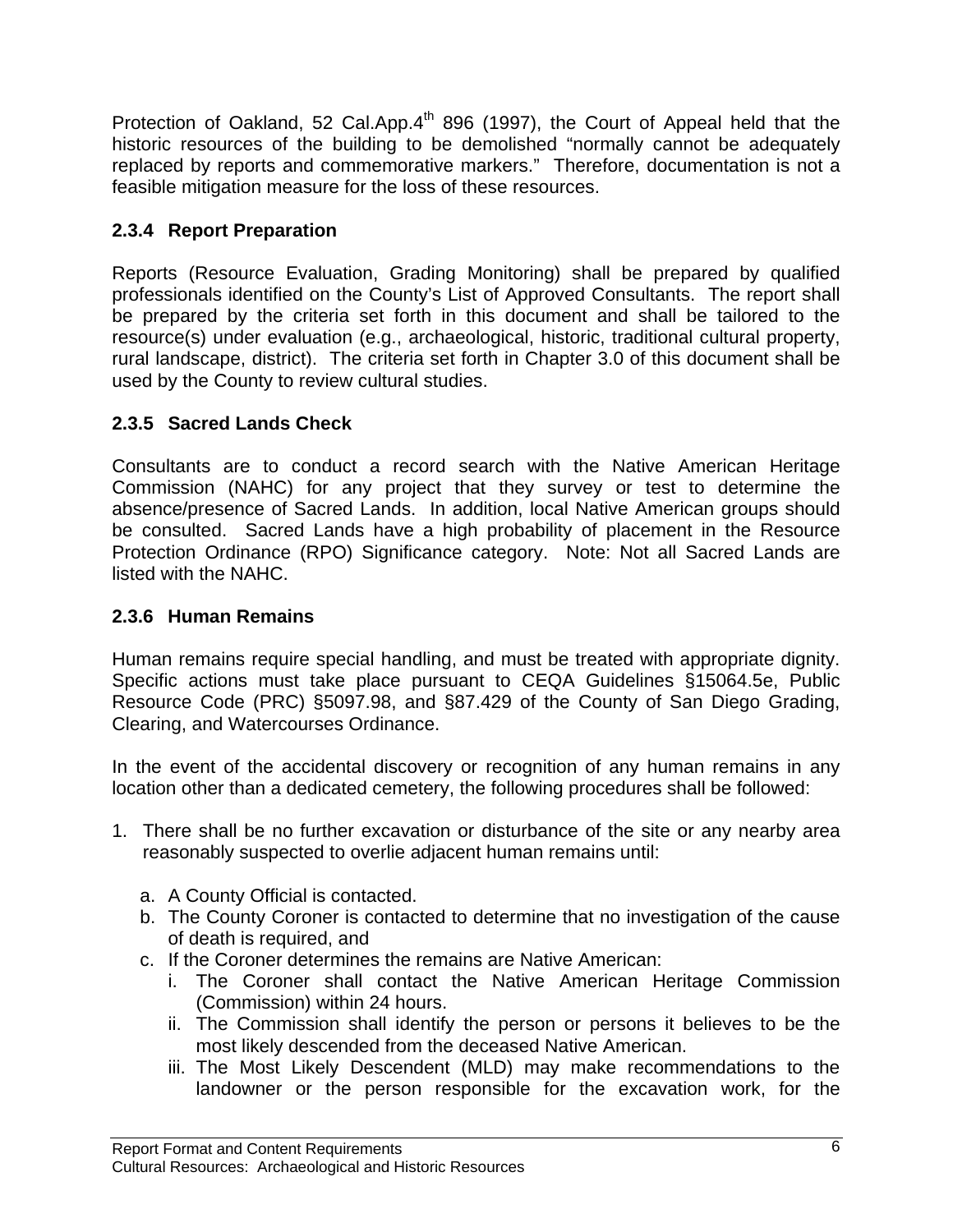treatment of human remains and any associated grave goods as provided in PRC §5097.98.

- 2. Under the following conditions, the landowner or his authorized representative shall rebury the Native American human remains and associated grave goods on the property in a location not subject to further disturbance:
	- a. The Commission is unable to identify a MLD or the MLD failed to make a recommendation within 24 hours after being notified by the commission.
	- b. The MLD identified fails to make a recommendation; or
	- c. The landowner or his authorized representative rejects the recommendation of the MLD, and the mediation by the Commission fails to provide measures acceptable to the land owner.
- 3. Any time human remains are encountered or suspected and soil conditions are appropriate for the technique, Ground Penetrating Radar (GPR) will be used as part of the survey methodology. In addition, the use of canine forensics will be considered when searching for human remains. The decision to use GPR or canine forensics will be made on a case-by-case basis through consultation between the County Archaeologist, the Project Archaeologist, and the Native American Monitor.
- 4. Because human remains require special consideration and handling, they must be defined in a broad sense. For the purposes of this document, human remains are defined as:
	- a. Cremations including the soil surrounding the deposit.
	- b. Interments including the soil surrounding the deposit.
	- c. Associated grave goods.

In consultation between the County Archaeologist, Project Archaeologist, and Native American Monitor, additional measures (e.g. wet-screening of soils adjacent to the deposit or on-site) may be required to determine the extent of the burial.

**Note: Any time human remains are encountered, the site is considered RPO significant and the only appropriate mitigation is preservation.**

## **3.0 SURVEY AND REPORT REQUIREMENTS**

All cultural resources technical reports shall follow the formats and guidance in this document. The overall length of reports and the amount of information to include will vary depend on the size and scope of the project, regional setting, the cultural resources present, and the degree of impacts proposed.

Depending on the results of the survey (absence/presence of cultural resources), the County may require that one of the following be submitted: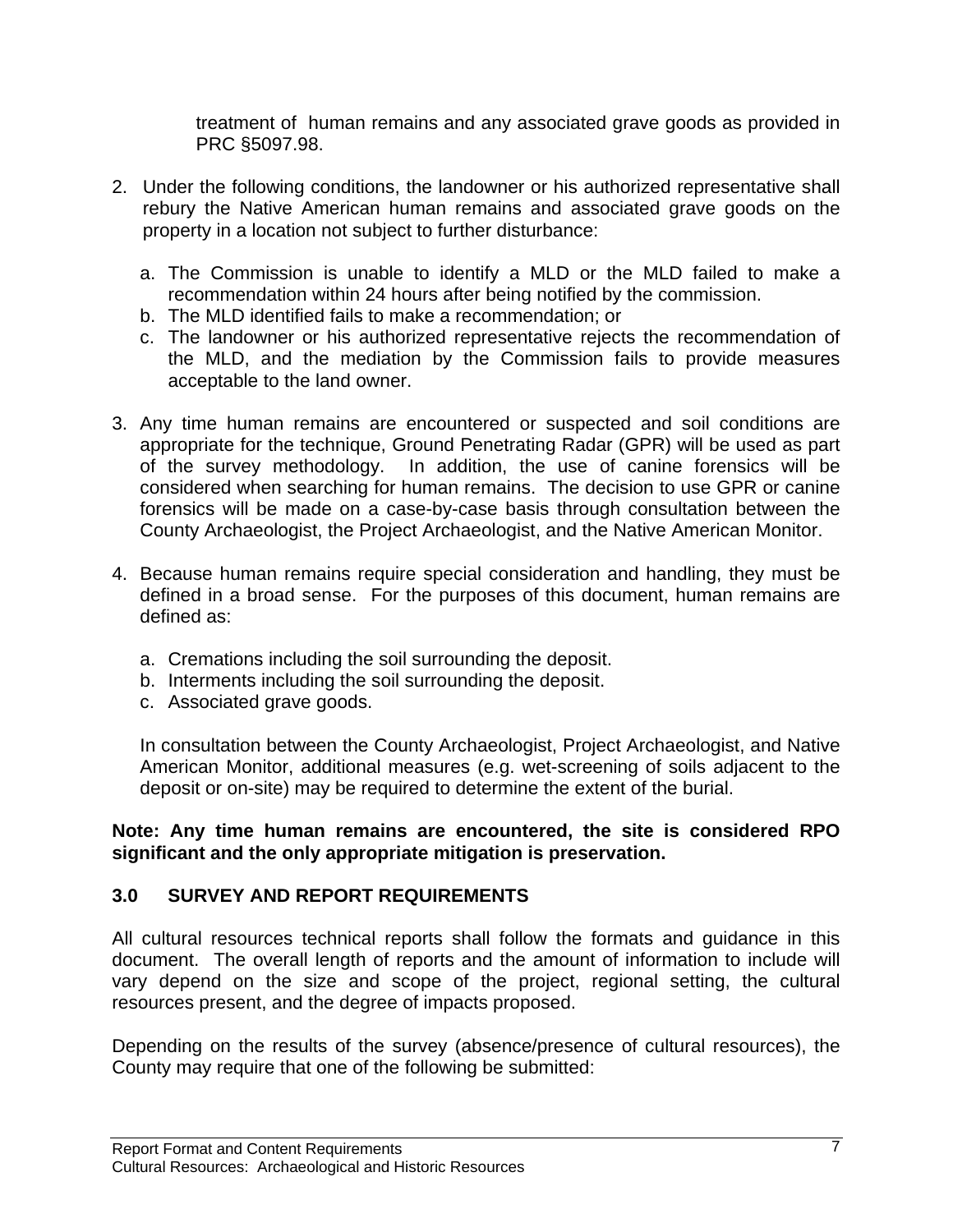- Full Cultural Resources Report (Full Report)
- Required for projects where cultural resources are present on site. The full report shall include maps of the regional location of the project site, the location of cultural resources, and the location of cultural resources with an overlay of the proposed project. All maps that identify the location of cultural sites shall be placed in a "Confidential" appendix under separate cover.
- Cultural Resources Letter Report (Letter Report) Required for projects where no resources are present on site. See Attachment C for an example.

All cultural resources reports will be reviewed for technical accuracy and completeness by a staff archaeologist. Reports are considered draft until staff determines the report to be complete. Each submittal and review of a draft cultural resources report is considered an "iteration". During each iteration, staff will either determine the report to be complete or respond with comments for necessary changes. Each report may have up to three iterations, after which the project may be denied due to inadequate environmental progress.

## **3.1 Archaeological Technical Report**

The following subchapters provide an outline and the criteria for the required elements of a "full" technical report. The structure of the report is based on the ARMR format with modifications to fulfill County requirements. Depending on the types of resources and impacts identified, the format may vary and all elements may not be required. Any deviation from the standard format outlined below must be approved by staff.

## **3.1.1 Outline**

An archaeological technical study should include the following elements:



- **1.0 INTRODUCTION**
- **1.1 Project Description**
- **1.2 Existing Conditions**
- **1.2.1 Environmental Setting Natural**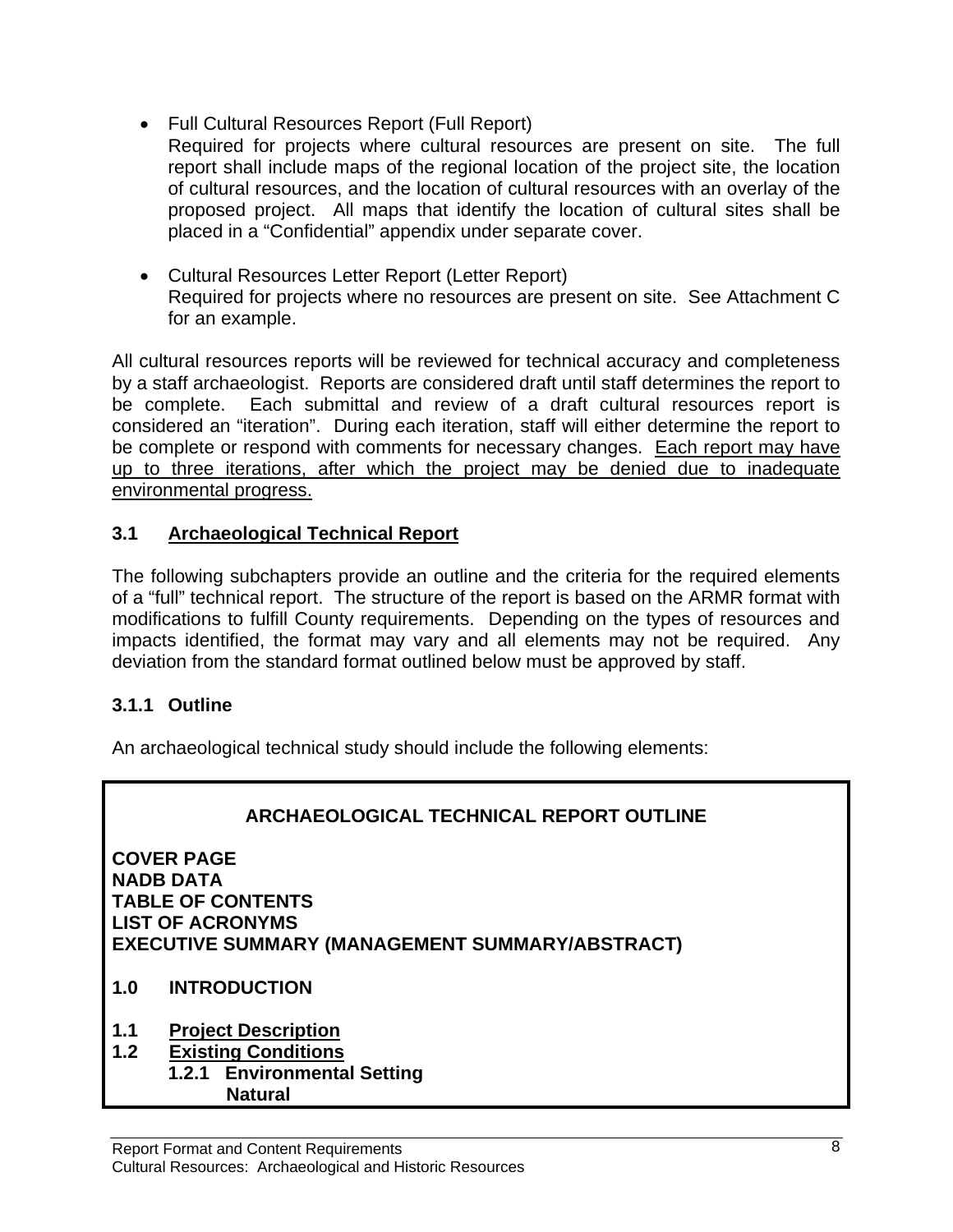**Cultural** 

- **1.2.2 Record Search Results Previous Studies Previously Recorded Sites Adjacent to Study Area**
- **1.3 Applicable Regulations**
- **2.0 GUIDELINES FOR DETERMINING SIGNIFICANCE**
- **3.0 RESEARCH DESIGN (optional)**
- **4.0 ANALYSIS OF PROJECT EFFECTS**

## **4.1 Methods**

- **4.1.1 Survey Methods**
- **4.1.2 Test Methods**
- **4.1.3 Laboratory and Cataloging Procedures**
- **4.1.4 Curation**
- **4.1.5 Native American Participation/Consultation**
- **4.2 Results**
- **5.0 INTERPRETATION OF RESOURCE IMPORTANCE AND IMPACT IDENTIFICATION**
- **5.1 Resource Importance**
- **5.2 Impact Identification**
- **6.0 MANAGEMENT CONSIDERATIONS MITIGATION MEASURES AND DESIGN CONSIDERATIONS**
- **6.1 Unmitigated Impacts 6.1.1 Mitigation Measures and Design Considerations**
- **6.2 Mitigated Impacts 6.2.1 Mitigation Measures and Design Considerations**
- **6.3 Effects Found Not to be Significant**
- **7.0 REFERENCES**
- **8.0 LIST OF PREPARERS AND PERSONS AND ORGANIZATIONS CONTACTED**
- **9.0 LIST OF MITIGATION MEASURES AND DESIGN CONSIDERATIONS**

**APPENDICES CONFIDENTIAL APPENDICES**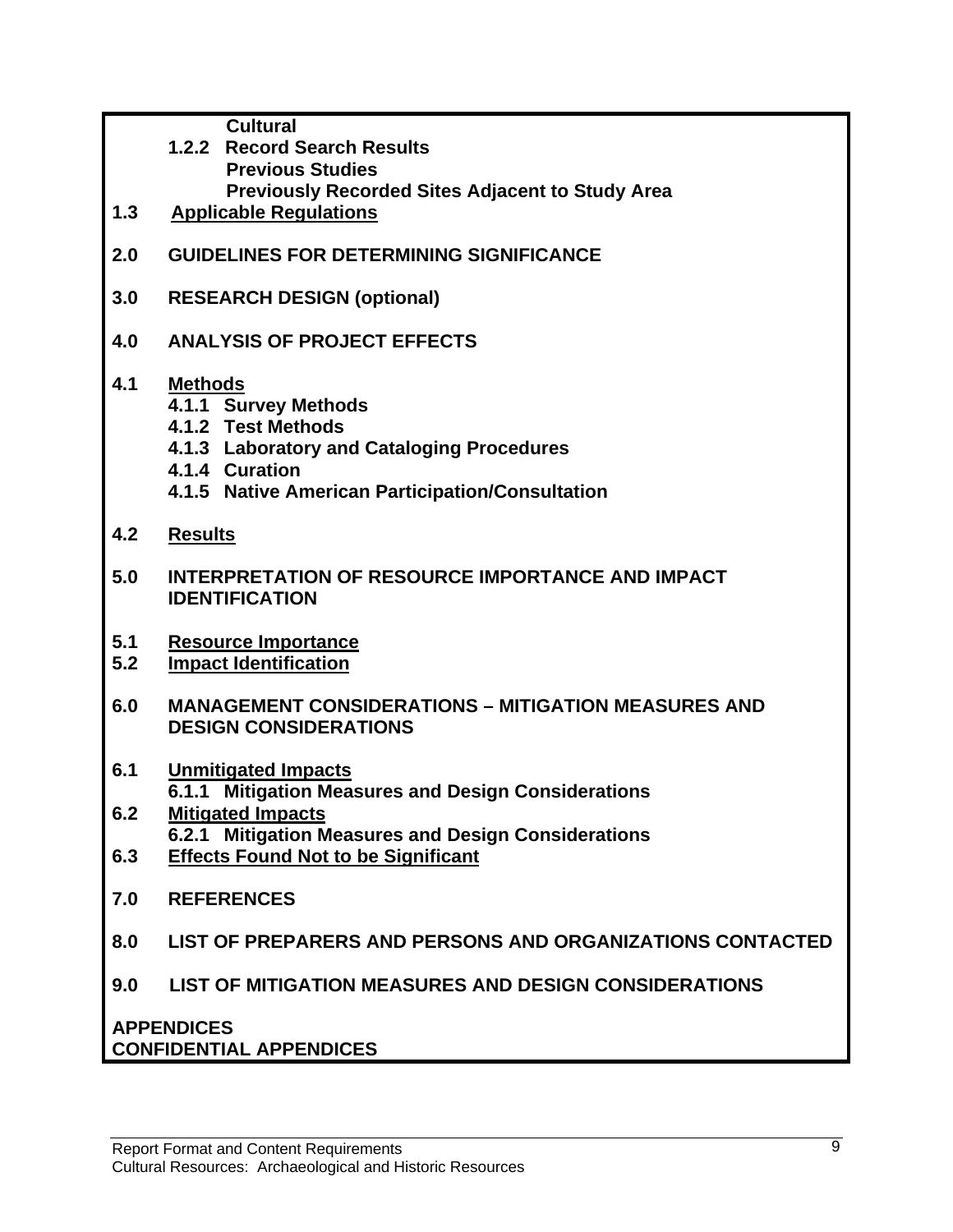## **3.1.2 Content**

The following subsections discuss the criteria for the required elements that are to be used when preparing an archaeological technical study. The elements described below are not exclusive and it is expected that the consultant will expand beyond these elements when necessary.

**Note: The numbering identified below should be used when preparing technical studies. The titles are shown in italics only for purposes of this document and are not required to be formatted in italics for the technical study.** 

## *COVER PAGE*

The cover refers to the front exterior of the report. No slogans or company logos should appear. The cover shall include only the following information:

- Report Type (e.g. Survey, Testing Program);
- Project common name;
- Permit number(s) (if applicable);
- DPLU environmental log number, (if applicable);
- County Department contact's name, address and phone number;
- Date (must be revised during each edition of the draft Technical Study);
- Cultural Resource Technical Report preparer's name, firm name and address;
- Signature of County-Approved consultant;
- Project proponent's name and firm name (if applicable);

Refer to Attachment A for an example of an acceptable, standard cover.

## *NADB DATA*

NADB data is a mandatory section of cultural resource technical reports. This data is used by the South Coastal Information Center and the National Archaeological Data Base and is required for site description and report identification.

Refer to Attachment B for an example of acceptable NADB data.

## *TABLE OF CONTENTS (AND HEADINGS)*

The Table of Contents is a mandatory section of every technical study. The Table of Contents must be formatted in the following manner:

#### **1.0 FIRST LEVEL HEADINGS – CHAPTERS SHALL BE SPECIFIED BY NUMBER AND SHALL BE PRESENTED IN BOLD AND IN ALL CAPS**

#### **1.1 Second Level Headings – Subchapters shall be specified by number and shall be presented in upper and lower case, bold, and underlined**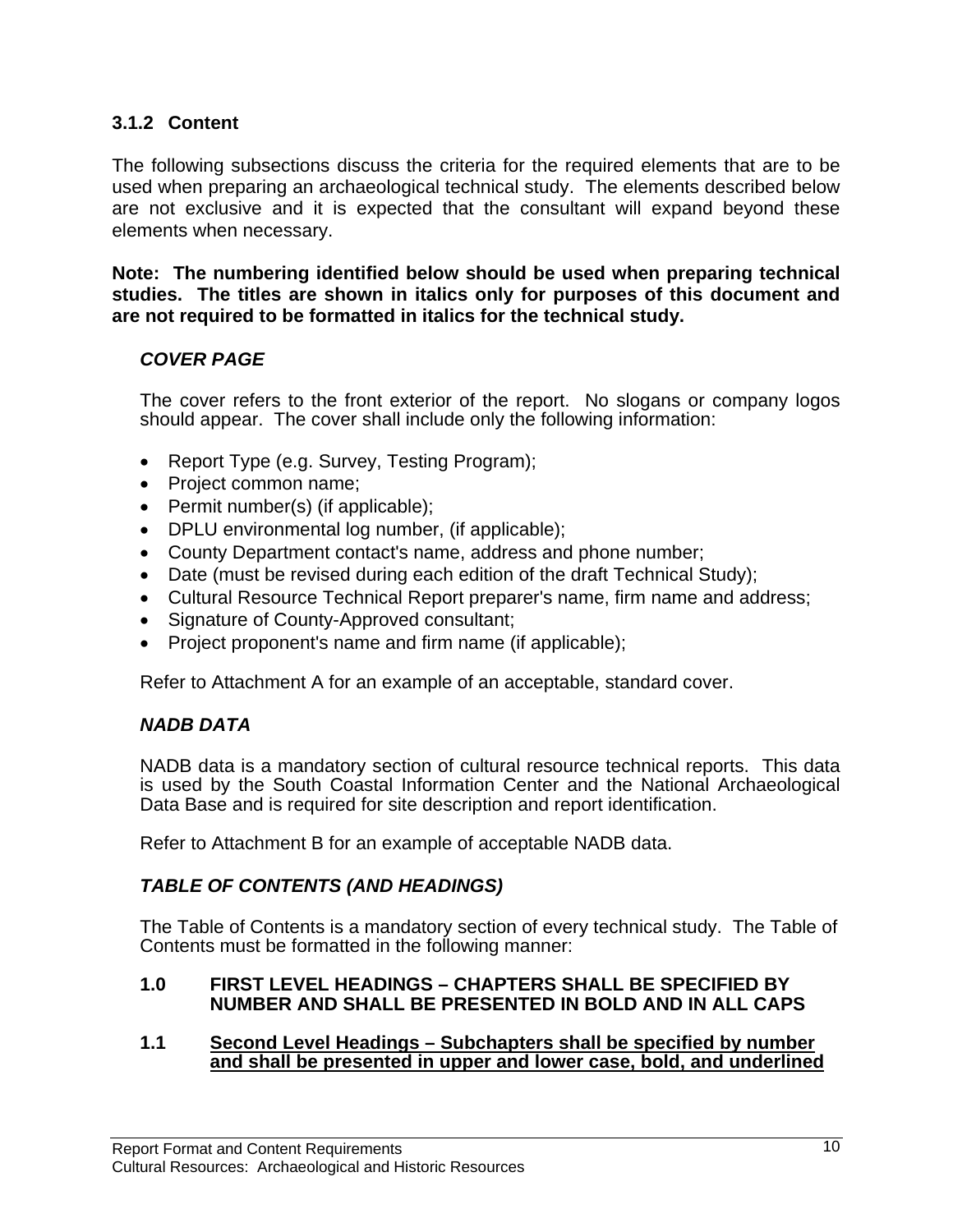**1.1.1 Third Level Headings – Subchapters shall be specified by number and shall be presented in upper and lower case, and bold.** 

#### **Note: The table of contents should present chapters and subchapters up to three digits only (e.g. 4.3.6).**

Additional subchapters should be distinguished by the hierarchy of font variations as shown below:

#### **Fourth Level Headings shall have no numbering and shall be presented in upper and lower case, and bold.**

Fifth Level Headings shall have no numbering and shall be presented in upper and lower case, and underlined.

*Sixth Level Headings shall have no numbering and shall be presented in upper and lower case, and italicized.* 

The Table of Contents must also contain a list of figures, tables, and appendices. Figures and tables must be numbered sequentially. Appendices must be identified by letter (e.g. Appendix C – Sacred Lands Check).

## *LIST OF ACRONYMS*

- The List of Acronyms should appear on the page directly following the Table of Contents and contain all acronyms used throughout the technical report, including technical, legal and industry related terms. The List must be alphabetical and clearly arranged.
- The first time an abbreviation or acronym is utilized, provide the full name and then indicate the form of abbreviation that will be used throughout the document to represent that name, e.g.: "The project complies with the California Environmental Quality Act (CEQA) and the County of San Diego Resource Protection Ordinance (RPO), because…" If an acronym is only used once or twice in a document, the acronym should be eliminated and it should be spelled out.

## *EXECUTIVE SUMMARY*

The Executive Summary/Abstract should be as concise as possible, using clear simple language, not exceed 5 pages, and should provide an abstract of the scope and findings of the report. No new information should be provided in this section that is not further explained elsewhere in the document. This section should be written so that non-archaeological professionals and the public can understand it. The purpose of the Executive Summary/Abstract is to provide a quick reference for the public and decision-makers. **The Summary must be fully consistent with the text of the technical report.** Make sure that the Executive Summary/Abstract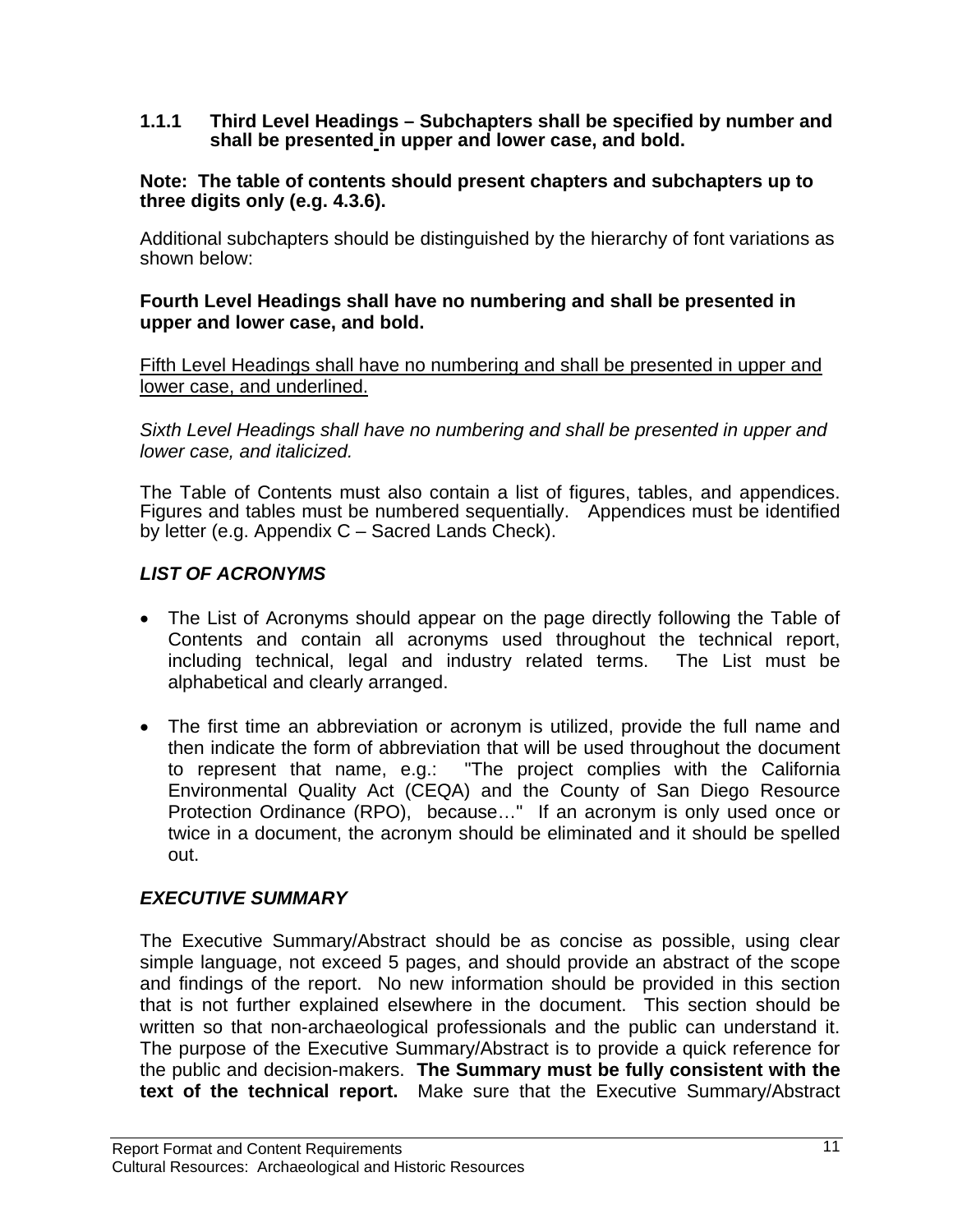*accurately* "summarizes" the issues discussed in the technical report text. For example, assure that the issues identified for discussion in Chapters 4.0, 5.0, and 6.0 and the conclusions as to significance stated there, match the issues and conclusions stated in the Executive Summary/Abstract. Failure to assure consistency may lead to the document being found inadequate by staff. The Executive Summary/Abstract must include the following information:

- 1. Describe the purpose and scope of the archaeological investigation. Specify the type of study that was conducted (e.g., literature search, inventory, evaluation, data recovery).
- 2. List the date(s) of the investigation.
- 3. Summarize the major findings of the investigation. For example, if the document reports an archaeological survey, list the number and types of resources identified during the survey.
- 4. If resources have been evaluated, summarize their significance as determined pursuant to the California Environmental Quality Act (CEQA), the County of San Diego Resource Protection Ordinance (RPO), or other regulations and standards as appropriate.
- 5. The status of human remains (absence or presence) should be stated.
- 6. Briefly indicate what types of features and artifacts were encountered.
- 7. Discuss how the proposed project affects resources.
- 8. Describe constraints on the investigation (e.g., time, finances, logistics, vegetation, weather, landowner permission, vicious or rabid dogs).
- 9. Offer a summary of recommendations (e.g., test excavation, National Register eligibility recommendations, treatment recommendations).
- 10. Describe the disposition of field notes, collections, and reports.

## *1.0 INTRODUCTION*

The objectives of this chapter are to provide clarity for the reader. Specifically, background information as detailed below should be included to provide an understanding of the what, why, when, and where.

## *1.1 Project Description*

This subchapter provides a detailed description of the proposed project. The project description is the land- or resource-disturbing activity for which a cultural resources study is required. The discussion must identify not only changes to the project site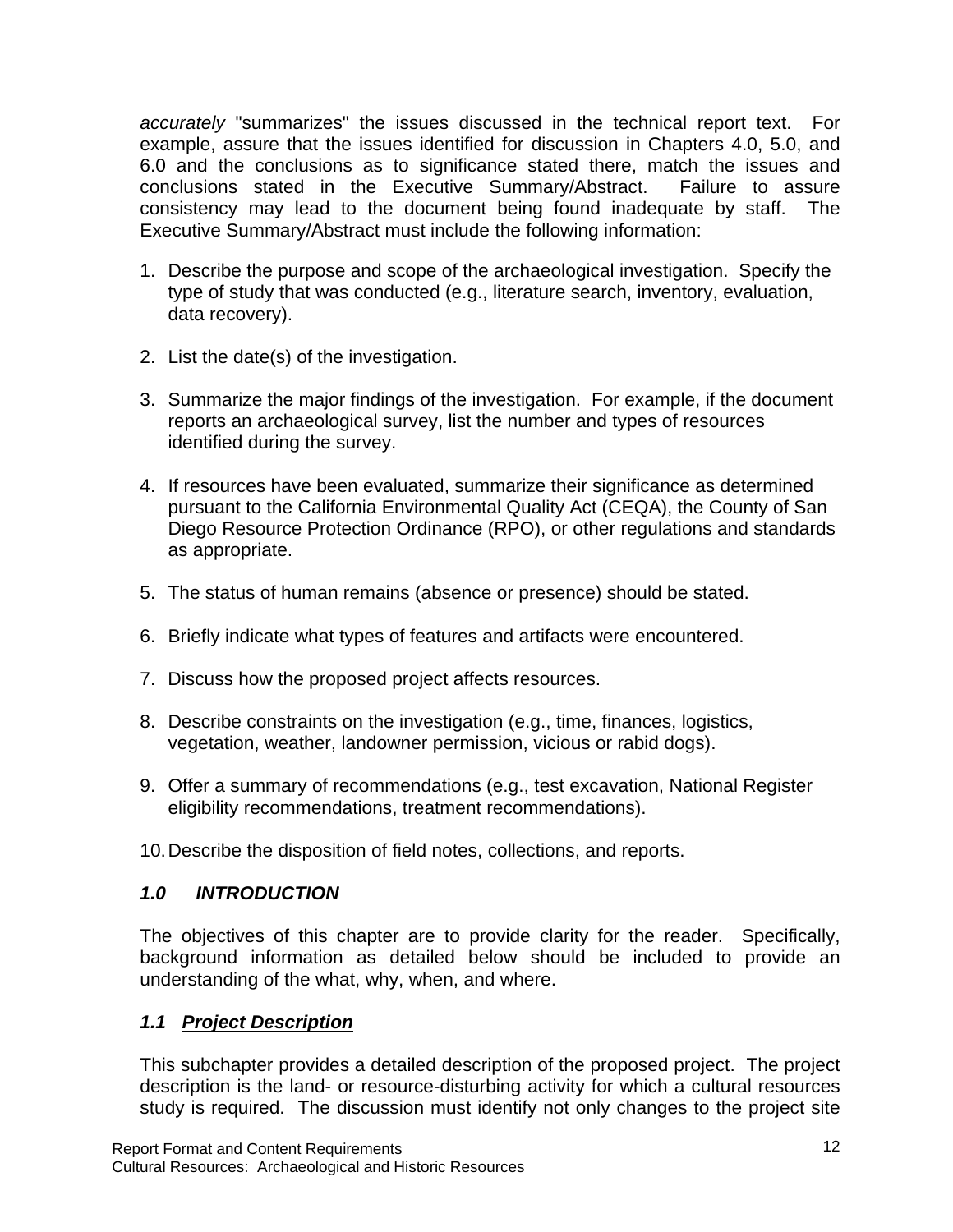as it currently exists, but also include any off-site improvements that will be a part of the project. The project description provides information needed to determine how archaeological resources may be affected. How much information is appropriate for a given report may depend on what was included in previous reports for the project, and on the scope and size of the project. It is clear that the project description is fluid and evolves over the permitting process cycle. The intent of this section is to make the description as accurate as possible. If major changes occur (e.g. new offsite impacts) staff will request an update to the study.

The precise location and boundaries of the project site must be described. Both regional and vicinity (preferably topographic) location maps must be included to show the project's location. The project description should be as detailed as possible and may include but is not limited to the following:

- 1. Size of project and area of proposed development.
- 2. Purpose and scale of proposed uses associated with the project, such as residential development or recreational camping.
- 3. Nature and extent of disturbance anticipated.
- 4. Project phasing.
- 5. Proposed structures (size, location, purpose etc.).
- 6. Location of easements (existing and proposed) such as those for biological open space and roads.
- 7. Proposed or potential uses within the open space (e.g. passive recreation such as hiking or horse trails).
- 8. Off-site improvements (e.g. roads, utilities, facilities).
- 9. U.S.G.S. Quadrangle map delineating the study boundaries.
- 10. General location map showing the location of the project.
- 11. Project plot plan/map (minimally 8.5"X11").

## *1.2 Existing Conditions*

## *1.2.1 Environmental Setting*

## *Natural*

This section generally includes a discussion of the natural setting of and in the vicinity of the project. Describe any preserved lands (open space easements, Pre-Approved Mitigation Areas, Park Land) adjacent to or contiguous with the site. The description of the physical environment shall be based on the existing legal condition of the property, prior to any unauthorized activities (e.g.: grading, clearing) or actions taken in preparation for the project, such as septic testing or geotechnical investigations. The physical environment should include but is not limited to the following:

- 1. Identify the natural physiographic region and biotic communities.
- 2. Describe the current natural environment of the general area including landforms, hydrology, geology, soils, climate, vegetation, and animal life, as appropriate.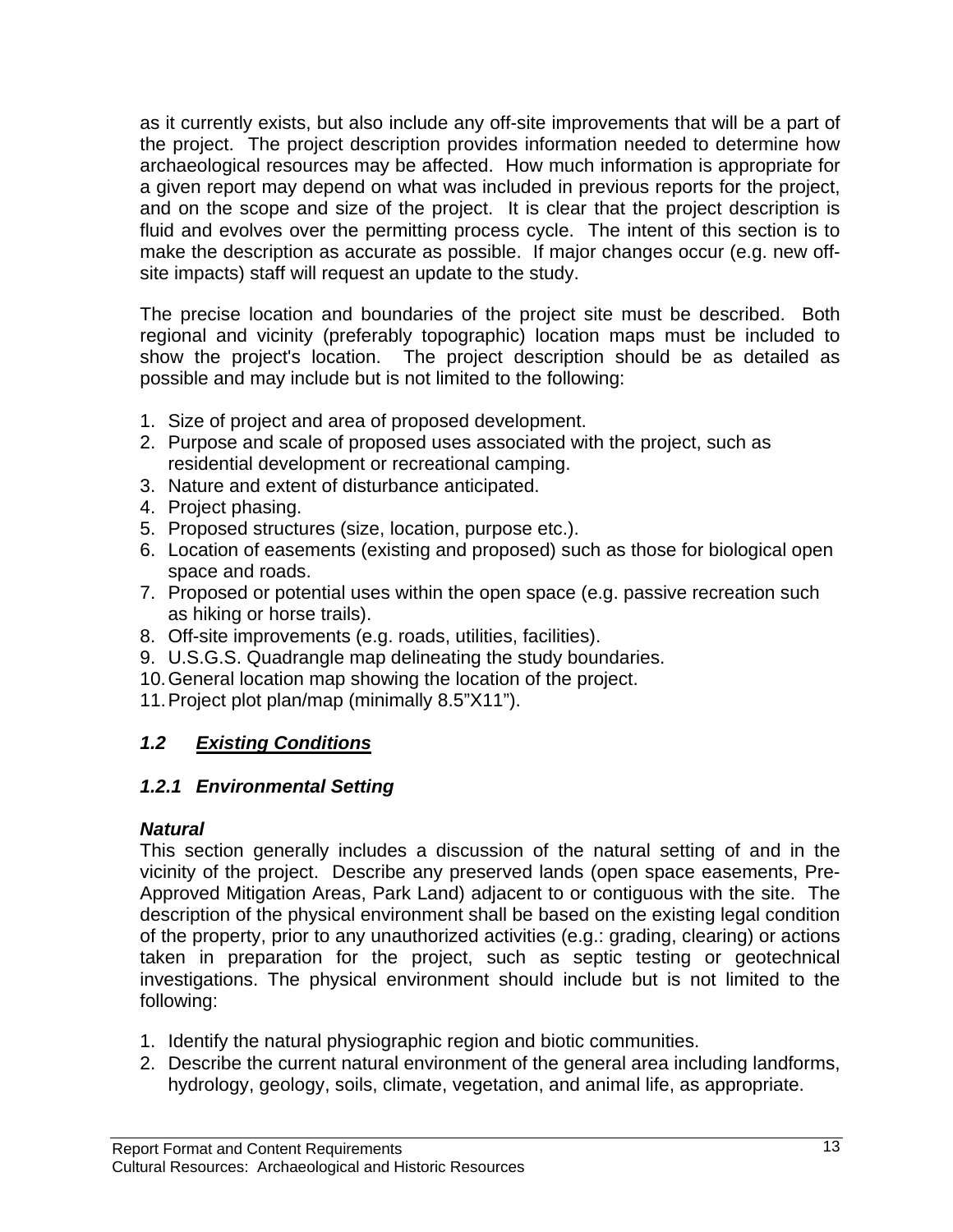- 3. The location of culturally important resources such as outcrops of cryptocrystalline rock, reservoirs, townsites, etc., should be discussed, as appropriate.
- 4. Describe the natural environment as it is believed to have existed during the temporal periods of occupation under investigation, if such information is available.
- 5. Describe the current land use (e.g., agriculture, mining, recreation, residential).
- 6. Assess the current condition of the land within the project area (e.g., relatively unmodified, partially disturbed by construction or improvements).

#### *Cultural*

This section provides the context for the evaluation of cultural resources. This section should provide an overview of the prehistory and history (including built environment) of the study area. Settlement patterns, subsistence practices, geographic boundaries, and environment should be incorporated into the discussion of each period. The following is an example of how this section should be broken into the different temporal periods. This example is not the mandatory Countyapproved version of the regional background but shows formatting and organization.

## *1.2.1 Environmental Setting*

#### *Natural Setting*

#### *Cultural Setting*

Prehistoric Period *San Dieguito (Early Period/Archaic***)**  *La Jollan Late Prehistoric* 

#### Ethnohistoric Period

Historic Period *Spanish Mexican American* 

No single classification is agreed upon for the different periods of prehistory and history. Various researchers have used different terms for these distinct periods. The cultural background of San Diego County continues to evolve as new information is accumulated as a result of current research efforts. The above outline is a provided as a guideline and it is recommended that each archaeologist provide their interpretation of the prehistory and history of the County of San Diego. The Native American perspective should be included in this discussion.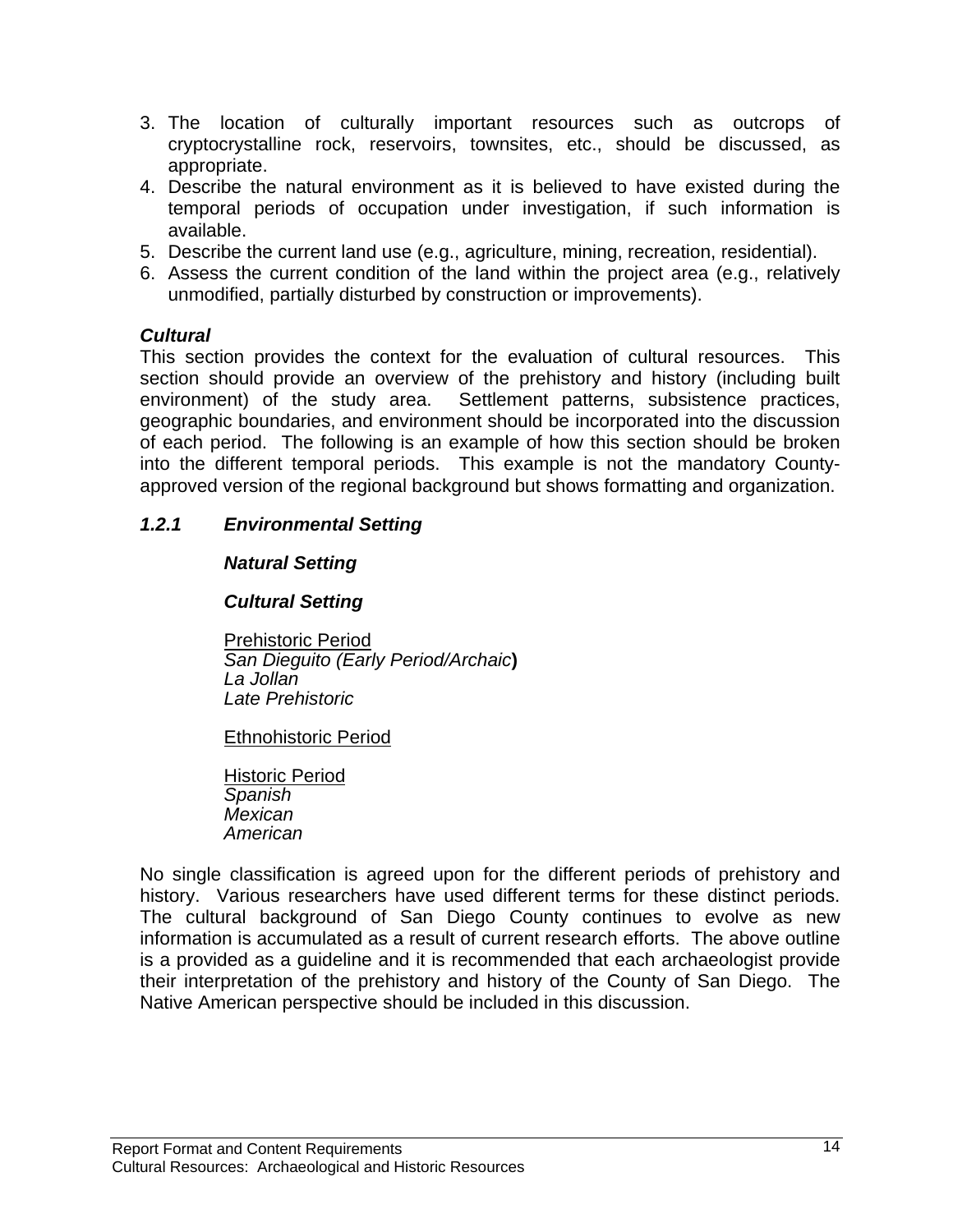## *1.2.2 Record Search Results*

#### *Previous Studies Previous Recorded Sites Adjacent to Study Area*

Identification of previous investigations is the focus of this subchapter. Previous work conducted on the project site and within a one-mile radius of the project boundaries should be discussed. In areas of very high site densities, the one-mile radius may be reduced with the approval of staff. The repository(ies) where the documents are held must be identified. The type of study (e.g. survey, Phase I evaluation) must be described for each investigation (tabular form). Resources identified should be discussed and include information about site type, location of and topographical setting of sites to the project site, diagnostic artifacts if present, and provide a regional perspective. The following information should be included:

- 1. Evidence of a record search for known cultural resources and previous reports conducted at an Information Center of the California Archaeological Inventory, Historical Societies, repositories other than information centers, as well as oral histories should be included. Either a copy of the record search report performed by Information staff or the results of a records search performed by a professional consultant should be provided in a confidential appendix. The County of San Diego has access to the California Historic Resources Inventory System (CHRIS) data from the South Coastal Information Center; therefore hard copies of DPR forms obtained for record searches are not required. DPR forms are only required for new sites identified in the field.
- 2. Aerial photos and historic maps should be reviewed to identify potentially historic structures and historic land uses.
- 3. Identify the location of cultural material that was collected as part of a previous study for any recorded sites within the project footprint.
- 4. A table identifying the site number, type, estimated size, and report reference shall be included. Below is an example of an acceptable table.

| <b>Site Number</b> | <b>Site Type</b> | <b>Site Dimensions</b> | <b>Report Reference</b> |
|--------------------|------------------|------------------------|-------------------------|
| CA-SDI-6789        | Village          | 90x10m <sup>2</sup>    | Clovis 1903             |
| CA-SDI-12.345      | Lithic Scatter   | 240x5m <sup>2</sup>    | Jones 1986              |
| P-37-0250123       | Trash Deposit    | $5x5m^2$               | <b>Kroft 2001</b>       |

- 5. A map of the location of the cultural resources shall be included in a Confidential Appendix.
- 6. Results of interviews.

**Note: The text should not disclose site location. The site description should be written so that the reader of the non-confidential report cannot find the site.**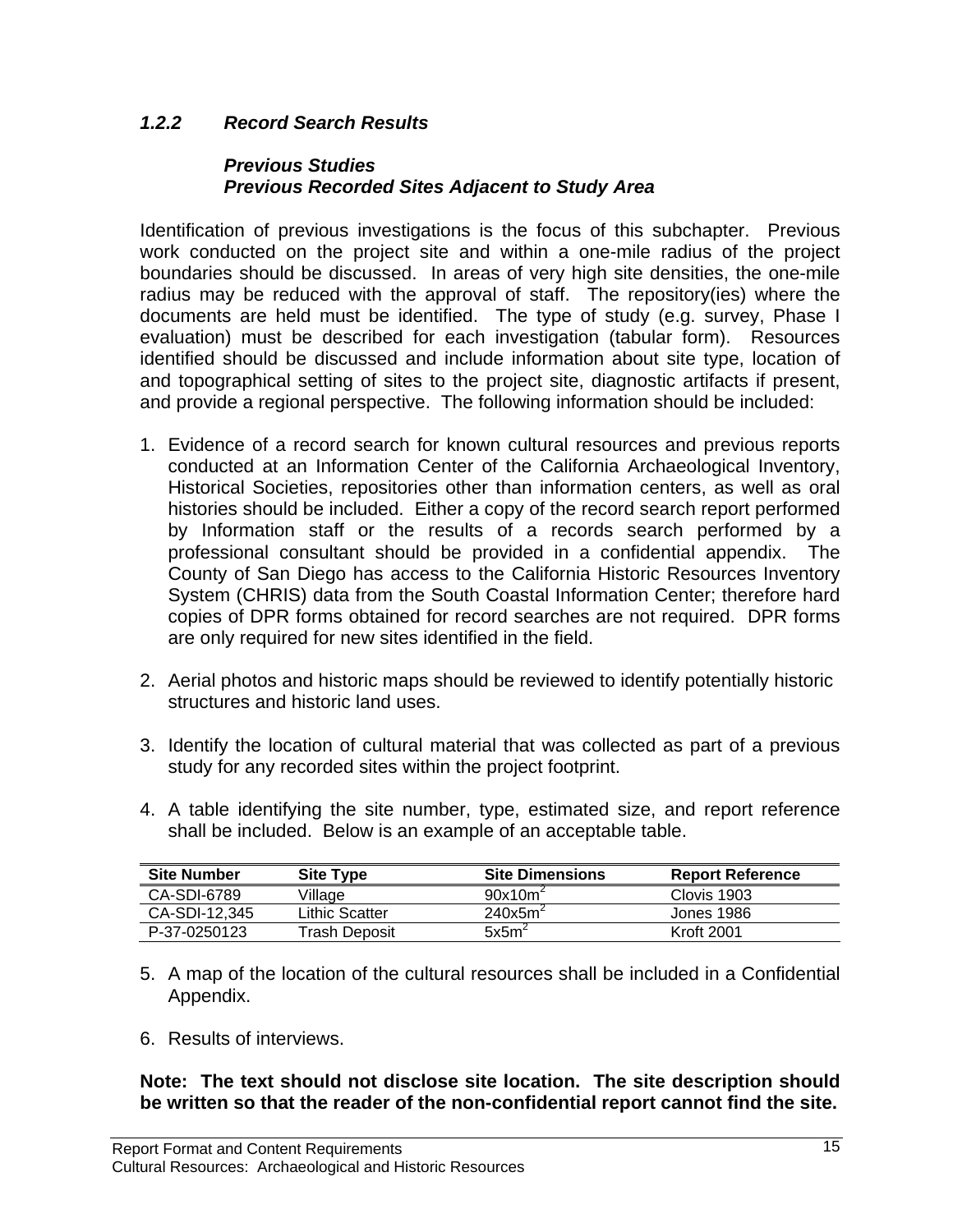## *1.3 Applicable Regulations*

This section should identify the regulations that are applicable to a project. Typical regulations that apply to County projects include CEQA, RPO, and the County of San Diego Local Register of Historical Resources. Each regulation should be discussed and the criteria for defining significance and impacts identified. CEQA applies to all discretionary actions and RPO applies to a select group of permit types that include the following:

- Tentative Parcel Maps
- Tentative Maps
- Revised Tentative Parcel Maps and Tentative Maps
- Expired Tentative Parcel Maps and Tentative Maps
- Rezones
- Major Use Permits
- Major Use Permit Modifications
- Site Plans (excluding those Statutorily or Categorically Exempt from review under CEQA and those required by a Sensitive Resource Area Designator)
- Administrative Permits (excluding those Statutorily or Categorically Exempt from review under CEQA and those for clearing)
- Vacations of Open Space Easements

Attachment D provides an example of a typical Applicable Regulations section.

## *2.0 GUIDELINES FOR DETERMINING SIGNIFICANCE*

Guidelines for Determining Significance that have been approved by the County are to be used in the analysis and the Guidelines used should be listed in this section. See Section 4.2 of the Guidelines for Determining Significance.

## *3.0 RESEARCH DESIGN (optional)*

The focus of archaeological studies for discretionary projects is to determine resource importance and the significance of project impacts pursuant to Federal, State, and Local regulations. Research designs typically go beyond what is required by the County, and therefore is an optional element in most archaeological studies. A research design provides the theoretical basis for an archaeological study. The requirement of a research design will be made on a case-by-case basis and is determined by project complexity, the density of sites, and project impacts which may require a data recovery program.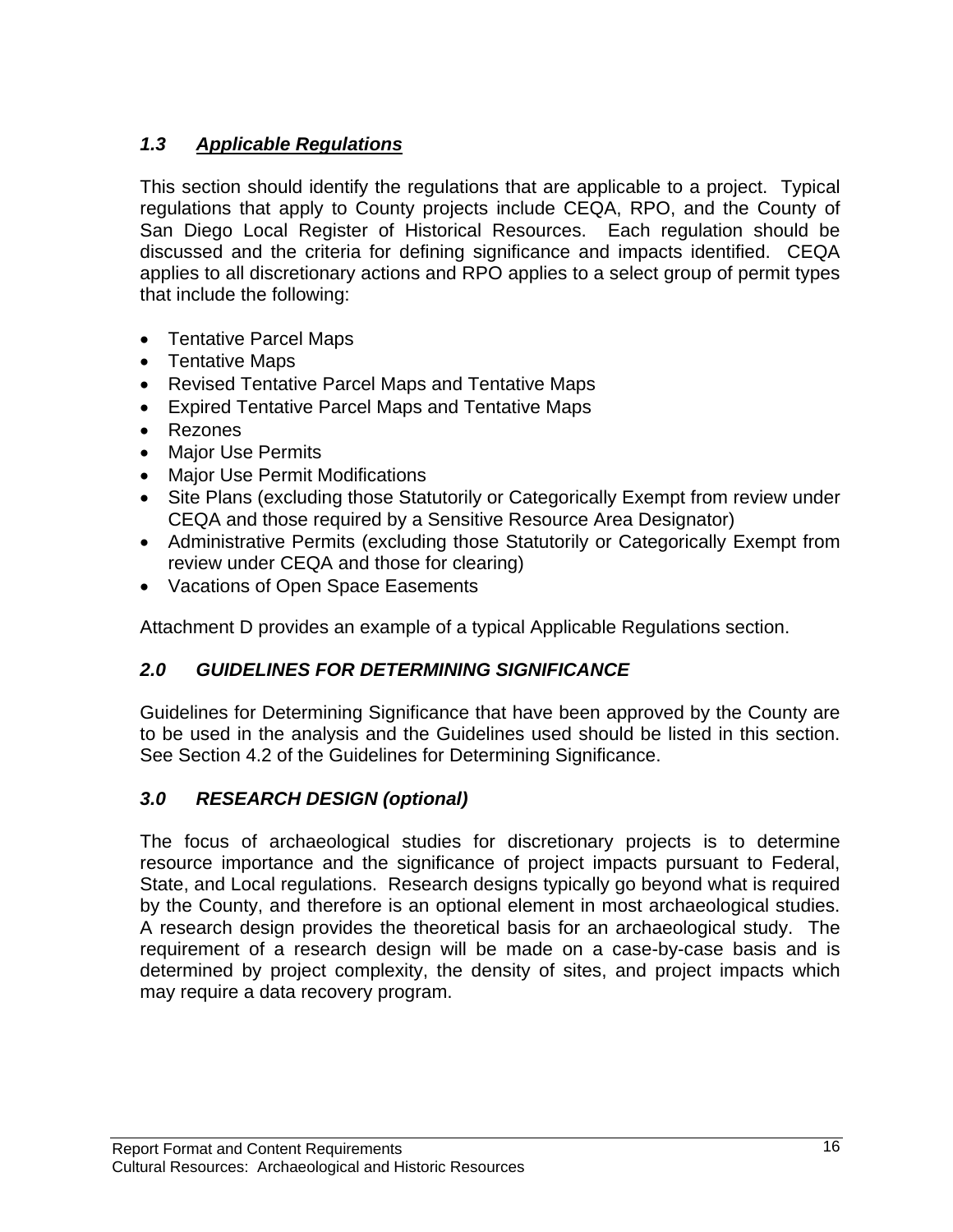#### **A Research Design is required for any project that proposes Data Recovery as mitigation (See Section 6.0 – Management Considerations).**

Research designs vary in nature and level of detail depending on the project components and investigation type. Research designs are explicit statements of the theoretical and methodological approaches to be followed in an archaeological study. In some cases, research designs have been developed for specific geographic regions, types of investigations, or types of resources. At a minimum, such research designs should be included into cultural studies by reference. However, project-specific research design sections may be necessary (e.g., evaluative and data recovery excavations) and should be included if appropriate.

Research designs link theory, known information, research goals, and methods. The use of previously formulated research designs is acceptable if these designs are current and relate directly to the area and type of study under consideration. Predictive models are elements of a research design applicable to archaeological surveys. Predictive models are structured predictions concerning types and locations of archaeological phenomena anticipated in an area. Predictive models may be used to establish an existing condition baseline; however they do not replace the requirement for surveys.

When a research design is required, the following should be included:

- 1. Discuss the theoretical basis of the proposed research. Cite or discuss the research paradigms under which the investigators are operating.
- 2. Summarize previous research. A summary of important research questions pertinent to the study area or to the identified resources should be presented, with particular emphasis on the identification of relevant data gaps. Statements appealing to generally recognized goals of archaeology or anthropology by themselves usually lack the detail necessary for an adequate research design.
- 3. Present testable hypotheses or state the goals of the research. Any useful theoretical approach should be capable of generating testable hypotheses. A research design should present important research questions recognized for the region and relevant to the study, based on previous research.
- 4. Identify the test implications of the hypotheses. Describe expected archaeological resource types, archaeological patterns, and data categories anticipated, as they relate to test implications. Discuss operational definitions for archaeological resource types (and rationales for their use), if different from OHP definitions of archaeological sites, historic resources, and isolated artifacts or resources.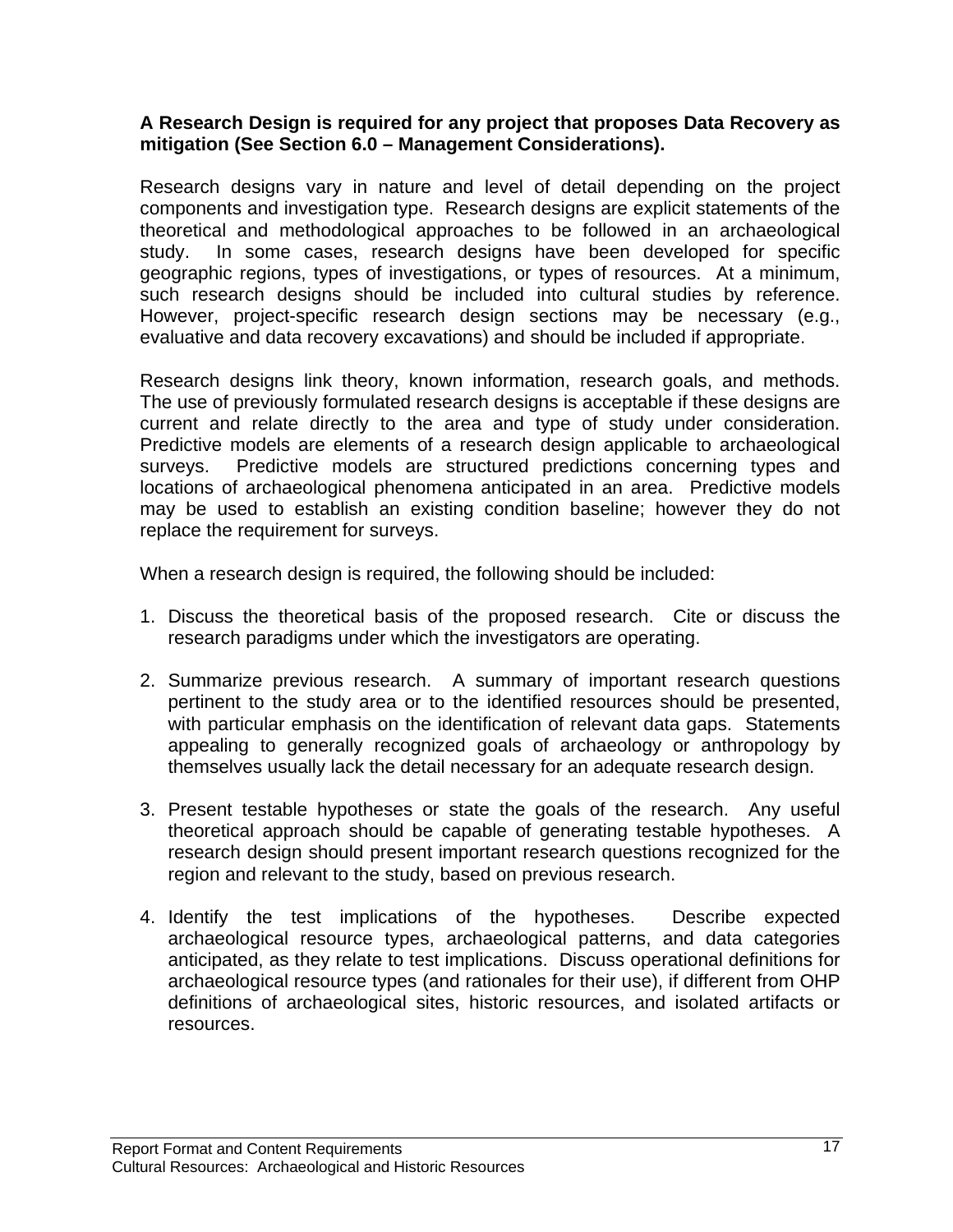## *4.0 ANALYSIS OF PROJECT EFFECTS*

## *4.1 Methods*

- *4.1.1 Survey Methods*
- *4.1.2 Test Methods*
- *4.1.3 Laboratory and Cataloging Procedures*
- *4.1.4 Curation*
- *4.1.5 Native American Participation*

(Include all subchapters that apply).

Methods of investigation must always be included in a Cultural Resources Technical Report. Methods should include all the tools (e.g. survey, indexing, testing, lab analysis, etc.) used by the project archaeologist/historian to identify archaeological resources, evaluate their significance, and to determine the appropriate mitigation for project impacts. The discussion of methodology can be organized for each site, or for similar sites. A brief discussion of the survey results can be included to clarify the methods used. The following outline provides the components that should be incorporated into this subchapter if appropriate.

- 1. Describe how personnel conducting the work were organized and list the active participants and their duties. Identify the persons participating in the study such as Native American observers, monitors, and consultants, interested parties with special knowledge or expertise, and technical specialists.
- 2. Describe the data gathering methods employed (e.g., remote sensing data; surface survey; surface chemical analysis; sub-surface methods such as probing road and stream cuts or analyzing core probes, archival research). The methods description should provide details such as deployment of survey personnel, site recordation techniques, chemical analyses, indexing, sub-surface test locations and methods, and remote sensing techniques. Data gathering methods include:
	- a. Describe specific research and sampling strategies employed, the rationale for their use, a description of how they were implemented, and how many person-hours/days were expended, if such information is available. If methods follow agency or professional standards, define or at least cite the source for definition of the method (e.g. intensive, general, intuitive, cursory surveys).
	- b. Using U.S.G.S. quadrangles, show area(s) subject to investigation in relation to the Area of Potential Effects (APE) and project boundaries. For survey reports, depict areas surveyed, not surveyed, or surveyed using various strategies. Larger scale maps may also be appropriate to convey information regarding the nature of the investigation. Such maps can be included in an appendix.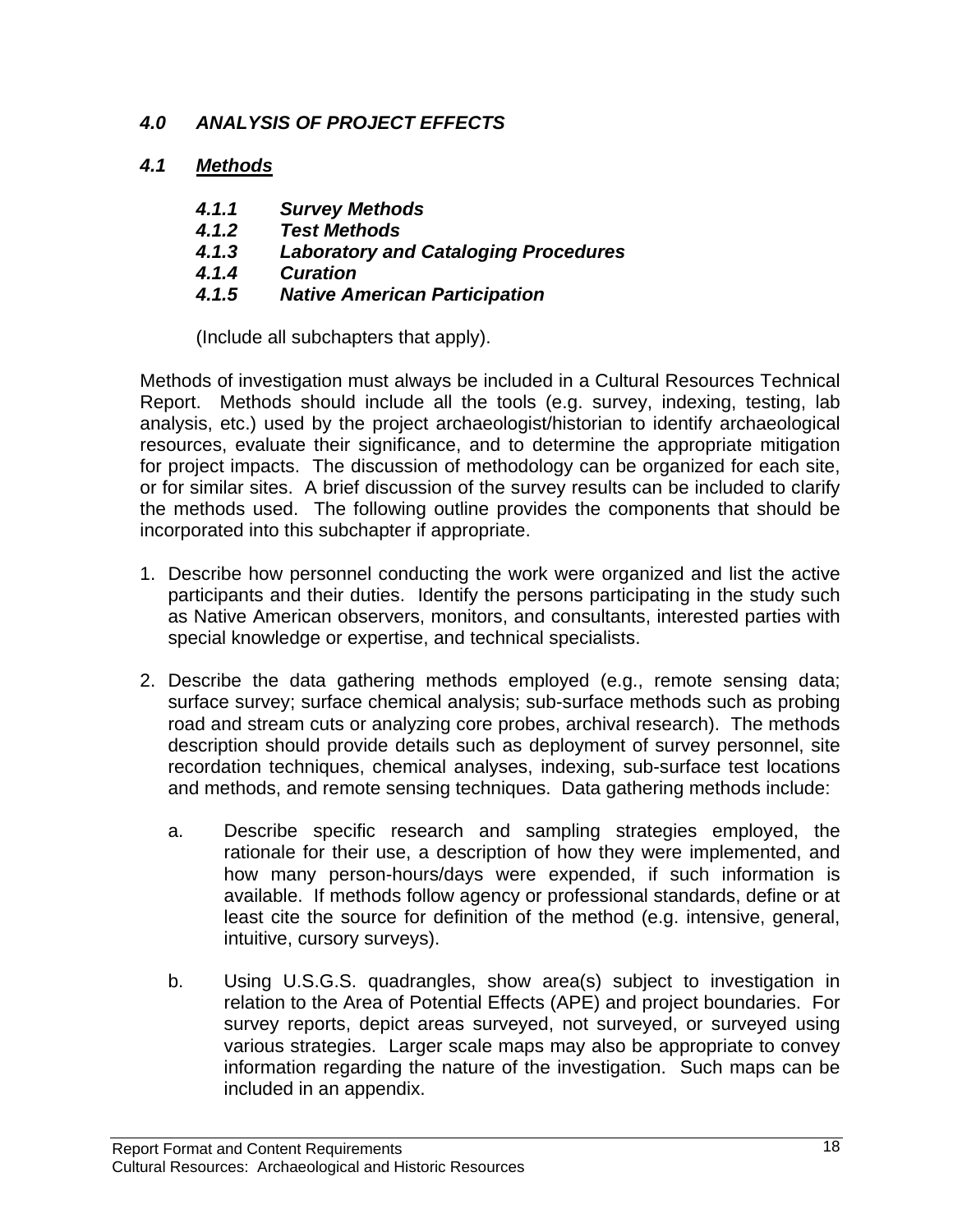- c. Provide a descriptive summary of the areas examined, noting areas that were not inspected in relationship to the sampling strategies employed, and why. Note the percentage of ground visibility for the areas inspected.
- d. Describe site recording procedures as appropriate.
- e. Describe the method of indexing. Number each index on a map of the site sufficiently detailed to depict the relationship between natural and archaeological features within the project site. Indexing should include surface collection and limited excavation to establish the horizontal and vertical boundaries of the resource.
- f. Describe the types and methods of excavation. Number each excavation location on a map of the site sufficiently detailed to depict the relationship between natural and archaeological features within the site. Include an explanation of the rationale for the placement of units.
- g. Whenever human remains or archaeological features such as hearths or house pits are present or suspected, a ground penetrating radar survey may need to be conducted. The decision will be made through consultation between the County Archaeologist, the Project Archaeologist, and the Native American Monitor.
- h. Describe cultural materials collected (if any), including methods of documentation and removal.
- i. Describe measures undertaken or needed to restore archaeologically disturbed site areas when archaeological field studies are completed.
- 3. Indicate where collected materials, photographs, and other documents are curated. Curatorial agreements and reburial agreements should be provided in an appendix in the final draft of the report. Reburial agreements (if available) shall be placed in a confidential appendix and shall be included only if the Native American monitor or Native American Groups are in agreement.

When photos or other documentation (e.g., remote sensing data) are not included in the report, name the repository where these data are stored. Provide appropriate reference numbers used to file and retrieve this data at the repository.

4. Discuss problems or constraints in conducting the research.

#### **Note: All documentation containing Native American site locations are to be placed in the Confidential Appendix.**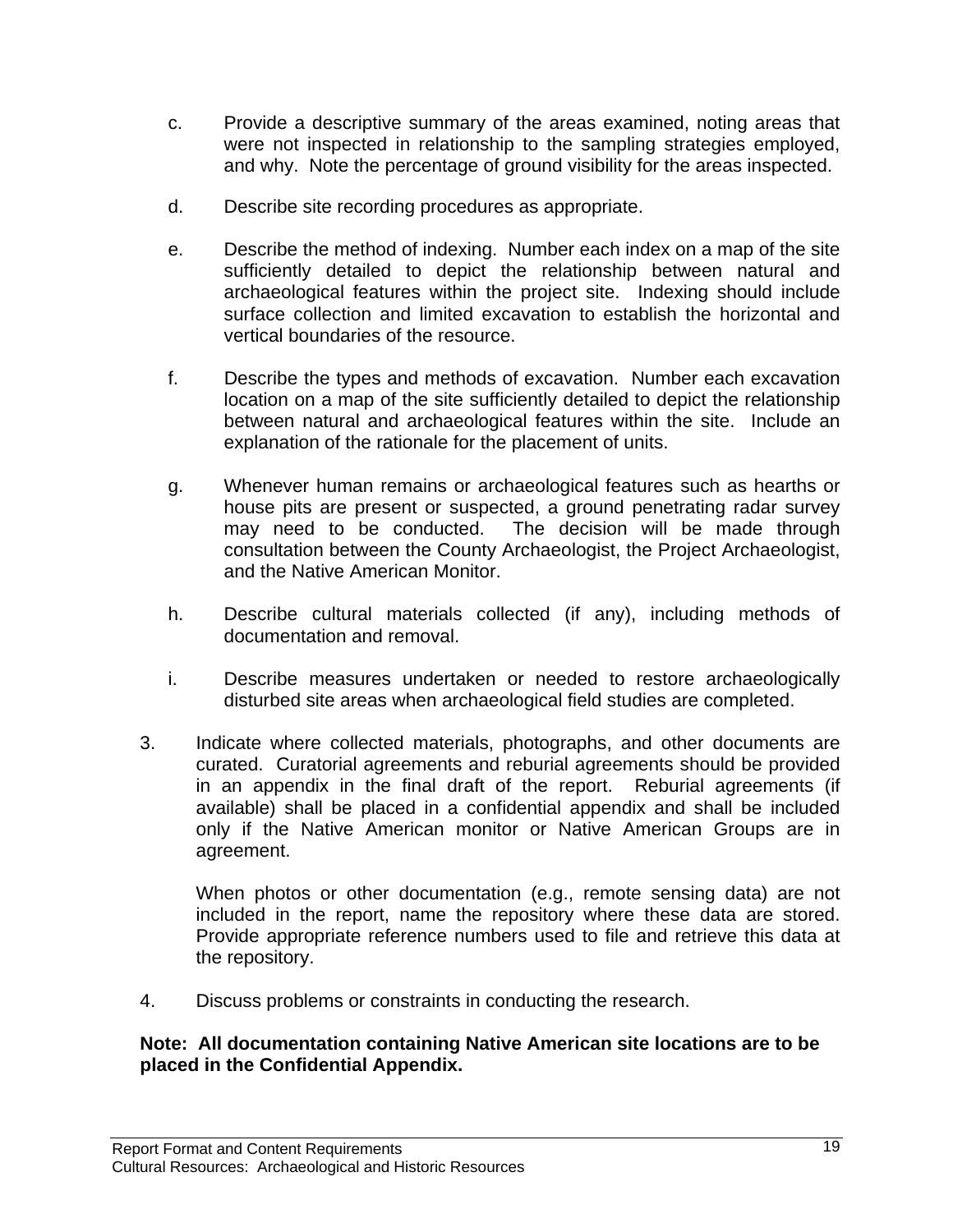5. Identify what measures were taken to consult with the Native American Heritage Commission (NAHC) and/or local Native American groups, organizations, or individuals. This discussion should include consultation required pursuant to Section 65352.3 of the Government Code (Senate Bill 18 [2004]) including any activities conducted by County Staff. Staff will provide documentation to consultants.

## *4.2 Results*

This section presents the information collected during the study. A thorough description of collected data is essential for the construction of meaningful and wellsupported interpretations. When interpretations of data are mixed with or substituted for basic data presentations, the reader is left with no basis for independently assessing conclusions and inferences. It is therefore critical to explicitly separate data presentation from interpretation of those results whenever possible.

#### **Note: The text should not disclose site location. The site description should be written so that the reader of the non-confidential report cannot find the site.**

The following guidance should be followed when discussing results.

## *Cultural Resource Survey Report*

- 1. If no archaeological resources were located, their absence should be explicitly noted and a letter report is acceptable. See Attachments A, B, and C for samples of information that should be included in the report.
- 2. If resources were previously reported or anticipated but were not located, discuss the possible environmental and cultural factors that may have hidden or destroyed the resources.
- 3. If cultural resources were identified:
	- a. Provide information regarding the cultural resources that were observed and recorded, including:
		- i. Prehistoric archaeological sites,
		- ii. Historic sites, and
		- iii. Isolated artifacts
	- b. Recent or contemporary resources (e.g., modern roads, power lines, structures) noted but not formally recorded might also be discussed and include on a map, although such information may not be appropriate or necessary, and is usually not confidential.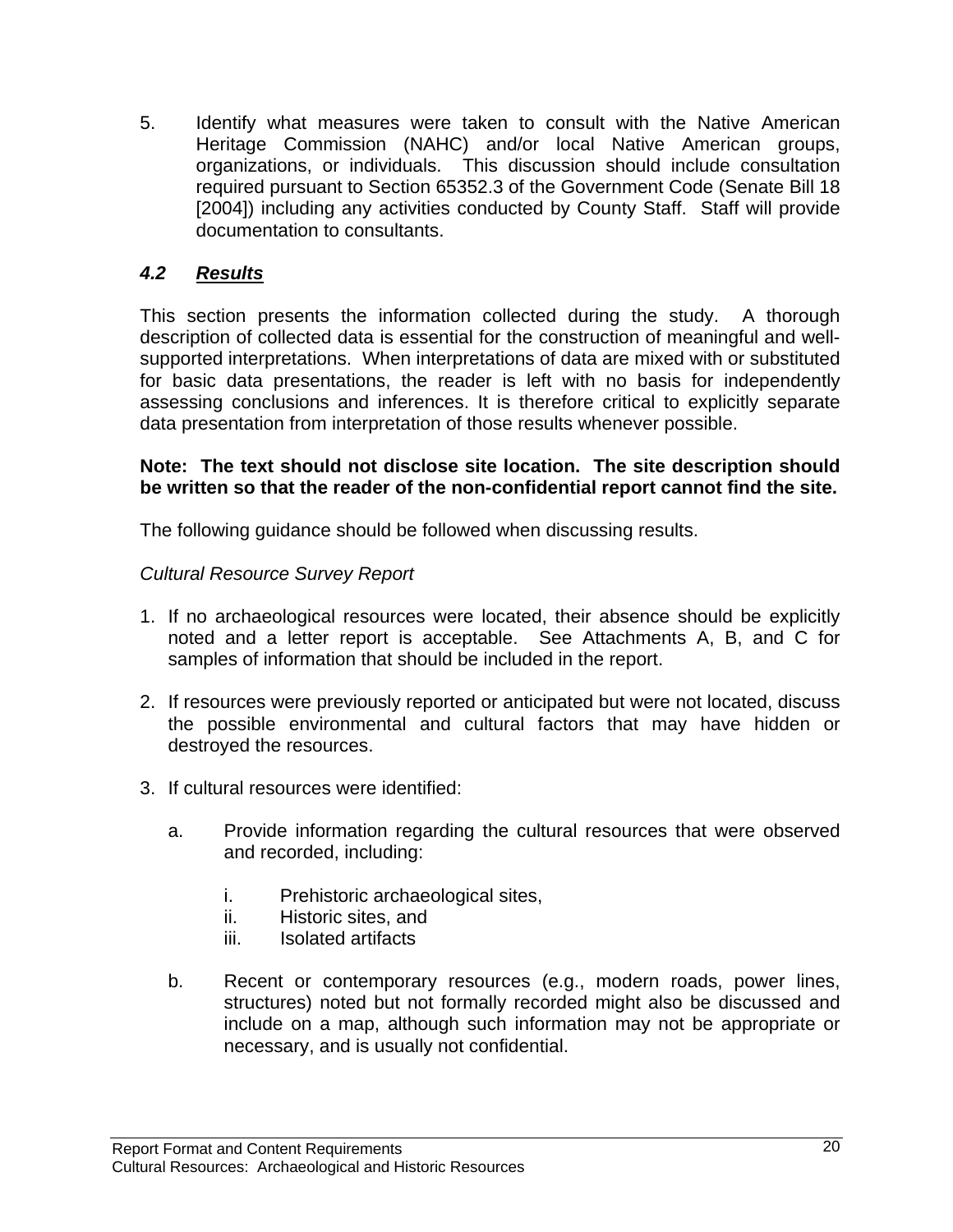- c. If applicable, provide a synthesis of previous research as it relates to the project.
- d. The following maps should generally be included in a report on the results of inventory. **Maps depicting archaeological site locations should not be included in reports that will be publicly circulated and should be placed in a separate "confidential" appendix.**
	- i. If not already presented, area(s) subject to investigation in relation to the Area of Potential Effects (APE) and project boundaries on an appropriate U.S.G.S. quadrangle (7.5 or 15 minute series). For survey reports, depict areas surveyed, not surveyed, or surveyed using various strategies. Larger scale maps may also be appropriate to convey information regarding the nature of the investigation.
	- ii. U.S.G.S. quadrangle maps showing prehistoric resource locations recorded during survey.
	- iii. Archaeological resource sketch maps consistent in content and quality with the standards established in the California Archaeological Inventory Handbook for Completing an Archaeological Site Record distributed by the California OHP. If archaeological site records are provided in a detachable "confidential" appendix to the report, sketch maps should be included with the site records.
	- iv. Archaeological site contour maps depicting topographic and archaeological details, and surface and sub-surface study locations should be provided, if available, although such maps often are not prepared for survey reports.
- e. Describe all resources.
	- i. The description should at a minimum include site type, chronological placement, size, and if there is any disturbance (e.g. grading, pot hunting etc.).
	- ii. For each resource (historic, prehistoric, isolates), complete all appropriate DPR forms. The DPR forms must be placed in a confidential appendix or may be submitted electronically in pdf format. The submitted report must provide evidence that the DPR forms have been submitted to the South Coastal Information Center. Once site numbers (trinomial, primary, isolate) are assigned they must be incorporated into the study and replace any temporary numbers. The report will not be considered final without the primary numbers and trinomials from the SCIC.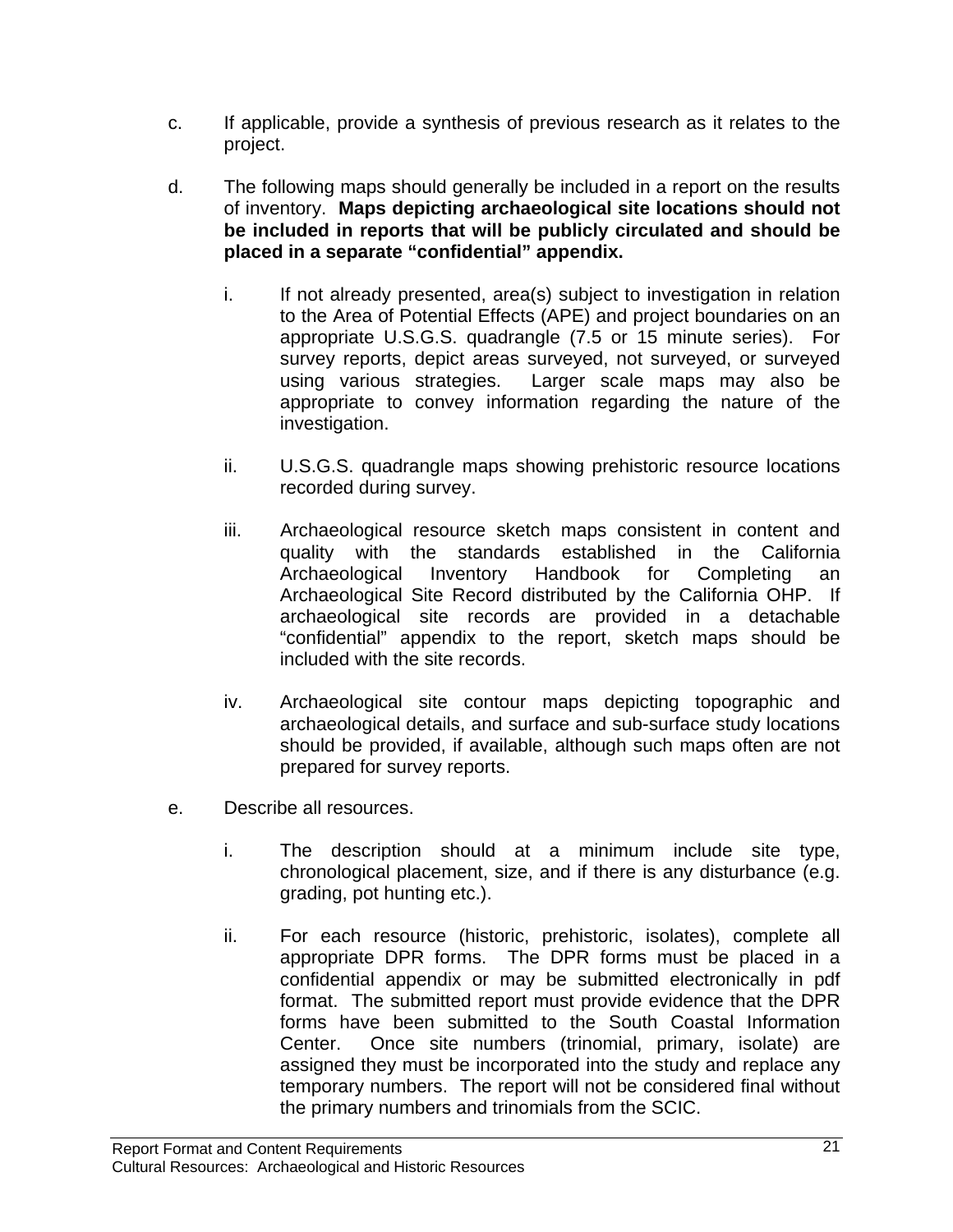iii. Provide a master map (photocopy of appropriate USGS quadrangle) depicting the locations of all resources. It is not appropriate to include maps of prehistoric resource locations in the body of the report if the report is available to the general public. Prehistoric resource locations should appear only in confidential appendices.

#### *Archaeological Excavation Reports*

Excavation can occur during any phase of a cultural resource investigation. The description of excavation during these various phases should be scaled to the size of the excavation, the importance of information to the objectives of the study, and the abundance and quality of information resulting from the excavation. In terms of data presentation, no distinction is made here between excavation conducted for evaluative purposes and excavation performed as a data recovery or mitigation phase. Data and interpretation should be presented separately when possible. Summarize the results of lengthy, appended special studies.

- 1. Describe the physical context of the archaeological deposit, including:
	- a. Site topography and geomorphology (if not addressed in Physical Environment).
	- b. Soil type (midden/non-midden), structure, stratigraphy and relationship to surrounding soils. Summarize results of special studies such as particle size analysis and soil chemistry, and include a copy of special studies reports in an appendix.
		- i. Non-cultural soil constituents (floral, faunal). Include a summary of special studies and insert reports in an appendix;
		- ii. Anthropic soils and stratigraphic relationships.
	- c. Profiles of excavation units, trenches, or auger borings, as appropriate.
- 2. Describe archaeological features. Functional ascriptions/interpretations, such as hearth, oven, housepit, may be unavoidable at this level of data presentation. It may be appropriate to discuss the relationship between feature and non-feature archaeological material distributions (e.g., the relationship between midden deposits and ovens or housepits).
	- a. Describe physical evidence including location dimensions, attributes, and associations.
	- b. Provide or reference illustrations and photographs of features.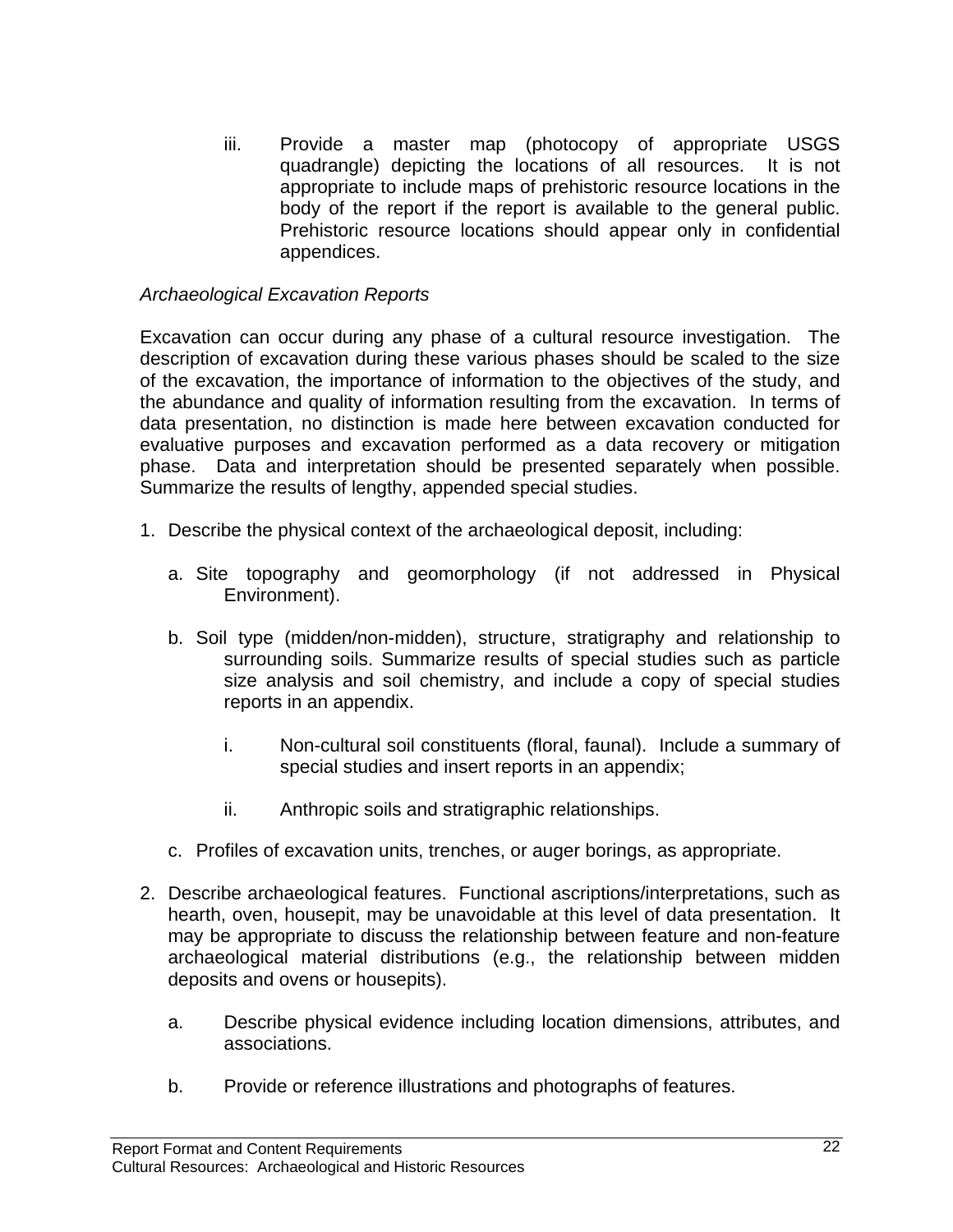- c. Either present in full or summarize the results of special studies related to features (e.g., radiocarbon, flotation, micro-constituent analysis, chemical analysis).
- 3. Enumerate and describe artifacts by material type and artifact class (e.g., flakedstone). Avoid typological ascriptions that impose or imply function or chronological association in the initial description. For example, biface, uniface, or modified flake is preferable to knife, scraper, or used flake. Such interpretations can follow in separate subsections, as described below.
	- a. Discuss typological consideration of artifacts such as stone tools, beads, bone and groundstone tools, and historic materials.
	- b. Include illustrations/photographs of formal artifacts. These can be included in an appendix.
	- c. Present the results of analyses of artifact manufacture and use (e.g., flaked-stone manufacturing technology, use-wear studies, pottery analysis, basketry identification). Extensive and detailed analyses may be included in appendices. A summary of the results of these studies should be presented in the body of the report. Such studies should define analytic methods and distinguishing traits of analytic categories. For example, if a flaked-stone analysis involved the identification of different types of flakes, then the attributes that define such flake types should be reported. References to previous analyses should not supplant basic descriptions of methods and analytic categories.
	- d. Present the results of analyses such as radiocarbon dating, obsidian source and hydration studies, thermoluminescence dating, geomagnetic studies, pollen analysis, blood protein analysis, and others.
- 4. Describe non-artifactual archaeological material that reflects past human activities (e.g., burned seeds, charred animal bone), and materials that provide information on past environments or exploited resources (e.g., pollen).
	- a. Include identification studies for floral and faunal remains, with interpretations regarding the kinds and amounts of resources used, consumed, etc.
	- b. Present the results of physical analyses such as pollen, microconstituent analysis (flotation, coprolite studies).
- 5. The County's Resource Protection Ordinance (RPO) requires avoidance of areas of impacts to human remains. However, accidental discoveries sometimes occur in the process of site testing or data recovery and during construction grading and excavation. In such cases, the procedures implemented or the information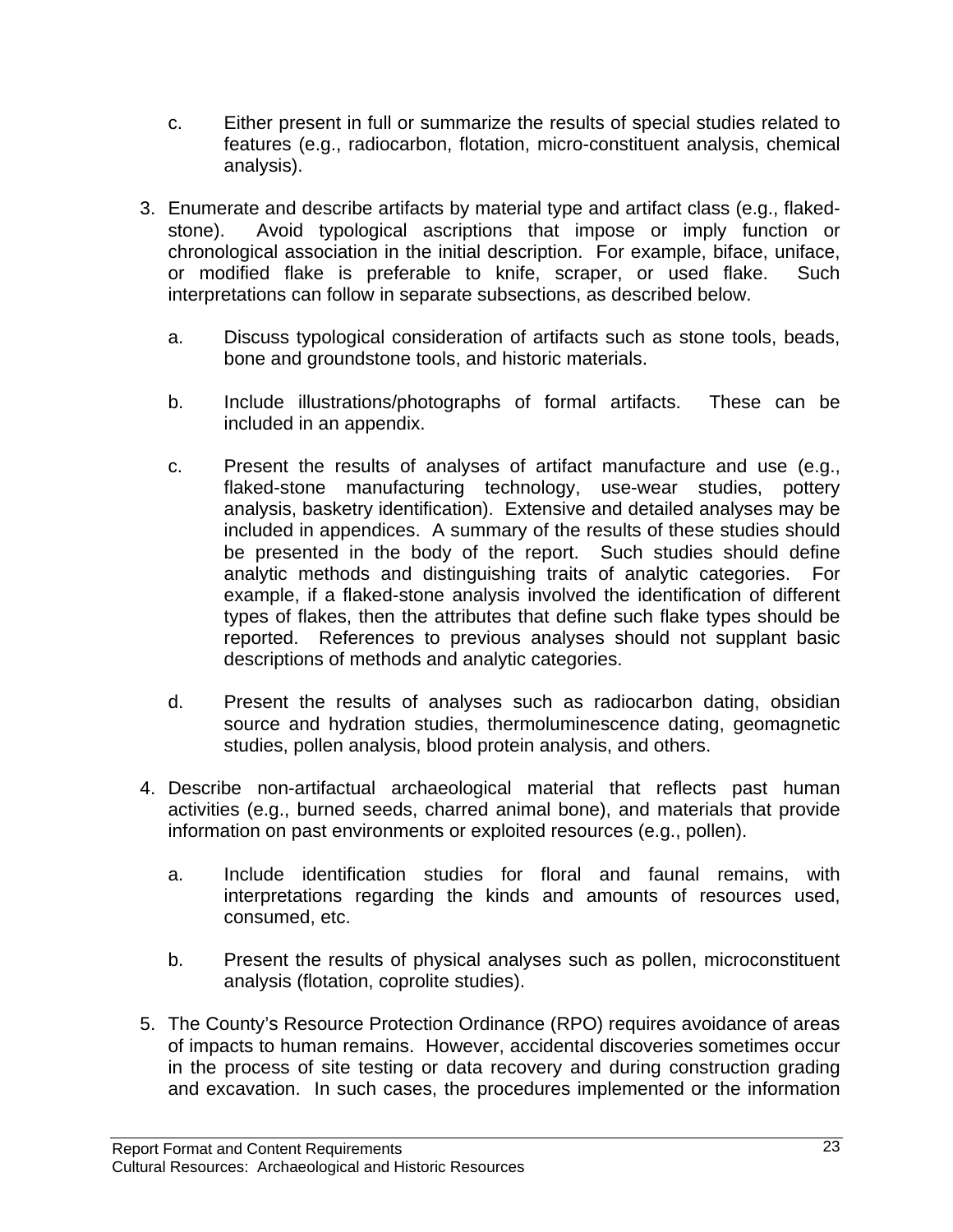of discovery shall be provided. Information shall include the context of discovery, examination, and disposition of human remains, if any and presence of associated burial artifacts. Given the often sensitive nature of human remains, examination and treatment of such remains will depend on the outcome of consultation with appropriate Native American representatives and the decision of land owners regarding the treatment of human remains. Therefore, whether and how human remains and associated grave goods are examined may vary greatly. Similarly, the nature and extent of reporting on the treatment of human remains may vary with the nature of Native American concerns. It may not be possible or appropriate to maintain rigid reporting standards. In general however, the following information is desirable from an archaeological and management standpoint.

- a. Describe the context of the discovery of human remains. For example, describe if a human burial discovered during excavation was expected, based on consultant information or archaeological indicators.
- b. Describe measures taken pursuant to state law, local ordinance, agreement, and/or agency policy regarding human remains.
- c. Describe efforts to consult with the Native American Heritage Commission, appropriate Native American representatives or living descendants, county coroner, landowner, etc.
- d. Describe outcome of discussions regarding the treatment of human remains.
- e. Describe actions taken with regard to the study of human remains (i.e., exposure, exhumation, analysis, reburial in-situ, reburial after exhumation).
	- i. Describe the location, physical position, orientation, and nature of the remains (e.g., primary inhumation, cremation). Include a description of grave associations and the physical/contextual relationships between human remains and associated artifacts. For example, describe if artifacts were overlying or underlying the human remains in a patterned arrangement, or were found within burial pit fill.
	- ii. Report the results of analyses, including specialists' reports in a confidential appendix. Cataloging human remains should not be mixed with the balance of artifacts recovered from a site. Descriptive information should be placed in a confidential catalog.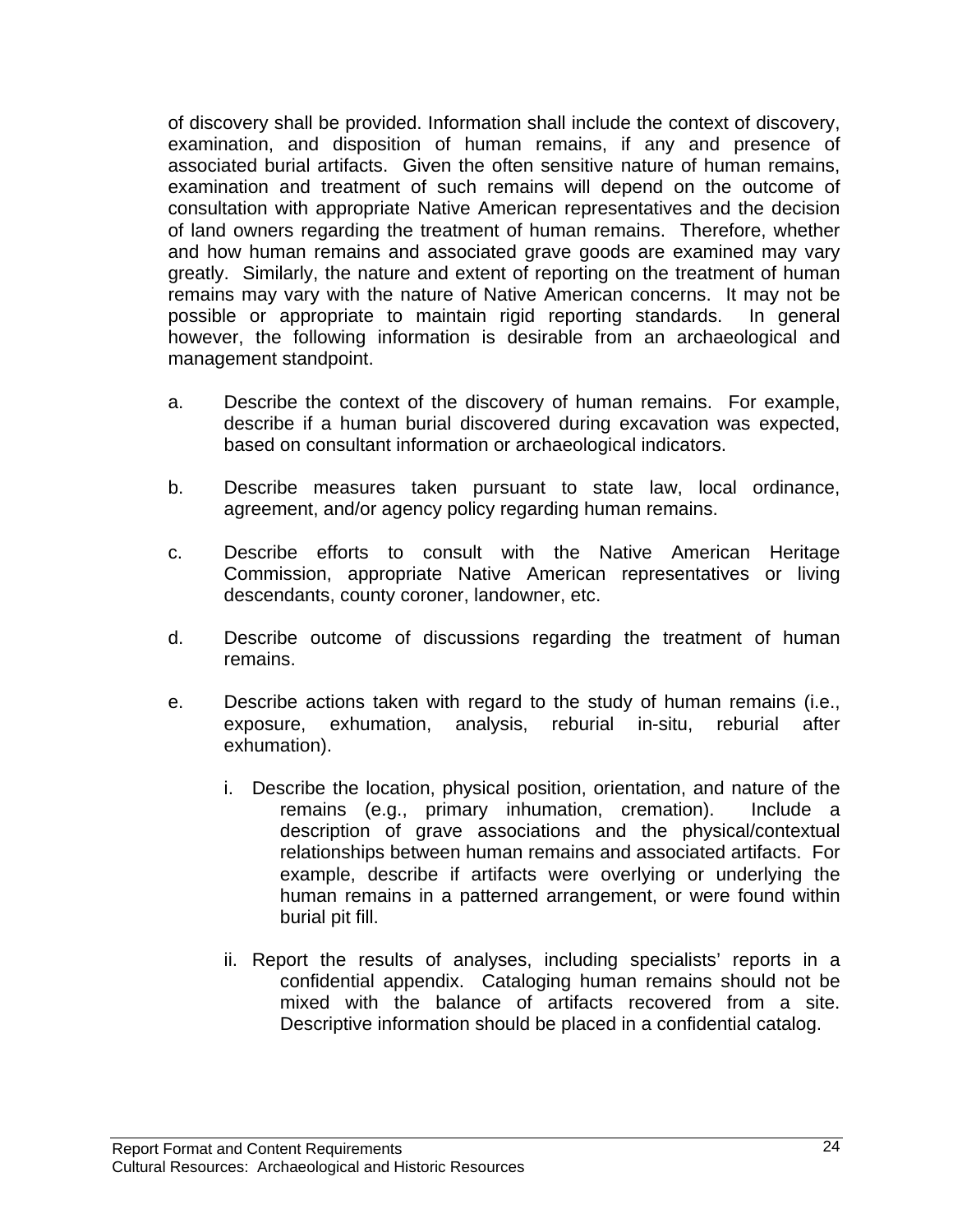- iii. Include photographs and illustrations in a confidential appendix. Photos of burials should be included only if the MLD is in agreement.
- iv. Record/report the reburial location on a New Deposit/Redeposit Record (DPR 422I). Such information should be included in a confidential appendix and treated in a manner sensitive to the desires of the MLD of the human remains.
- 6. Describe the spatial distribution and patterning of cultural material by class (e.g., flaked-stone, bone). Present data on the intrasite distribution of cultural materials (i.e., vertical and horizontal stratigraphy, assisted by data tables).

## *5.0 INTERPRETATION OF RESOURCE IMPORTANCE AND IMPACT IDENTIFICATION*

## *5.1 Resource Importance*

The descriptive data presented in subchapter 4.2 above should be discussed and interpreted with explicit reference to the research design or study objectives defined in the report. In addition, unanticipated data recovered during the study may warrant discussion of additional research topics not included in the research design.

- 1. Discuss results of the investigation as they relate to the guidelines for determining significance and specific topics and questions presented in the research design. It is preferable to organize the discussion according to the structure of the guidelines for determining significance, and research questions, hypotheses, and test implications presented in the research design.
- 2. Discuss the results of the study in terms of the general research objectives of the study (e.g., settlement patterns, subsistence, and change through time). This discussion should place the investigation in a regional context, noting its role or contribution to an understanding of local, regional, state, or national history or prehistory.

#### **Note: Any time human remains are encountered, the site is considered RPO significant and the only appropriate mitigation is preservation.**

**Note: If a resource has not been evaluated for significance and a decision is made to place it in open space in lieu of significance testing, significance is assumed.**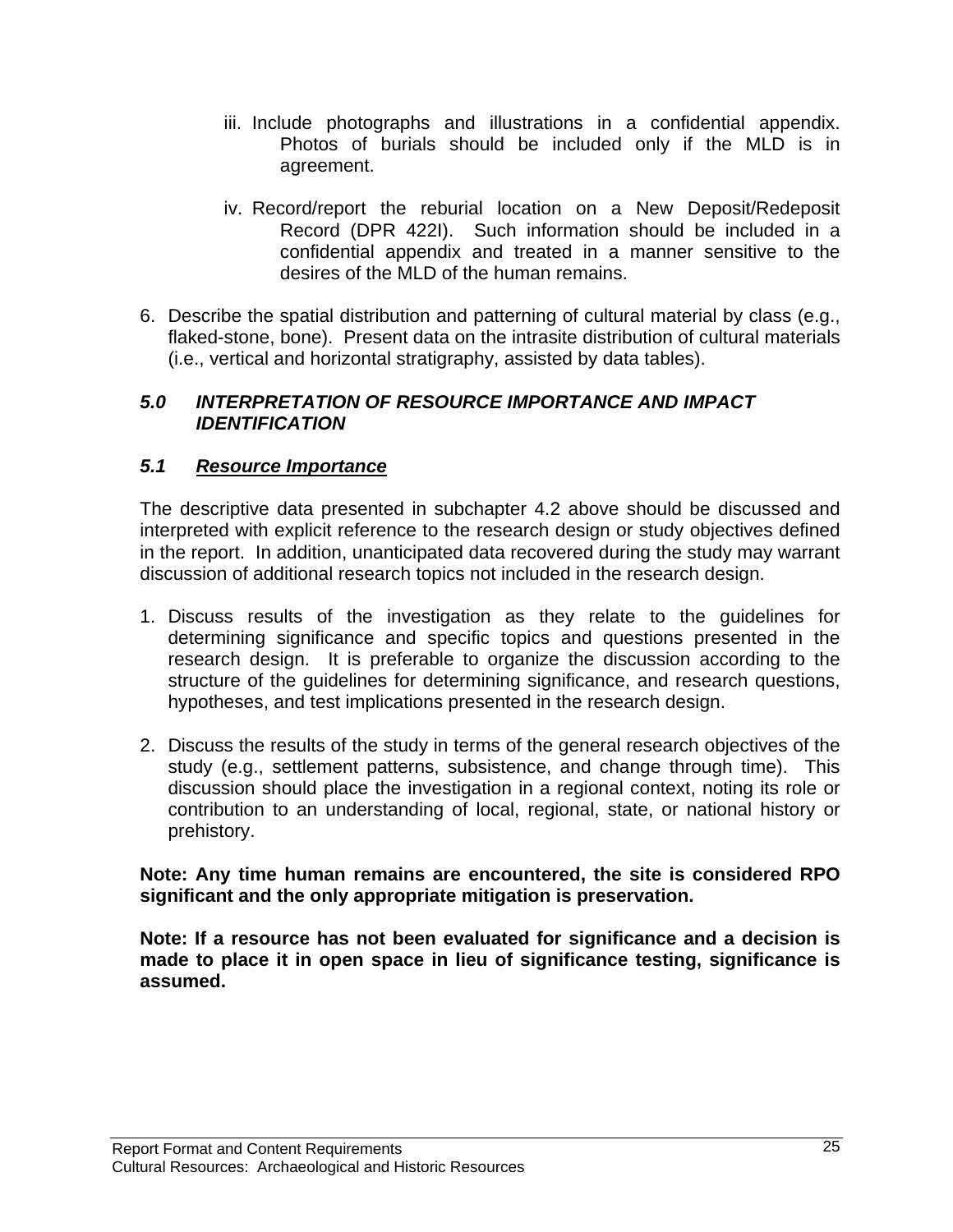## *5.2 Impact Identification*

Relying on the existing conditions and guideline(s) for the determination of significance, this discussion must detail each of the significant effects associated with the project for the resource being evaluated. Each guideline should be analyzed separately and a determination as to impact significance (significance and not avoidable, significant and mitigable to below a level of significance, not significant) must be made. The technical study should identify how effects would occur and how severe they would be. Impacts must be identified as direct, indirect or cumulative. The following guidance should be followed when preparing the analysis of project effects.

- 1. Identify impacts and mitigation measures for the *whole project*, including any remainder parcel which is not proposed to be developed currently or off-site improvements.
- 2. Be sensitive to the *age* of technical studies which are the basis for the analyses. Cultural studies older than eight years may be unreliable.
- 3. Resources placed in open space must be assessed for indirect impacts.

#### *6.0 MANAGEMENT CONSIDERATIONS – MITIGATION MEASURES AND DESIGN CONSIDERATIONS*

- *6.1 Unavoidable Impacts 6.1.1 Mitigation Measures and Design Considerations*
- *6.2 Mitigable Impacts 6.2.1 Mitigation Measures and Design Considerations 6.3 No Significant Adverse Effects*
- 

This chapter must discuss the feasible mitigation scenarios that could avoid, minimize, rectify, and/or reduce each of the significant environmental effects. There must be a clear connection between the proposed mitigation measure and the identified significant effect. In addition, resources that were determined not to have a significant adverse effect must be discussed. Resources should be categorized as having impacts that are unavoidable, mitigable, or that have no adverse effects.

If mitigation is proposed, it should be identified and discussed. If a project is phased, the mitigation must be detailed and identify which phase of the project mitigation will be implemented.

Design considerations that were relied upon in determination of significance of impacts, while not considered mitigation, must be listed in the mitigation measures to ensure that they are included in the conditions of approval for the project (e.g. open space).

After the application of mitigation measures, state clearly whether the impact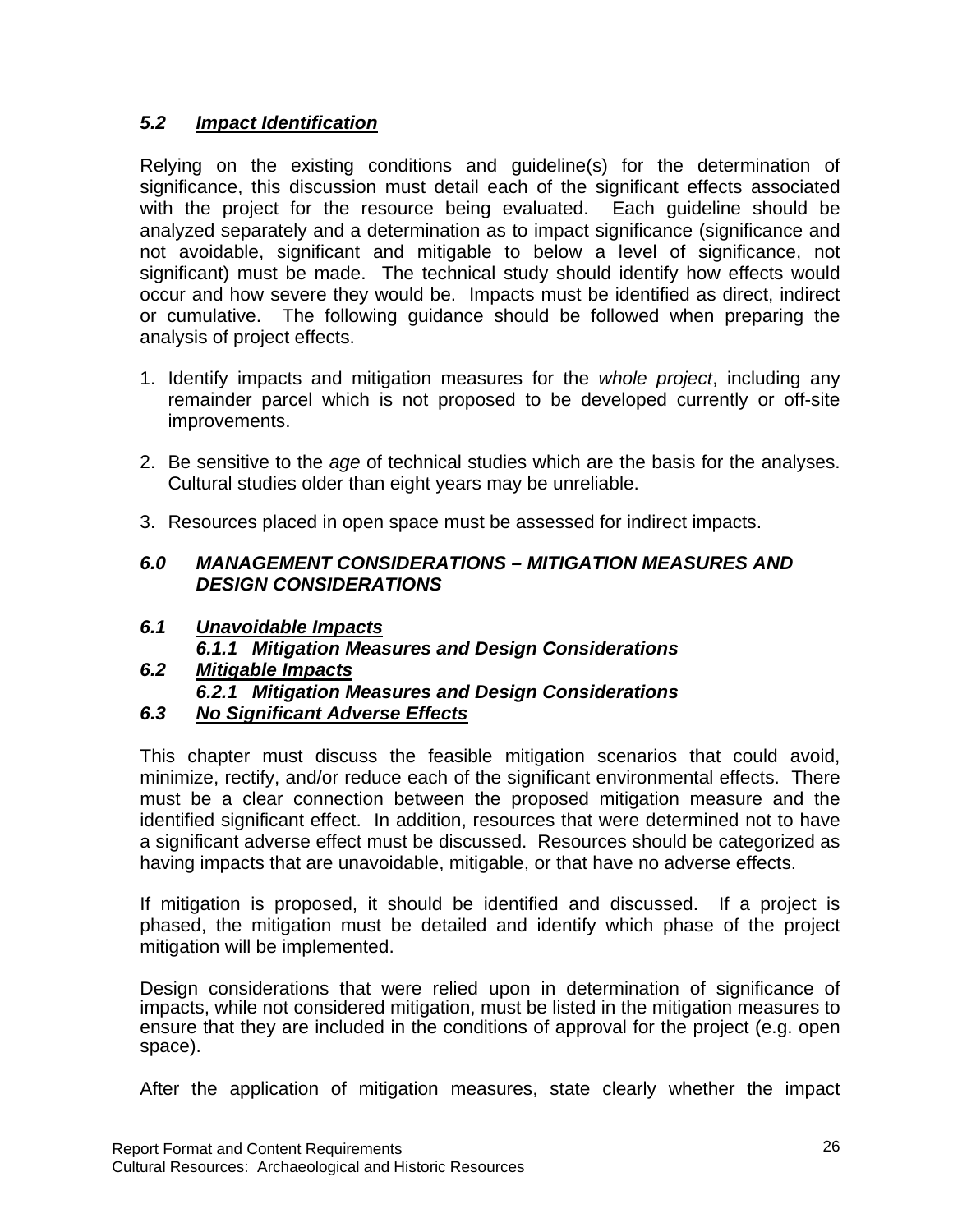remains significant or is mitigated to a level below significance. In addition, identify whether the implementation of a mitigation measure will cause impacts to a resource.

Rather than providing the *exact wording* of proposed project approval conditions which will be used to implement mitigation measures, describe the *specific concept*  of the proposed mitigation and specify how it must *function* to be effective. County staff will draft the exact wording to implement the requirement at later stages in project processing. For example, do not set forth the entire terms of a required open space easement, but rather state that an open space easement will be required over ... [state the area]...which will prohibit…[specify prohibited uses and activities]...but may permit ...[state any exceptions]. Attachment E provides language used by staff to condition projects for the preservation and protection of cultural resources.

A Research Design and Data Recovery program must be included in the study for any project that proposes data recovery as mitigation.

## *7.0 REFERENCES*

This list must provide adequate references to documents cited in the technical study. References that were relied upon and which have a limited circulation must include a location where the public can readily access and review the document.

## *8.0 LIST OF PREPARERS AND PERSONS AND ORGANIZATIONS CONTACTED*

This list must clearly identify: 1) All persons contributing to the technical report and 2) all Federal, State, or local agencies, organizations, and individuals who were consulted during its preparation. The list must indicate the name, affiliation, and a very brief explanation of each individual's role in the preparation of the technical report.

## *9.0 LIST OF MITIGATION MEASURES AND DESIGN CONSIDERATIONS*

This should be formatted as a table and must include: 1) a comprehensive listing of all mitigation measures proposed; and 2) a listing of all design considerations that were relied upon to make the determination that an effect is reduced to less than significant (e.g., applicant proposed open space areas).

## *APPENDICES*

Appendices must be identified by letter and may include but are not limited to the following:

- Specialized Studies and Analyses
- Artifact Catalog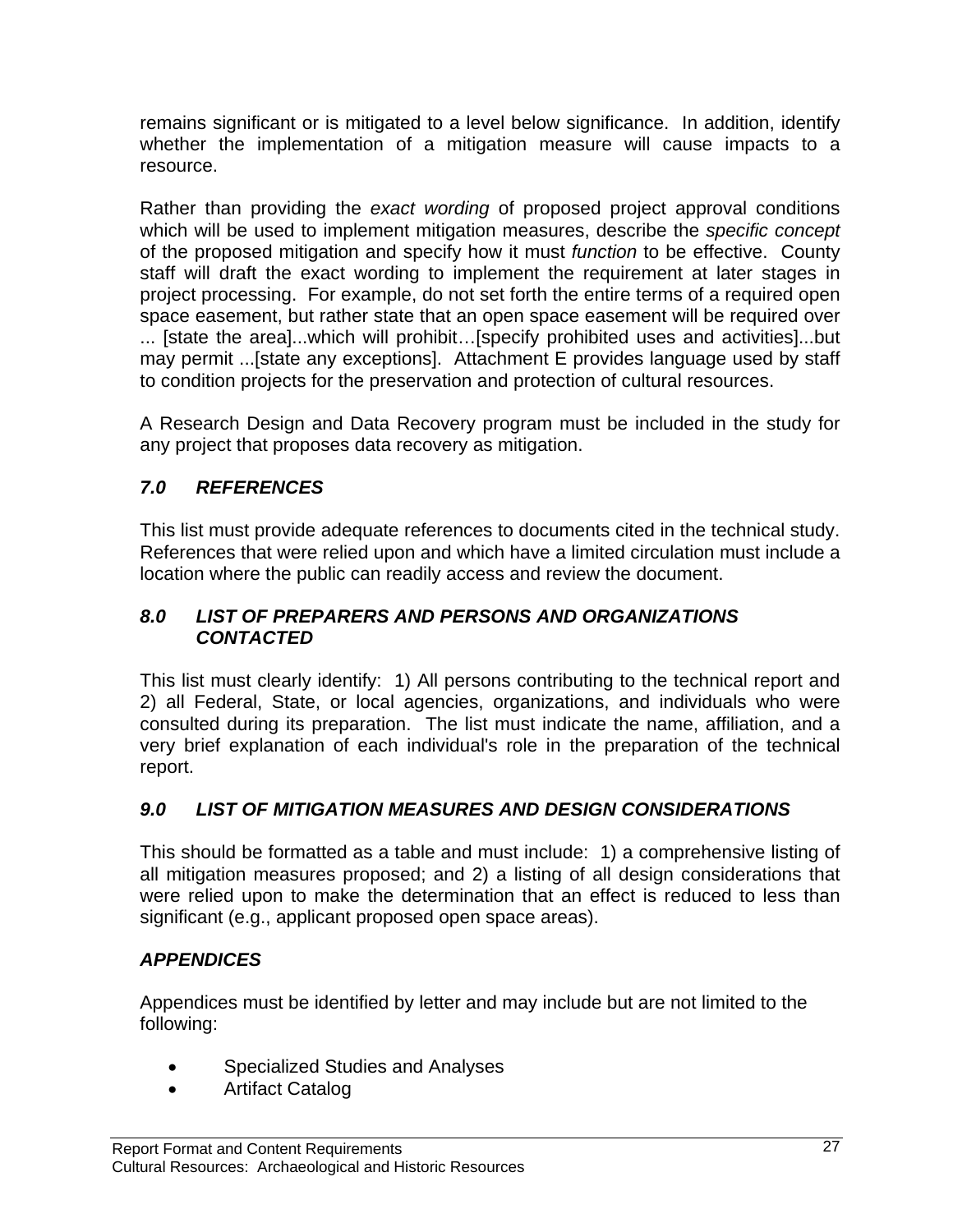- Native American Consultation (may also be placed in a Confidential Appendix)
- Curatorial Agreements

## *CONFIDENTIAL APPENDICES*

- Maps with Archaeological Site Locations
- DPR Forms (New and Updated)
- Reburial Agreements
- Artifact Catalog
- Confidential Catalog

## **3.2 Archaeological Letter Report**

The following sections provide an outline and the criteria for the required elements of a letter report. Letter reports are only to be used for negative surveys or in cases where only isolates are present.

## **3.2.1 Outline**

An archaeological letter report should include the following elements:

| <b>ARCHAEOLOGICAL LETTER REPORT OUTLINE</b> |  |  |  |  |  |
|---------------------------------------------|--|--|--|--|--|
| <b>COVER PAGE</b><br><b>NADB DATA</b>       |  |  |  |  |  |
| <b>PROJECT LOCATION</b>                     |  |  |  |  |  |
| <b>Assessors Parcel Number</b>              |  |  |  |  |  |
| <b>UTM</b>                                  |  |  |  |  |  |
| <b>Elevation</b>                            |  |  |  |  |  |
| <b>OWNER AND ADDRESS</b>                    |  |  |  |  |  |
| <b>SURVEY TYPE</b>                          |  |  |  |  |  |
| Date of Survey                              |  |  |  |  |  |
| <b>Field Crew</b>                           |  |  |  |  |  |
| <b>DESCRIPTION (including Conditions)</b>   |  |  |  |  |  |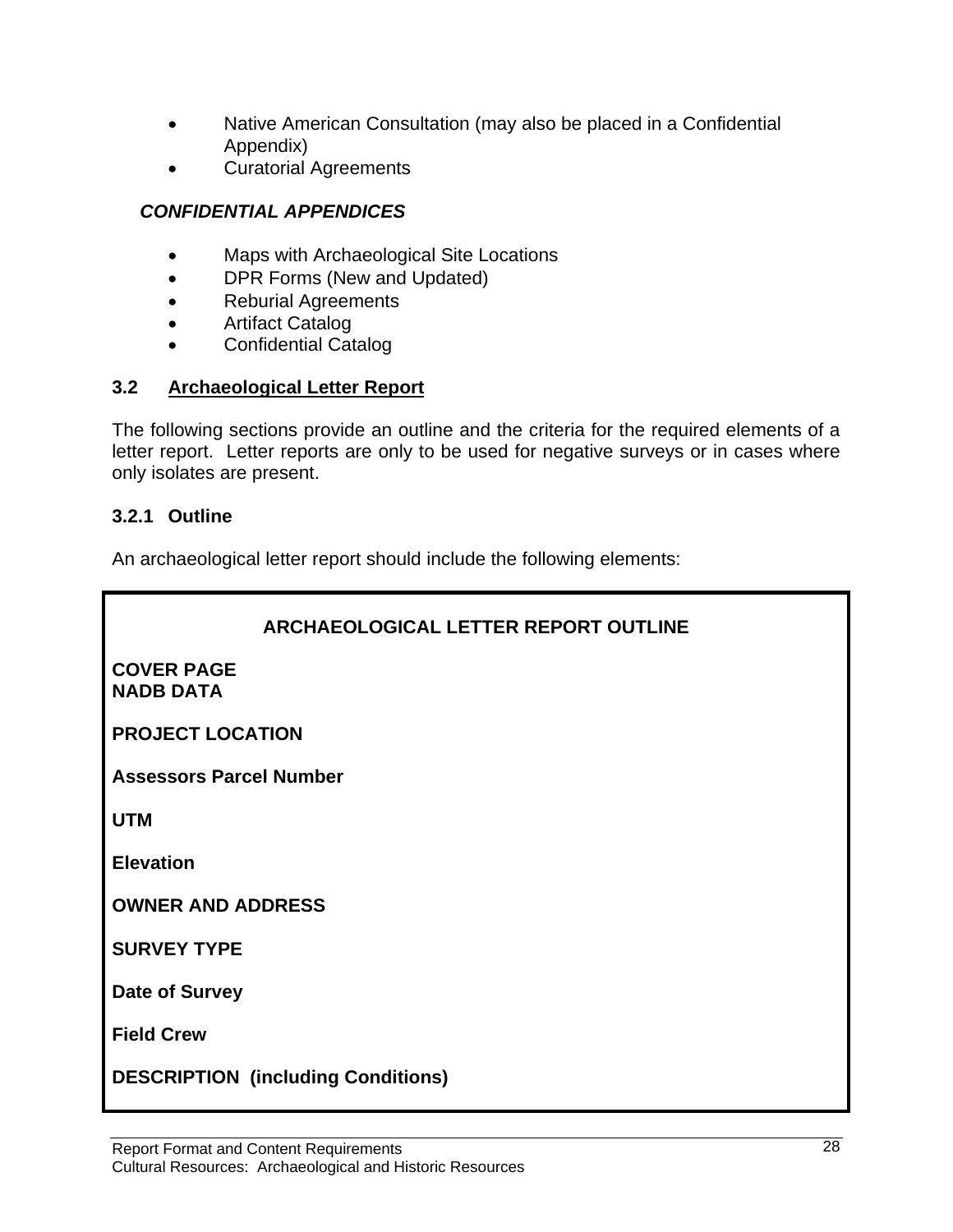## **USGS MAP**

**REGIONAL LOCATION MAP** 

**RECORD SEARCH** 

## **SACRED LANDS CHECK**

## **3.2.2 Content**

The following subsections discuss the criteria for the required elements that are to be used when preparing an archaeological letter report. A sample of the cover page, NADB Data, and body of a letter report are provided in Attachments A, B, and C respectively.

## *COVER PAGE*

See subchapter 3.1.2.

## *NADB DATA*

See subchapter 3.1.2.

## *PROJECT LOCATION*

The following elements should be included in the project location:

- County
- USGS Quad Map and Date of Map, Thomas Brothers Page
- Section, Township, and Range or Land Grant
- Physical Address (if no physical address is available, provide the street name and nearest cross streets.)
- Other Locational Data (include directions to the project site. This is important especially if there is no physical address.)

## *Assessors Parcel Number (APN)*

The assessors parcel number should be included in the report. If unavailable, contact staff for assistance.

## *Universal Transect Mercator (UTM)*

UTMs should be taken from a corner of the property and it should be identified. This field should identify whether a GPS unit was used to obtain the UTMs.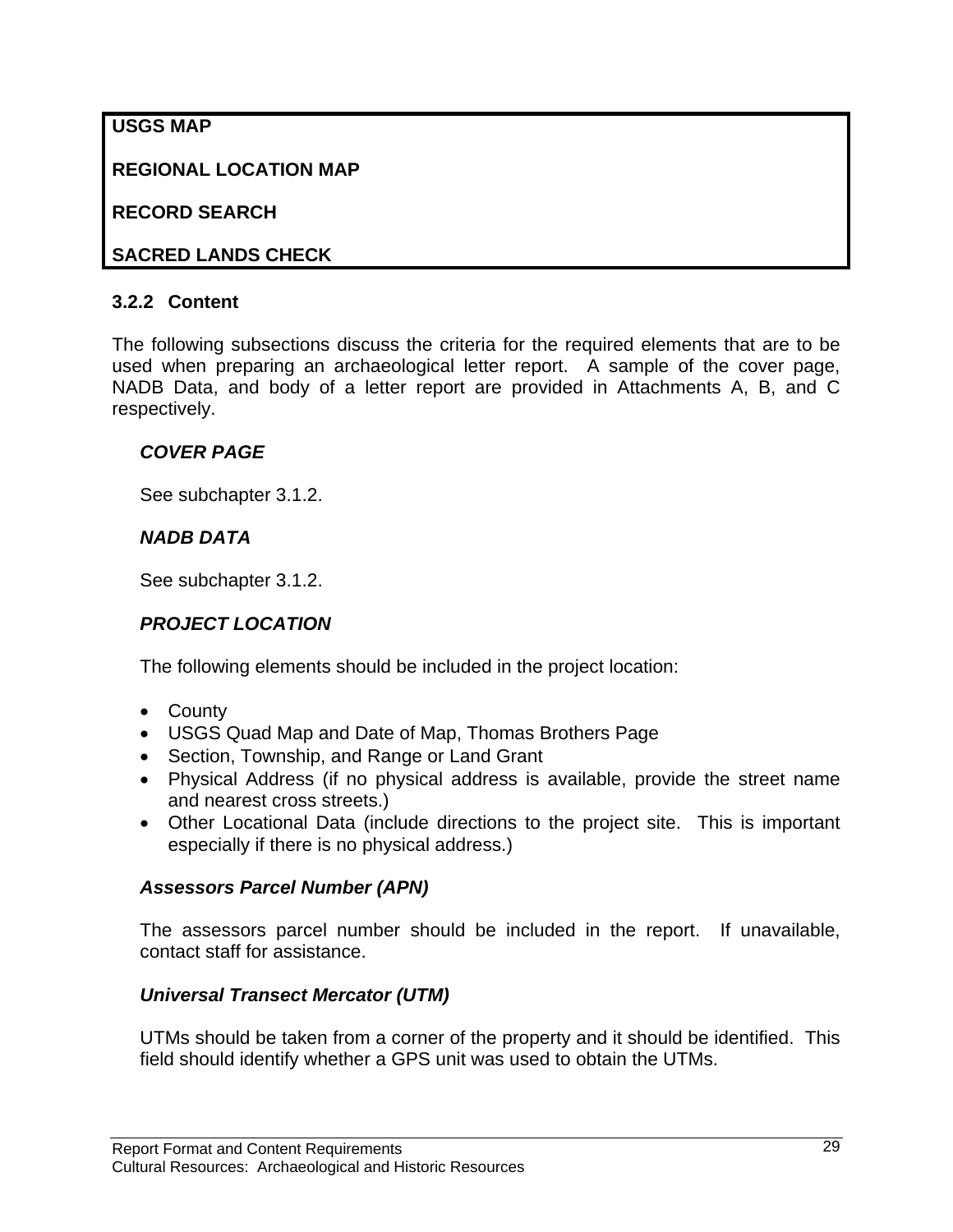## *ELEVATION*

Identify the average elevation for the project site or provide a range.

#### *OWNER AND ADDRESS*

Provide owner information and a current mailing address.

#### *SURVEY TYPE*

Identify the survey type. Negative surveys are typically "Intensive Pedestrian".

#### *Date of Survey*

Provide the date or dates of the survey.

#### *Field Crew*

Identify the members of the field crew and the absence or presence of a Native American monitor.

#### *DESCRIPTION*

The description should briefly discuss the field methods (e.g. survey transects, etc.), areas surveyed, areas not inspected and why, site conditions (e.g. ground visibility, presence of trails, etc.), natural landforms, topography, and the proposed project (e.g. 24-lot subdivision). Include a discussion of any conditions (e.g. grading monitoring) that should be implemented and why.

#### *USGS MAP*

Identify the project site on a USGS map and attach it to the report.

#### *REGIONAL LOCATION MAP*

Identify the project site on a Regional Location map and attach it to the report.

#### *RECORD SEARCH*

Provide evidence that a records search was conducted. DPR forms are not required. Include DPR forms for any isolates identified.

## *SACRED LANDS CHECK*

If a Sacred Lands Check was conducted provide documentation.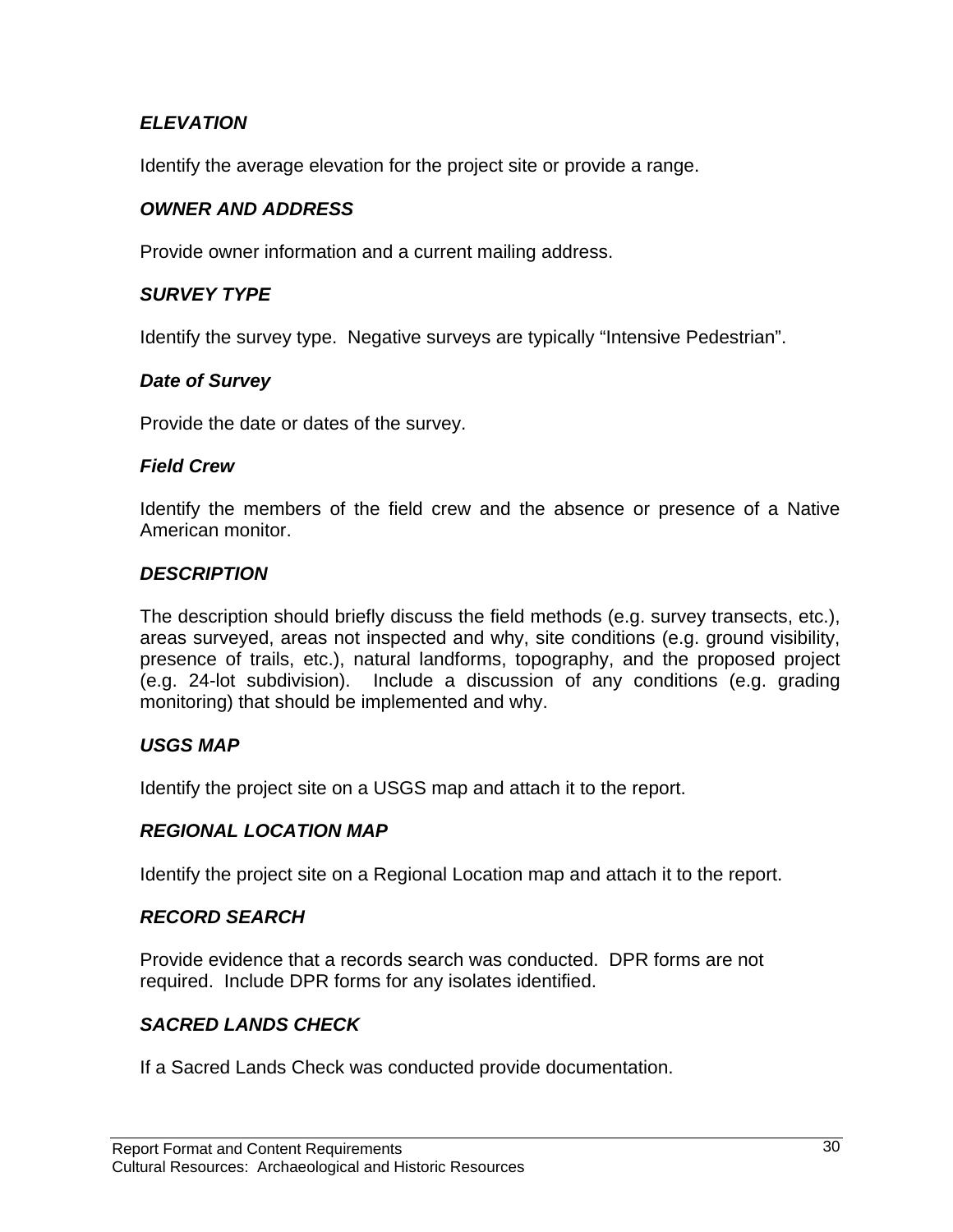## **3.3 Historic Technical Report**

The following subchapters provide an outline and the criteria for the required elements of a "full" technical report. The structure of the report is based on the ARMR format with modifications to fulfill County requirements. Depending on the types of resources and impacts identified, the format may vary and all elements may not be required. Any deviation from the standard format outlined below must be approved by staff.

## **3.3.1 Outline**

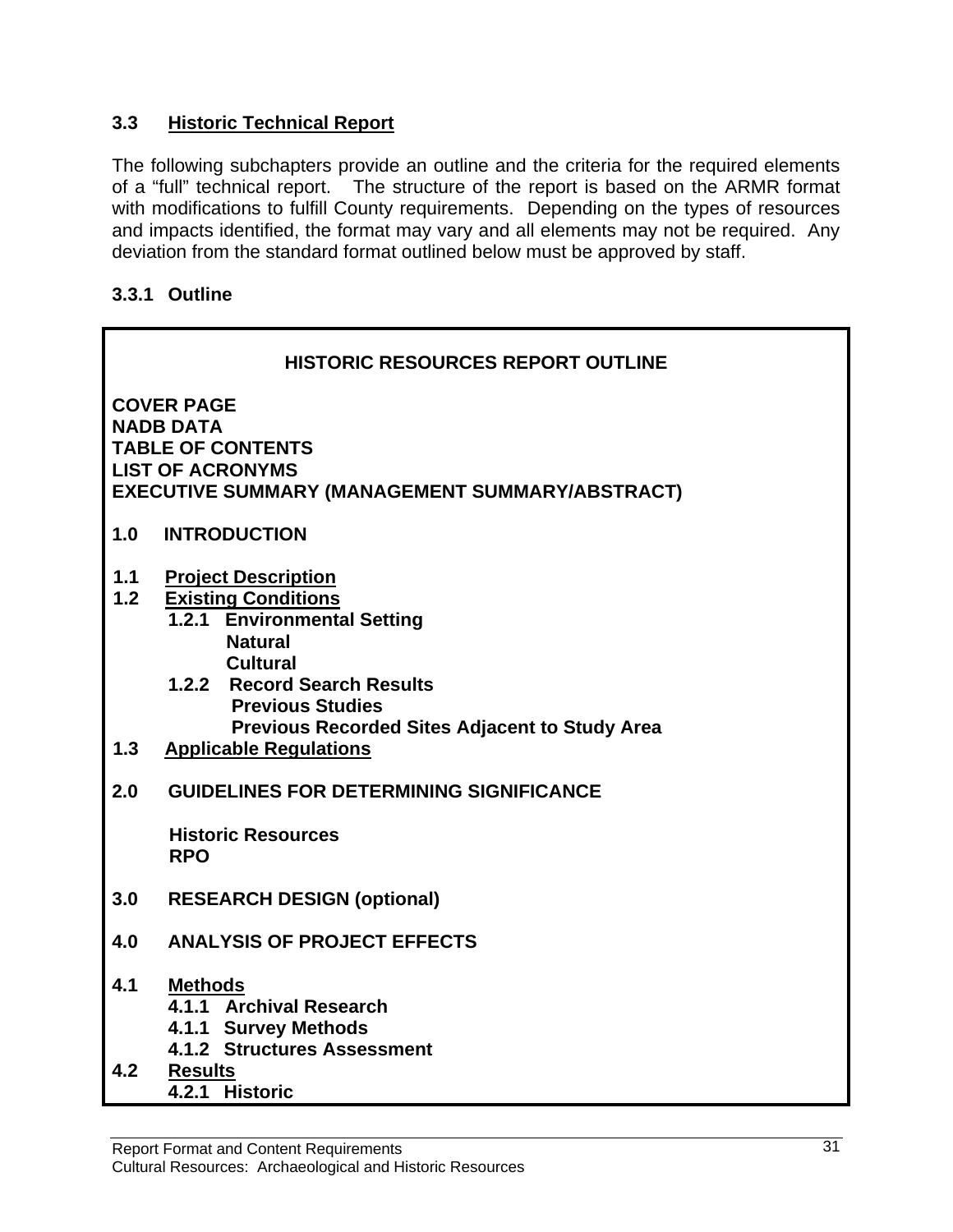## **5.0 INTERPRETATION OF RESOURCE IMPORTANCE AND IMPACT IDENTIFICATION**

- **5.1 Resource Importance**
- **5.2 Impact Identification**
- **6.0 MANAGEMENT CONSIDERATIONS MITIGATION MEASURES AND DESIGN CONSIDERATIONS**
- **6.1 Unmitigated Impacts 6.1.1 Mitigation Measures and Design Considerations**
- **6.2 Mitigated Impacts 6.2.1 Mitigation Measures and Design Considerations**
- **6.3 Effects Found Not to be Significant**
- **7.0 REFERENCES**
- **8.0 LIST OF PREPARERS AND PERSONS AND ORGANIZATIONS CONTACTED**

## **9.0 LIST OF MITIGATION MEASURES AND DESIGN CONSIDERATIONS**

#### **APPENDICES CONFIDENTIAL APPENDICES**

#### **3.3.2 Content**

The following subsections discuss the criteria for the required elements that are to be used when preparing an archaeological technical study. The elements described below are not exclusive and it is expected that the consultant will expand beyond these elements when necessary.

**Note: The numbering identified below should be used when preparing technical studies. The titles are shown in italics only for purposes of this document and are not required to be in italics for the technical study.** 

*COVER PAGE NADB DATA TABLE OF CONTENTS LIST OF ACRONYMS EXECUTIVE SUMMARY* 

See subchapter 3.1.2.

- *1.0 INTRODUCTION*
- *1.1 Project Description*
- *1.2 Existing Conditions*
- *1.2.1 Environmental Setting Natural*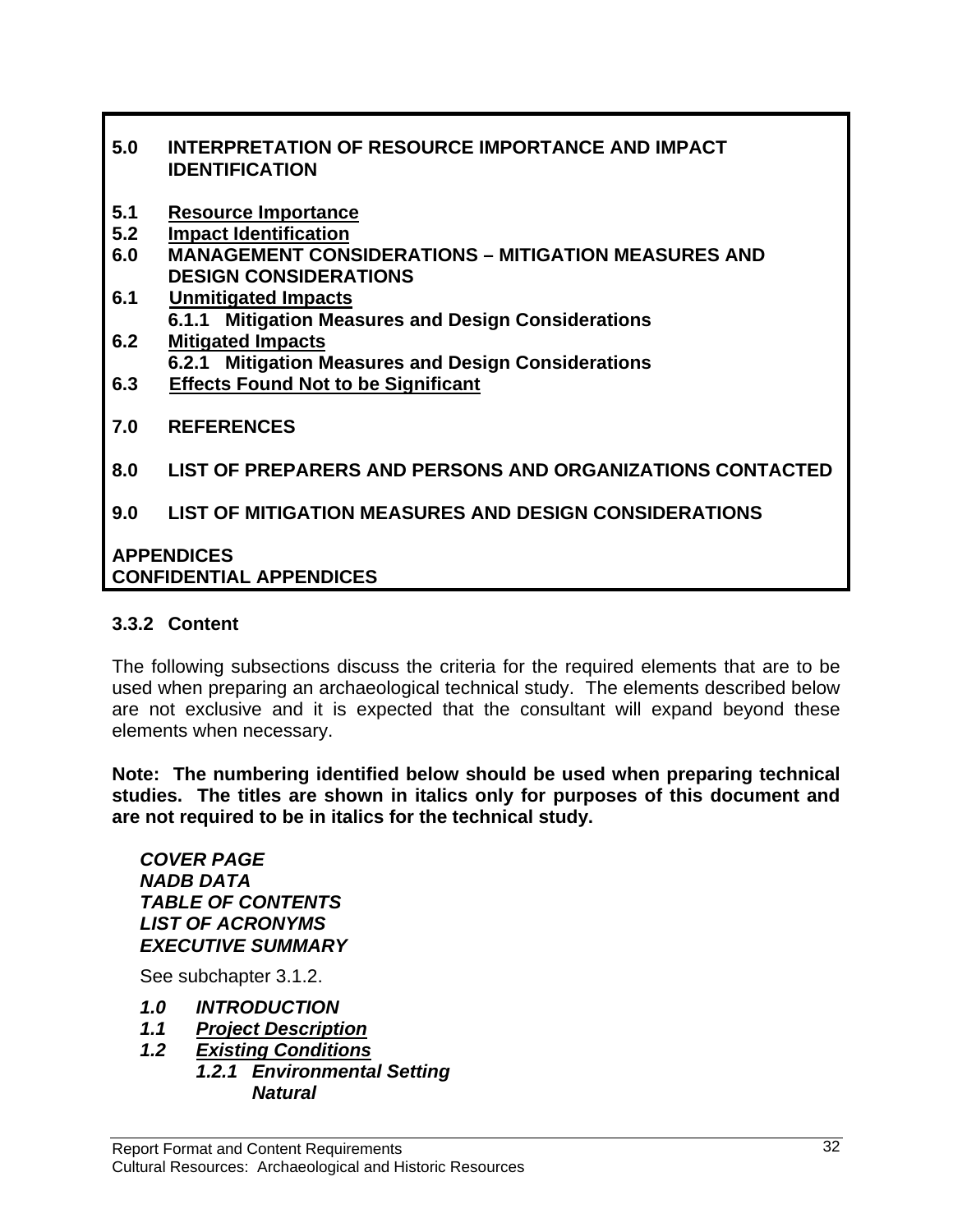*Cultural* 

## *1.2.2 Record Search Results Previous Studies Previous Recorded Resources Adjacent to Study Area*

## *1.3 Applicable Regulations*

See subchapter 3.1.2.

#### *2.0 GUIDELINES FOR DETERMINING SIGNIFICANCE Historic Resources RPO*

See subchapter 3.1.2

## *3.0 RESEARCH DESIGN (optional)*

See subchapter 3.1.2.

## *4.0 ANALYSIS OF PROJECT EFFECTS*

- *4.1 Methods*
	- *4.1.1 Archival Research*
	- *4.1.2 Survey Methods*
	- *4.1.3 Structural Assessment*

## *4.2 Results*

*4.2.1 Historic Resources* 

In addition to guidance provided in subchapter 3.1.2, the study must include a discussion of the methods used to evaluate the significance and integrity of an historic resource. Methods for making this determination may include but are not limited to archival research, oral histories, and structural assessment.

## *5.0 INTERPRETATION OF RESOURCE IMPORTANCE AND IMPACT IDENTIFICATION*

- *5.1 Resource Importance*
- *5.2 Impact Identification*

See subchapter 3.1.2.

## *6.0 MANAGEMENT CONSIDERATIONS – MITIGATION MEASURES AND DESIGN CONSIDERATIONS*

- *6.1 Unmitigated Impacts 6.1.1 Mitigation Measures and Design Considerations*
- *6.2 Mitigable Impacts 6.2.1 Mitigation Measures and Design Considerations*
- *6.3 Effects Found not to Be Significant*

See subchapter 3.1.2.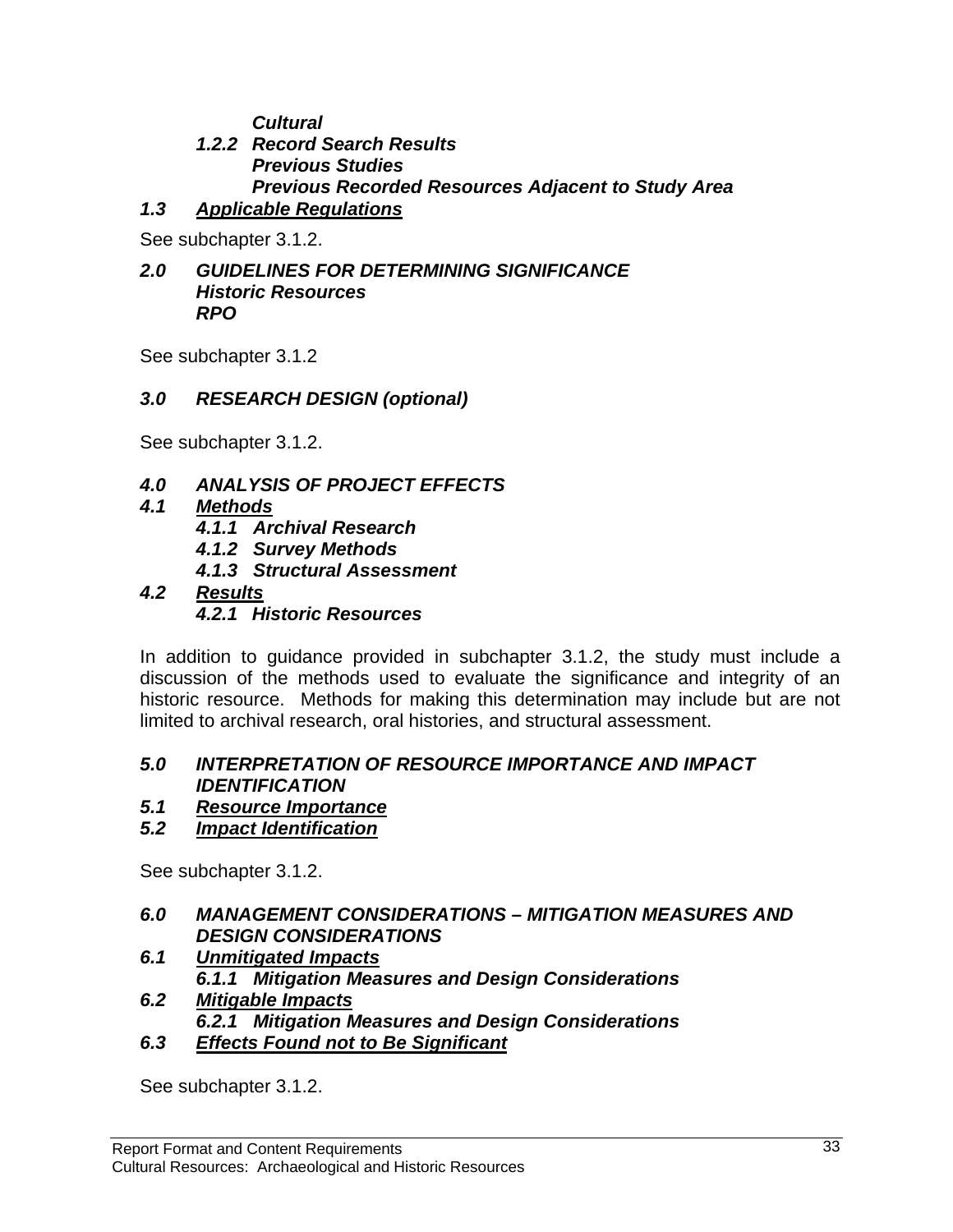## *7.0 REFERENCES*

See subchapter 3.1.2.

## *8.0 LIST OF PREPARERS AND PERSONS AND ORGANIZATIONS CONTACTED*

See subchapter 3.1.2.

## *9.0 LIST OF MITIGATION MEASURES AND DESIGN CONSIDERATIONS*

See subchapter 3.1.2.

## *APPENDICES*

See subchapter 3.1.2.

## **4.0 CULTURAL RESOURCE MAPPING GUIDELINES**

#### Extent of Mapping Required

- Project Parcel Boundary
- Off-site Improvement Areas Any required off-site improvements (e.g., road improvements, utility extensions, etc.) must be mapped in accordance with these requirements. Mapping should include maximum area necessary to complete the improvement.

#### Base Map Requirements

Base Map – The Cultural Resource Map must be completed using a base map that includes:

- 1. The most recent project plot plan including all utility, road and proposed easements;
- 2. The proposed maximum limits of disturbance for the project (on and off site); including grading, septic systems, wells, construction staging areas, road improvements, drainage improvements, etc.;
- 3. Open Space/Conservation Easements;
- 4. Topography (County topographic data is sufficient);
- 5. Major roads and major road names;
- 6. Both proposed (solid lines) and existing (dashed lines) parcel/lot lines;
- 7. Assessor Parcel Numbers;
- 8. North arrow;
- 9. Bar or Graphic Scale;
- 10. The location of archaeological and historic resources;
- 11. Any applicable buffers for archaeological or historic resources.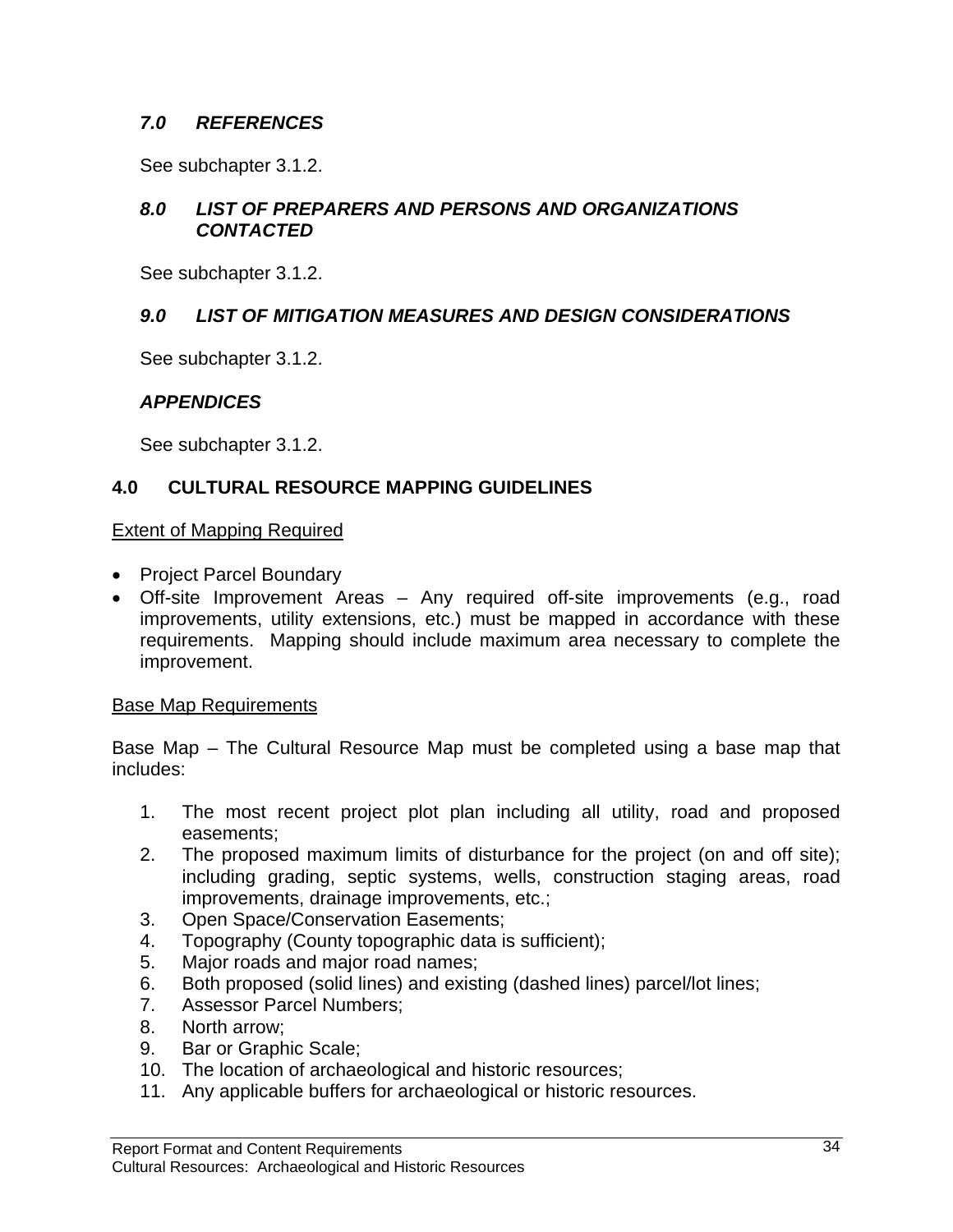## **[Attachment A]**

## **REPORT TITLE**

**Project Common Name Permit Numbers/DPLU Environmental Log No.** 

**Lead Agency:** 

**County of San Diego Department of Planning and Land Use Contact:\_\_\_\_\_\_\_\_\_\_\_ 5201 Ruffin Road, Suite B San Diego, CA 92123 Phone Number** 

**Preparer:** 

**Name Firm Name Address Phone Number** 

**\_\_\_\_\_\_\_\_\_\_\_\_\_\_\_** 

**Signature** 

**Project Proponent:** 

**Name Firm Name Address** 

**Date**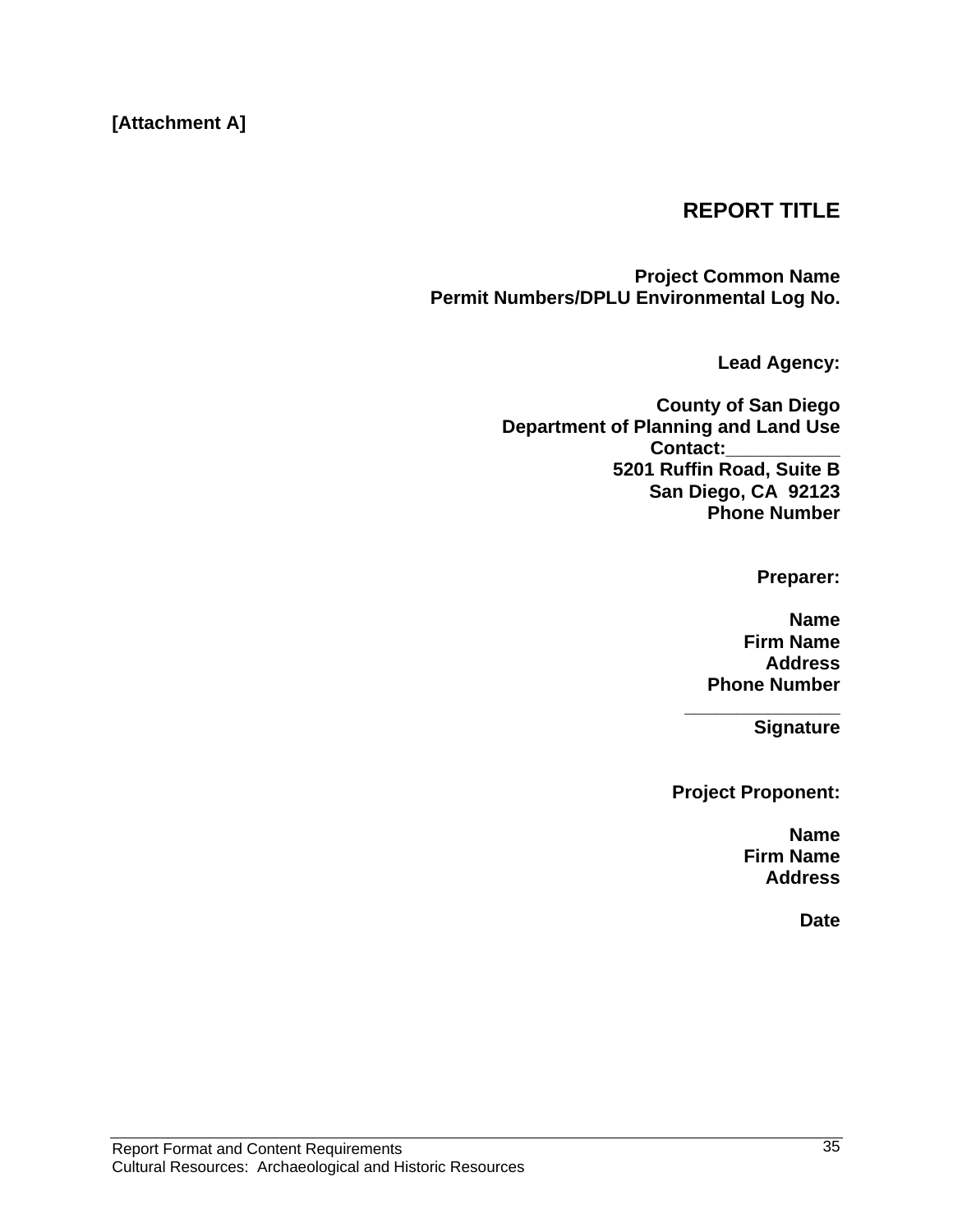## **[Attachment B]**

## **National Archaeological Data Base Information**

Authors:

Firm:

Client/Project Proponent:

Report Date:

Report Title:

Type of Study:

New Sites:

Updated Sites:

USGS Quad:

Acreage:

Permit Numbers:

Key Words: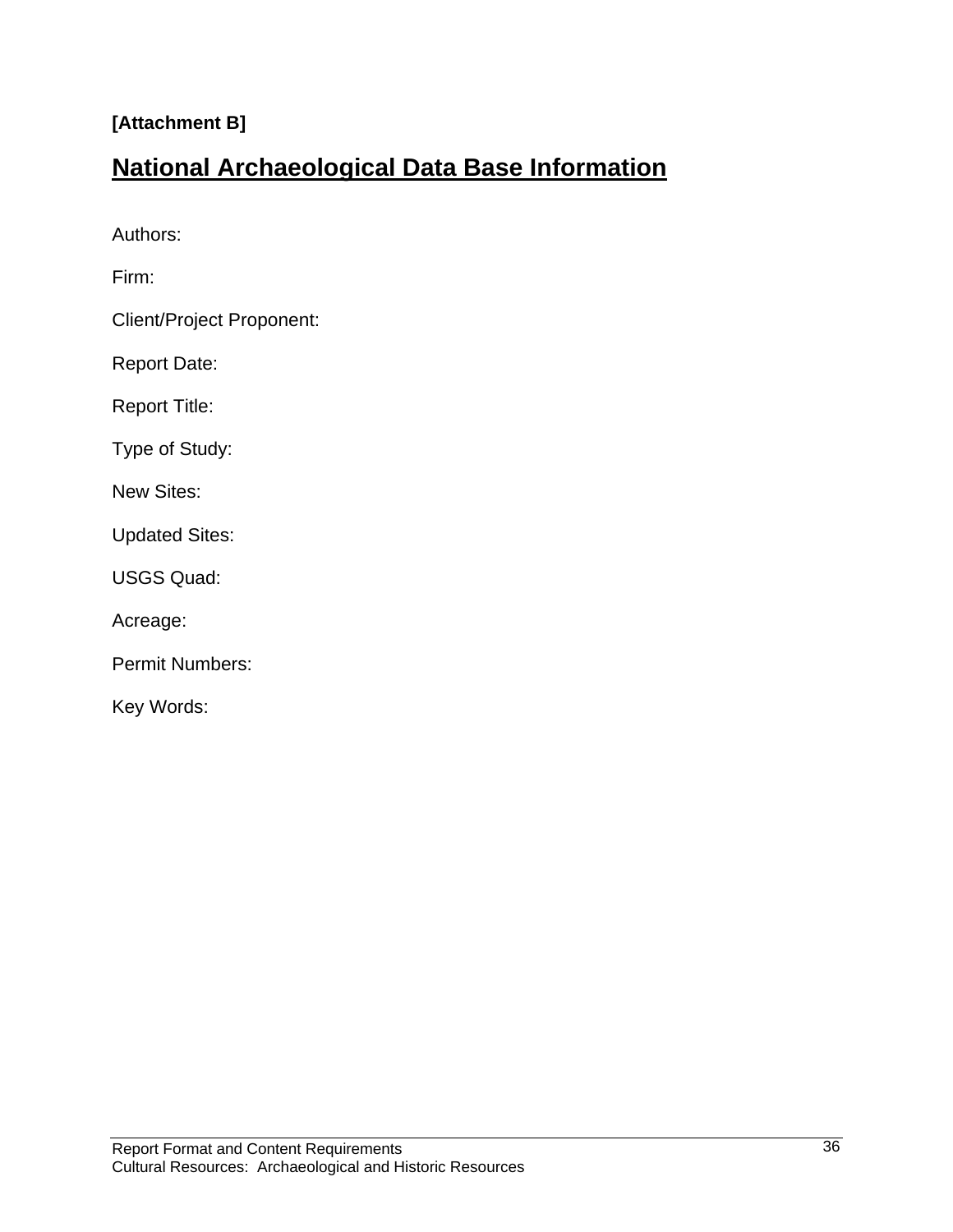## **Negative Cultural Resources Survey Report**

**Project Common Name Permit Numbers/DPLU Environmental Log No.** 

**Lead Agency:** 

**County of San Diego Department of Planning and Land Use Contact:\_\_\_\_\_\_\_\_\_\_\_ 5201 Ruffin Road, Suite B San Diego, CA 92123 Phone Number** 

**Preparer:** 

**Name Firm Name Address Phone Number** 

**\_\_\_\_\_\_\_\_\_\_\_\_** 

**Signature** 

**Project Proponent:** 

**Name Firm Name Address** 

**Date**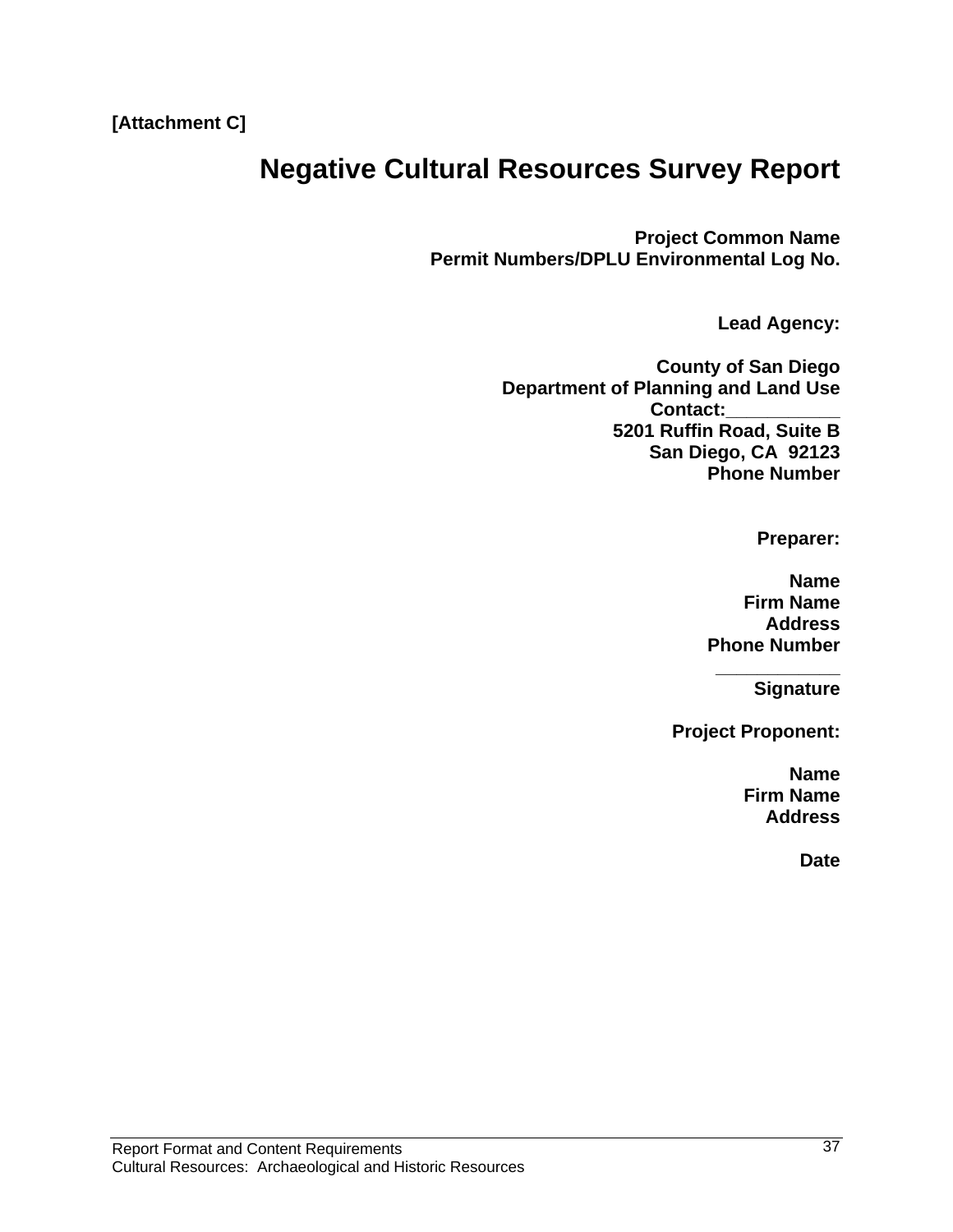## **National Archaeological Data Base Information**

Authors:

Firm:

Client/Project Proponent:

Report Date:

Report Title:

Type of Study:

New Sites:

Updated Sites:

USGS Quad:

Acreage:

Key Words: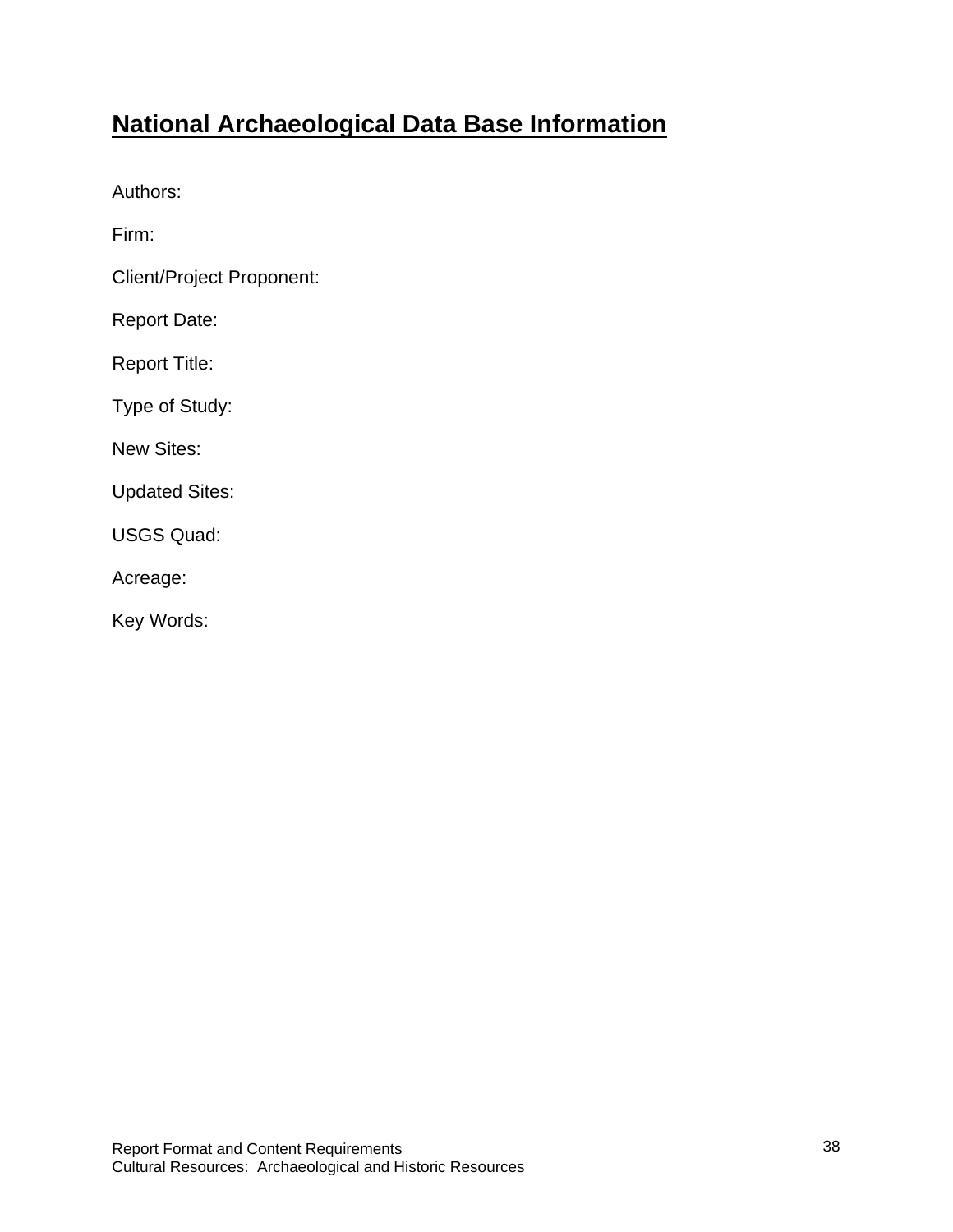#### RE: Project Name; Project Numbers Cultural Resources - Negative Findings

To Whom It May Concern:

Please be advised that a survey has been conducted on the above referenced project. It has been determined that there are no cultural resources present on this property. The project has been plotted on the attached USGS 7.5 minute topographical map for your information.

County: San Diego USGS 7.5' Quad: Date: Section: Township: Range: Address: City: State: Thomas Brothers: Other Locational Data:

Assessor Parcel Number(s):

UTM: mE/ mN - taken from the corner of the project using a Garmin GPS unit. Elevation:

Owner and Address:

Survey Type: Intensive Pedestrian Date of Survey: Field Crew:

Description: The field survey was conducted using standard archaeological procedures and techniques. Continuous parallel transects ( meters) were walked in a \_\_\_\_\_/\_\_\_\_\_ direction. Survey conditions in these areas were good to fair, with some areas partially obscured by ground cover in the form of \_\_\_\_\_\_\_\_. In areas possessing dense vegetation, the survey methodology was adjusted to accommodate surface examination of trails and clearings and to facilitate the inspection of bedrock outcrops and stream beds. No artifacts or features were identified during this survey. This project proposes to \_\_\_\_\_\_\_\_. (Optionally add any conditions [not mitigation] that may be required such as grading monitoring due to the presence of heavy vegetation etc,).

Record Search: Staff conducted a records search of the surrounding area using the California Historic Resources Inventory System (CHRIS). \_\_\_\_ studies (\_\_\_\_) have been conducted within a one mile radius and  $\_\_\_$  site was identified  $(\_\_\_)$ . The site(s) is approximately  $\_\_\_\_\_$ mile from the subject property. It(They) was recorded by \_\_\_\_ and is/are described as \_\_\_\_.

Native American Consultation: No Sacred Lands were identified by the Native American Heritage Commission (NAHC). Staff contacted the Native American groups and individuals provided by the NAHC to further investigate whether they have knowledge of Sacred Lands occurring on the subject parcels. (No) response was received.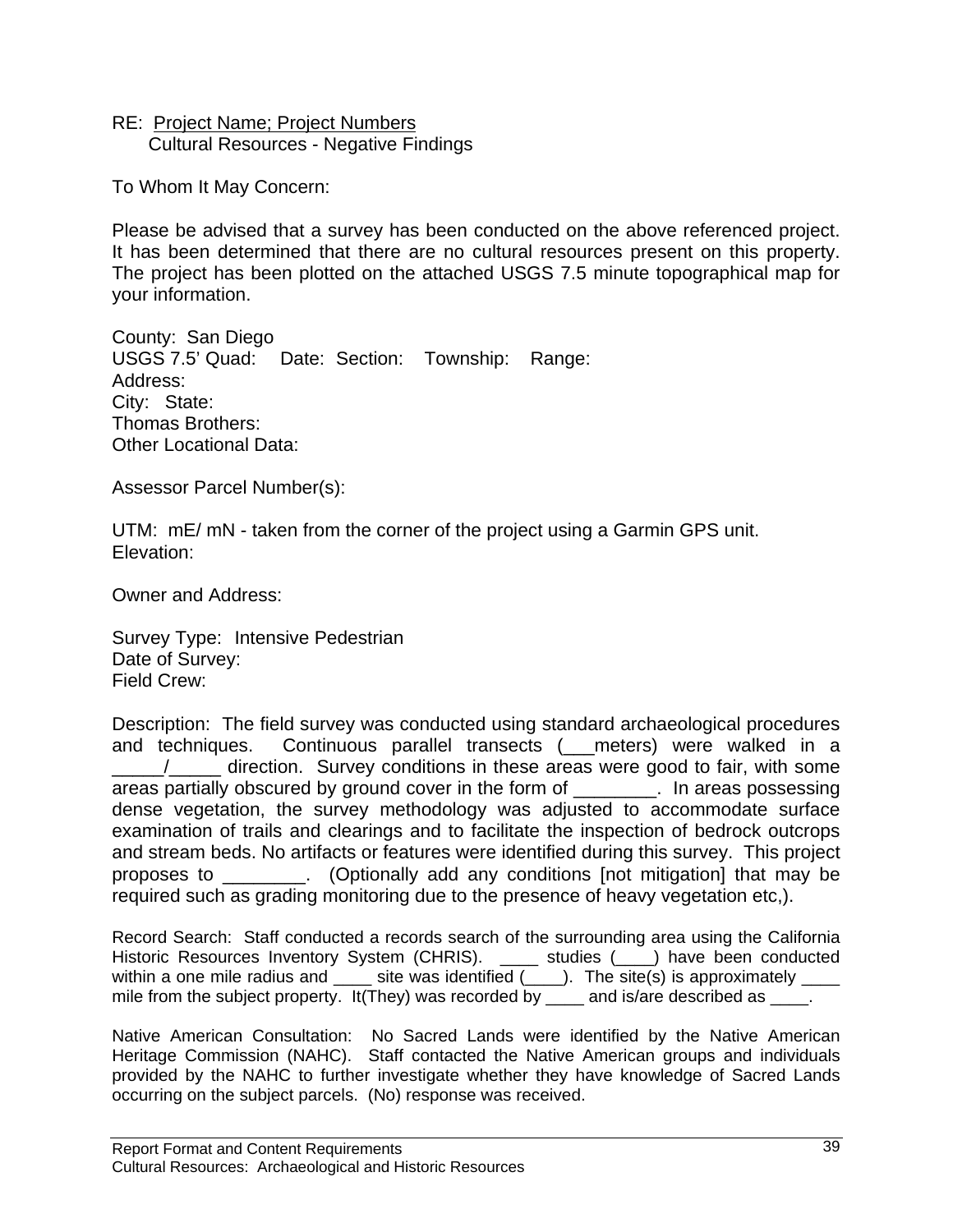Sincerely,

Author/Principal Investigator Firm Attachment USGS Topographical Map – General Location Map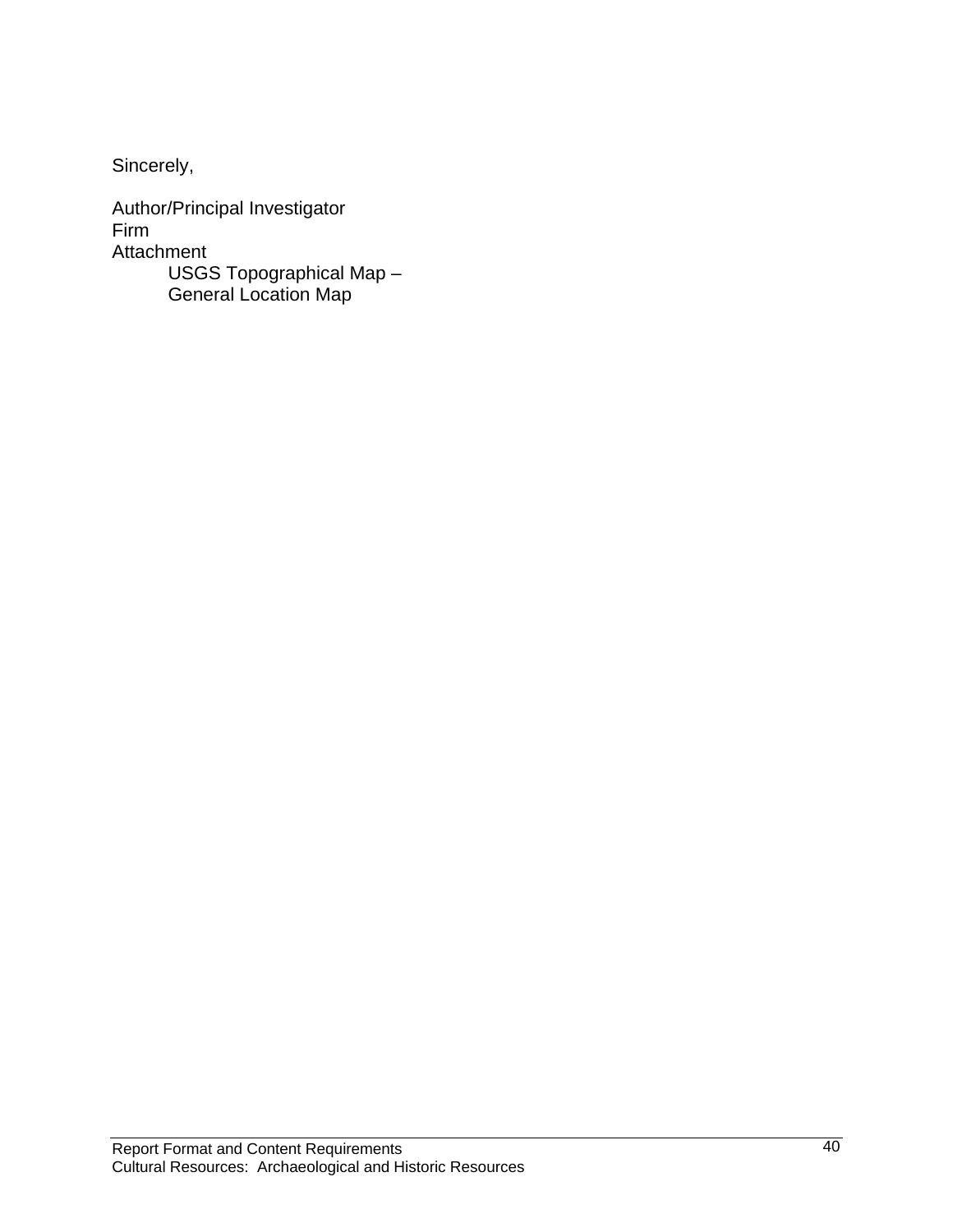## **[Attachment D]**

## **Applicable Regulations Sample**

#### **1.3 Applicable Regulations**

Resource importance is assigned to districts, sites, buildings, structures, and objects that possess exceptional value or quality illustrating or interpreting the heritage of San Diego County in history, architecture, archaeology, engineering, and culture. A number of criteria are used in demonstrating resource importance. Specifically, criteria outlined in CEQA (RPO, [include if RPO applies to the project]) and the San Diego County Local Register provide the guidance for making such a determination. The following section(s) details the criteria that a resource must meet in order to be determined important.

## **1.3.1 California Environmental Quality Act (CEQA)**

According to CEQA (§15064.5a), the term "historical resource" includes the following:

- (1) A resource listed in, or determined to be eligible by the State Historical Resources Commission, for listing in the California Register of Historical Resources (Pub. Res. Code SS5024.1, Title 14 CCR. Section 4850 et seq.).
- (2) A resource included in a local register of historical resources, as defined in section 5020.1(k) of the Public Resources Code or identified as significant in an historical resource survey meeting the requirements of section 5024.1(g) of the Public Resources Code, shall be presumed to be historically of culturally significant. Public agencies must treat any such resource as significant unless the preponderance of evidence demonstrates that it is not historically or culturally significant.
- (3) Any object, building, structure, site, area, place, record, or manuscript which a lead agency determines to be historically significant or significant in the architectural, engineering, scientific, economic, agricultural, educational, social, political, military, or cultural annals of California may be considered to be an historical resource, provided the lead agency's determination is supported by substantial evidence in light of the whole record. Generally, a resource shall be considered by the lead agency to be "historically significant" if the resource meets the criteria for listing on the California Register of Historical Resources (Pub. Res. Code SS5024.1, Title 14, Section 4852) including the following: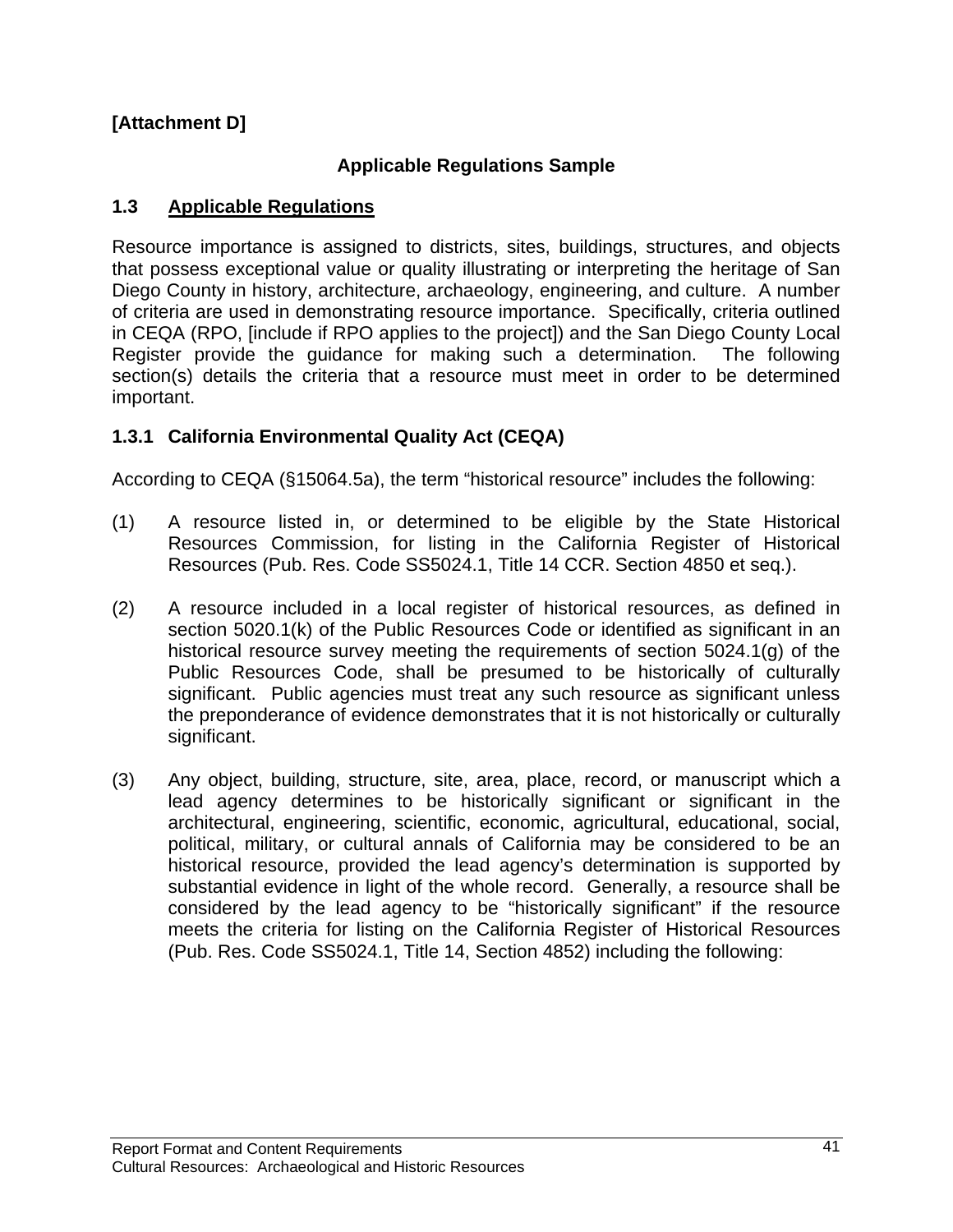- (A) Is associated with events that have made a significant contribution to the broad patterns of California's history and cultural heritage;
- (B) Is associated with the lives of persons important in our past;
- (C) Embodies the distinctive characteristics of a type, period, region, or method of construction, or represents the work of an important creative individual, or possesses high artistic values; or
- (D) Has yielded, or may be likely to yield, information important in prehistory or history.
- (4) The fact that a resource is not listed in, or determined eligible for listing in the California Register of Historical Resources, not included in a local register of historical resources (pursuant to section 5020.1(k) of the Public Resources Code), or identified in an historical resources survey (meeting the criteria in section 5024.1(g) of the Public Resource Code) does not preclude a lead agency from determining that the resource may be an historical resource as defined in Public Resources Code section 5020.1(j) or 5024.1.

According to CEQA (§15064.5b), a project with an effect that may cause a substantial adverse change in the significance of an historical resource is a project that may have a significant effect on the environment. CEQA defines a substantial adverse change as:

- (1) Substantial adverse change in the significance of an historical resource means physical demolition, destruction, relocation, or alteration of the resource or its immediate surroundings such that the significance of an historical resource would be materially impaired.
- (2) The significance of an historical resource is materially impaired when a project:
	- (A) Demolishes or materially alters in an adverse manner those physical characteristics of an historical resource that convey its historical significance and that justify its inclusion in, or eligibility for, inclusion in the California Register of Historical Resources; or
	- (B) Demolishes or materially alters in an adverse manner those physical characteristics that account for its inclusion in a local register of historical resources pursuant to section 5020.1(k) of the Public Resources Code or its identification in an historical resources survey meeting the requirements of section 5024.1(g) of the Public Resources Code, unless the public agency reviewing the effects of the project establishes by a preponderance of evidence that the resource is not historically or culturally significant; or
	- (C) Demolishes or materially alters in an adverse manner those physical characteristics of an historical resource that convey its historical significance and that justify its eligibility for inclusion in the California Register of Historical Resources as determined by a lead agency for purposes of CEQA.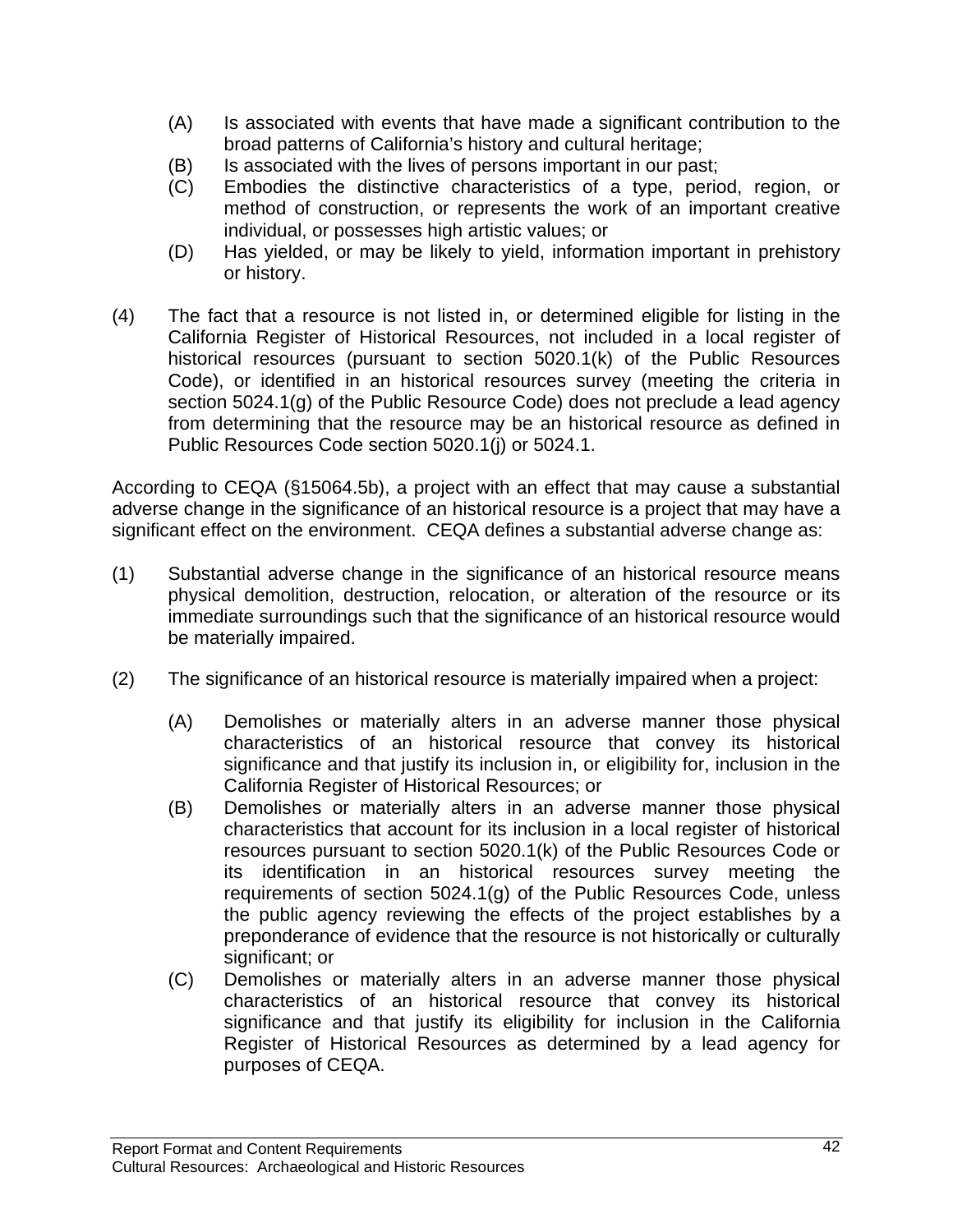Section 15064.5(c) of CEQA applies to effects on archaeological sites and contains the following additional provisions regarding archaeological sites:

- (1) When a project will impact an archaeological site, a lead agency shall first determine whether the site is an historical resource, as defined in subsection (a).
- (2) If a lead agency determines that the archaeological site is an historical resource, it shall refer to the provisions of Section 21084.1 of the Public Resources Code, and this section, Section 15126.4 of the Guidelines, and the limits contained in Section 21083.2 of the Public Resources Code do not apply.
- (3) If an archaeological site does not meet the criteria defined in subsection (a), but does meet the definition of a unique archaeological resource in Section 21083.2 of the Public Resources Code, the site shall be treated in accordance with the provisions of section 21083.2. The time and cost limitations described in Public Resources Code Section 21083.2 (c-f) do not apply to surveys and site evaluation activities intended to determine whether the project location contains unique archaeological resources.
- (4) If an archaeological resource is neither a unique archaeological nor an historical resource, the effects of the project on those resources shall not be considered a significant effect on the environment. It shall be sufficient that both the resource and the effect on it are noted in the Initial Study or EIR, if one is prepared to address impacts on other resources, but they need not be considered further in the CEQA process.

Section 15064.5 (d) & (e) contain additional provisions regarding human remains. Regarding Native American human remains, paragraph (d) provides:

- (d) When an initial study identifies the existence of, or the probable likelihood, of Native American human remains within the project, a lead agency shall work with the appropriate Native Americans as identified by the Native American heritage Commission as provided in Public Resources Code SS5097.98. The applicant may develop an agreement for treating or disposing of, with appropriate dignity, the human remains and any items associated with Native American burials with the appropriate Native Americans as identified by the Native American heritage Commission. Action implementing such an agreement is exempt from:
	- (1) The general prohibition on disinterring, disturbing, or removing human remains from any location other than a dedicated cemetery (Health and Safety Code Section 7050.5).
	- (2) The requirement of CEQA and the Coastal Act.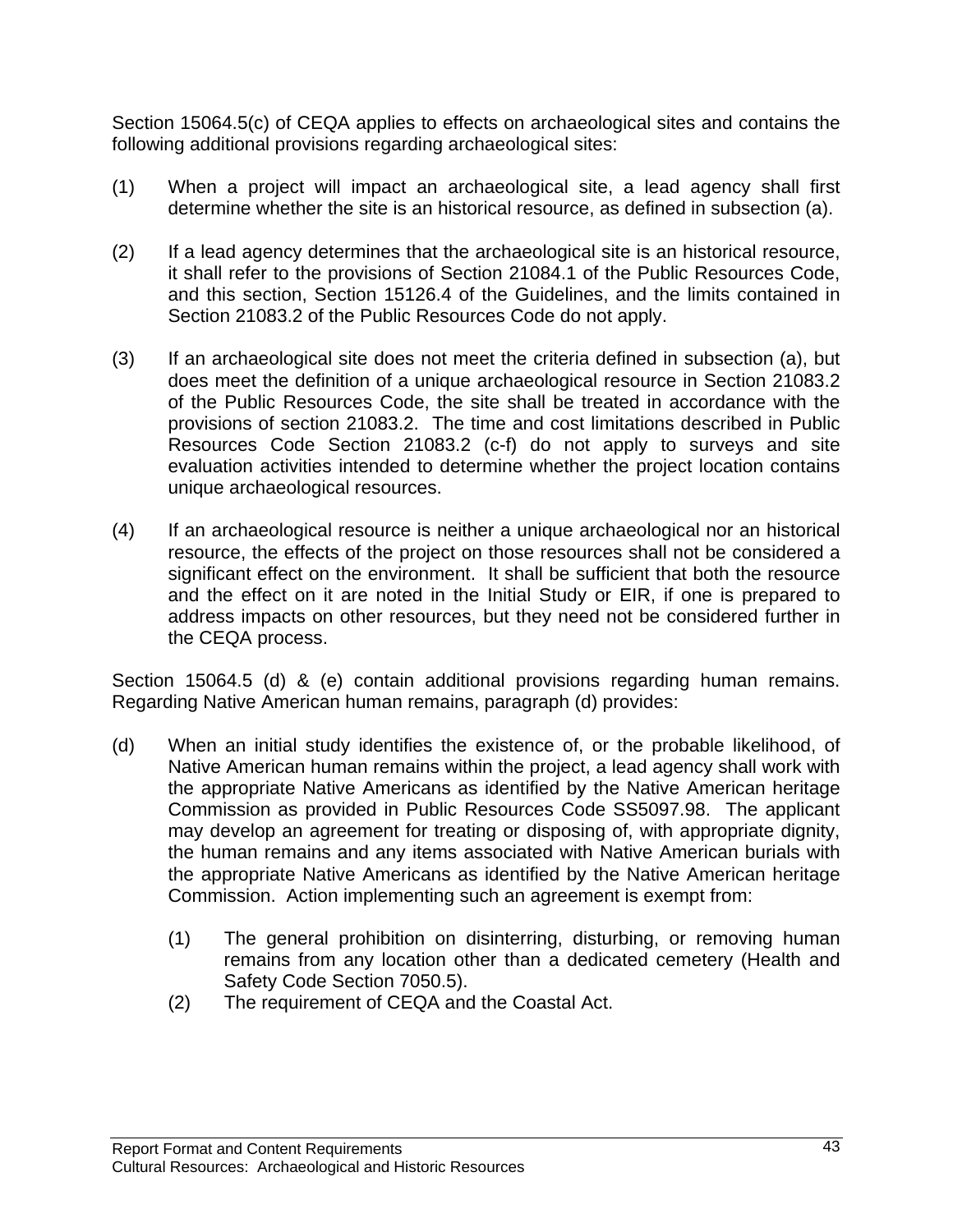## **1.3.2 San Diego County Local Register of Historical Resources (Local Register)**

The County requires that resource importance be assessed not only at the State level as required by CEQA, but at the local level as well. If a resource meets any one of the following criteria as outlined in the Local Register, it will be considered an important resource.

- (1) Is associated with events that have made a significant contribution to the broad patterns of San Diego County's history and cultural heritage;
- (2) Is associated with the lives of persons important to the history of San Diego County or its communities;
- (3) Embodies the distinctive characteristics of a type, period, San Diego County region, or method of construction, or represents the work of an important creative individual, or possesses high artistic values; or
- (4) Has yielded, or may be likely to yield, information important in prehistory or history.

## **1.3.3 San Diego County Resource Protection Ordinance (RPO)**

The County of San Diego's RPO protects significant cultural resources. The RPO defines "Significant Prehistoric or Historic Sites" as follows:

- 1. Any prehistoric or historic district, site, interrelated collection of features or artifacts, building, structure, or object either:
	- (a) Formally determined eligible or listed in the National Register of Historic Places by the Keeper of the National Register; or
	- (b) To which the Historic Resource ("H" Designator) Special Area Regulations have been applied; or
- 2. One-of-a-kind, locally unique, or regionally unique cultural resources which contain a significant volume and range of data and materials; and
- 3. Any location of past or current sacred religious or ceremonial observances which is either:
	- (a) Protected under Public Law 95-341, the American Indian Religious Freedom Act or Public Resources Code Section 5097.9, such as burial(s), pictographs, petroglyphs, solstice observatory sites, sacred shrines, religious ground figures or,
	- (b) Other formally designated and recognized sites which are of ritual, ceremonial, or sacred value to any prehistoric or historic ethnic group.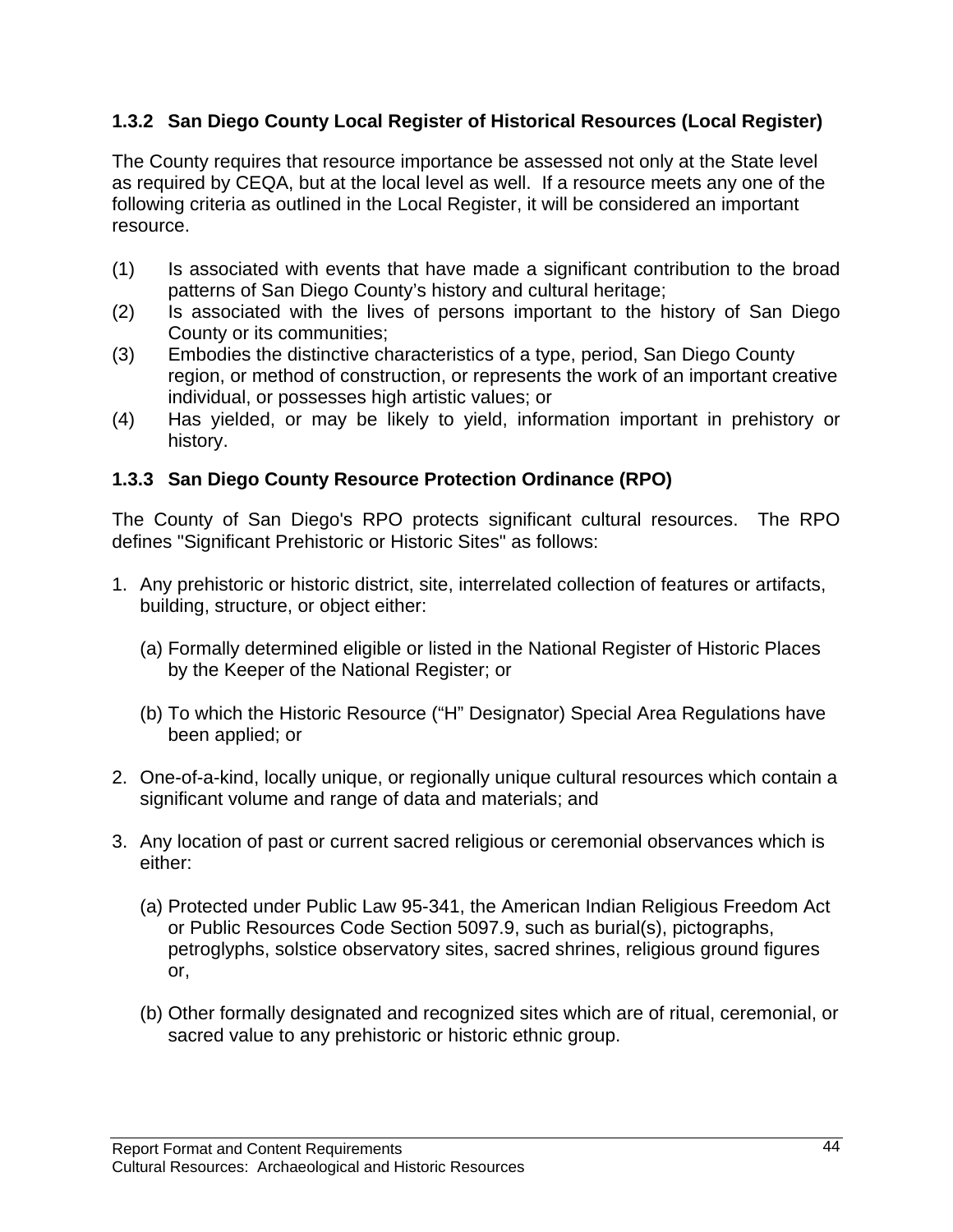The RPO does not allow non-exempt activities or uses damaging to significant prehistoric or historic lands on properties under County jurisdiction. The only exempt activity is scientific investigation authorized by the County. All discretionary projects are required to be in conformance with applicable County standards related to cultural resources, including the noted RPO criteria on prehistoric and historic sites. Noncompliance would result in a project that is inconsistent with County standards.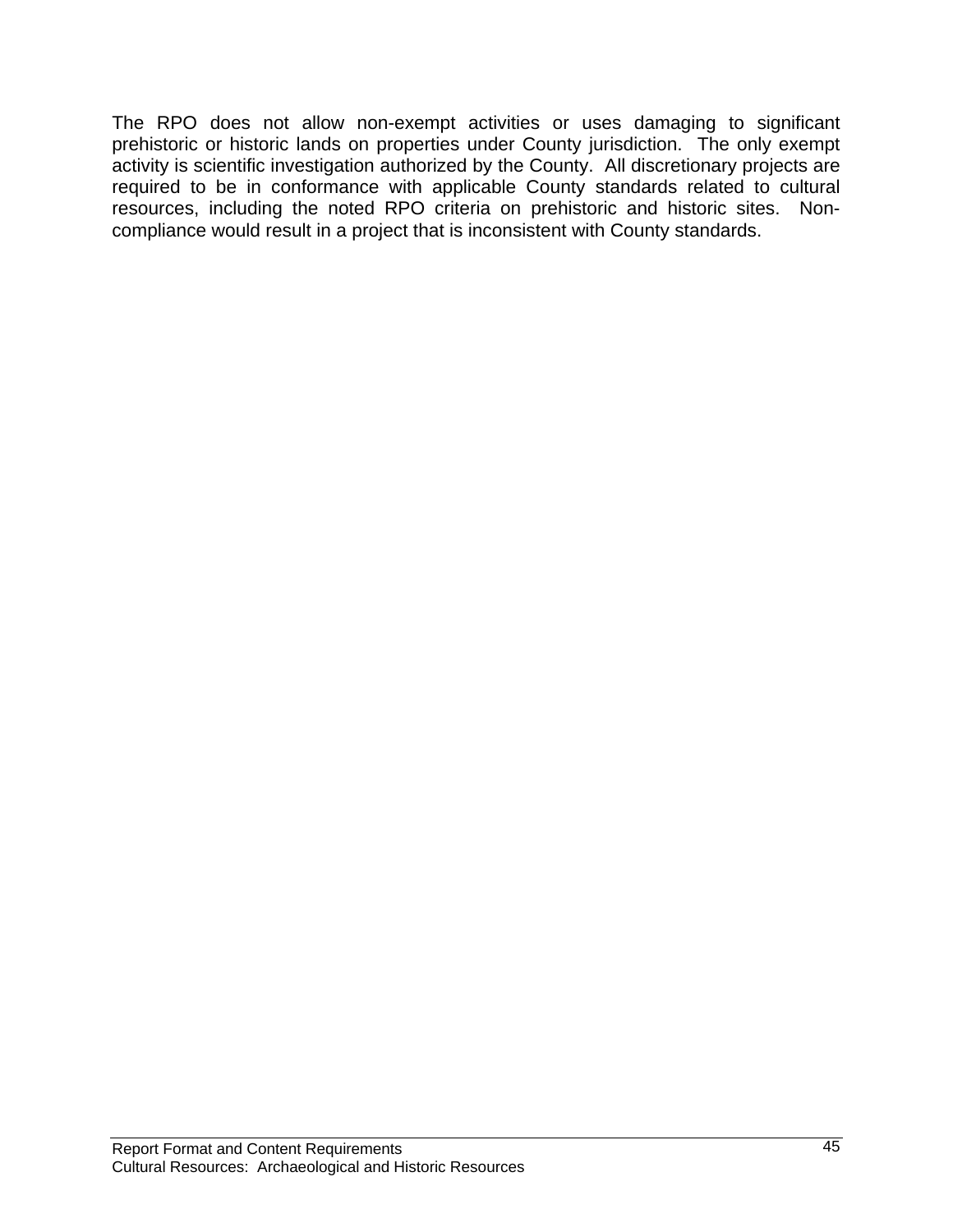## **Typical Condition Language for Use in Project Decisions**

## **ARCHAEOLOGICAL RESOURCES**

## **Cultural Impact Fee**

A payment of \_\_\_\_\_ *(insert amount)* for the curation of orphan collections shall be made to the San Diego Archaeological Center for \_\_\_\_\_ *(insert reason, [e.g. geological testing that has impacted site, CA-SDI-11,050, Locus A])* that has impacted site, CA-SDI-\_\_\_\_\_ *(insert site number(s))* to the satisfaction of the Director of Planning and Land Use. Evidence shall be in the form of a letter from San Diego Archaeological Center identifying that a payment of \_\_\_\_ *(insert amount)* has been received.

## **Curation of Archaeological Collections**

(Note: this example includes collections made during an earlier project, such as testing of archaeological sites that took place years ago. Similar curation condition language is also included in other conditions)

Provide evidence to the satisfaction of the Director of Planning and Land Use that all archaeological materials recovered during both the \_\_\_\_\_ *(insert author)*  (\_\_\_\_\_*[insert year of study]*) and \_\_\_\_\_ *(insert author)* (\_\_\_\_\_*[insert year of*  study]) archaeological investigations of the property, including all significance testing as well as grading monitoring activities, have been curated at a San Diego facility that meets federal standards per 36 CFR Part 79, and therefore would be professionally curated and made available to other archaeologists/researchers for further study. The collections and associated records shall be transferred, including title, to an appropriate curation facility within San Diego County, to be accompanied by payment of the fees necessary for permanent curation. Evidence shall be in the form of a letter from the curation facility identifying that archaeological materials have been received and that all fees have been paid.

## **Data Recovery Excavation Program**

1. Implement, to the satisfaction of the Director of Planning and Land Use, the research design detailed in the archaeological extended study, \_\_\_\_\_ *(insert study name)* prepared by \_\_\_\_\_ *(insert author)*, dated \_\_\_\_\_ *(insert date of study)*. The implementation of the research design constitutes mitigation for the proposed destruction of archaeological/historic site(s) \_\_\_\_\_ *(insert site numbers)*. The research design shall include, but is not limited to the following performance standards: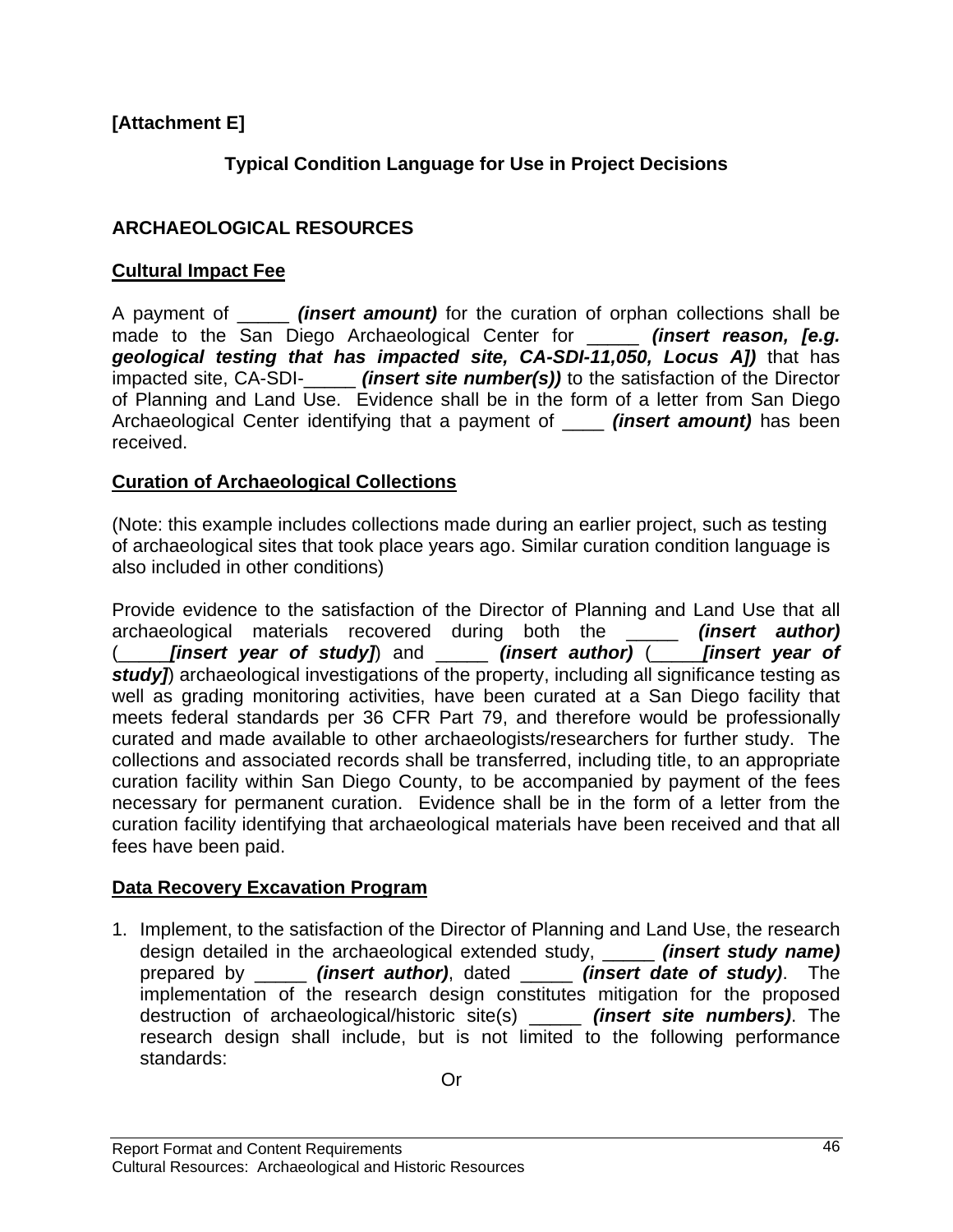Submit to the satisfaction of the Director of Planning and Land Use, a research design which constitutes mitigation for the proposed destruction of archaeological/historic site(s) \_\_\_\_\_ *(insert site numbers)*. The research design shall include, but is not limited to the following performance standards:

- a. The presence of a Native American monitor shall be required for the duration of the excavation portion of the data recovery. *(If data recovery is for historic archaeological resources only, delete this condition and include optional note under condition b.)*
- b. Phase 1 data recovery shall include mechanical trenching *(optional)* and a \_\_\_\_\_ *(insert percentage – typically 2.5)* percent hand excavated sample of the subsurface artifact concentrations for \_\_\_\_\_ *(insert site numbers)*.

#### *(Optional: NOTE: The data recovery program is for historic archaeological resources only; therefore, a Native American Monitor will not be required.)*

- c. At the completion of Phase 1I, a letter report will be submitted to the Director of the Department of Planning and Land Use. The letter report shall evaluate the issues of site integrity, data redundancy, spatial and temporal patterning, features, and other relevant topics in order to assess the adequacy of the initial *(insert percentage)* percent sample. Based on this assessment, the letter report shall recommend the need for and scope of a second phase of field investigations, not to exceed a total site hand excavated sample of \_\_\_\_ *(insert*  **percentage)** percent of the two subsurface artifact concentrations for *(insert site number(s))*.
- d. Implement Phase 2 of fieldwork, as necessary.
- e. Conduct artifact analysis, including lithics analysis, ceramics analysis, faunal analysis, floral analysis, assemblage analysis, and radiocarbon dating, as detailed in the archaeological extended study, \_\_\_\_\_ *(insert report title)*  prepared by \_\_\_\_\_ *(insert)*, dated \_\_\_\_\_ *(insert date of report)*.

#### Or

The artifacts shall be identified and analyzed using historical archaeological analytical techniques such as artifact function patterning, bottled products pattern analysis and ceramic economic indexing. Additional historic research shall be conducted as necessary to aid in analyzing and explaining the significance of patterns.

- 2. Complete and submit the Final Technical Report from the Principal Investigator to the satisfaction of the Director of Planning and Land Use.
- 3. Provide evidence to the satisfaction of the Director of Planning and Land Use that all archaeological materials recovered during both the significance testing and data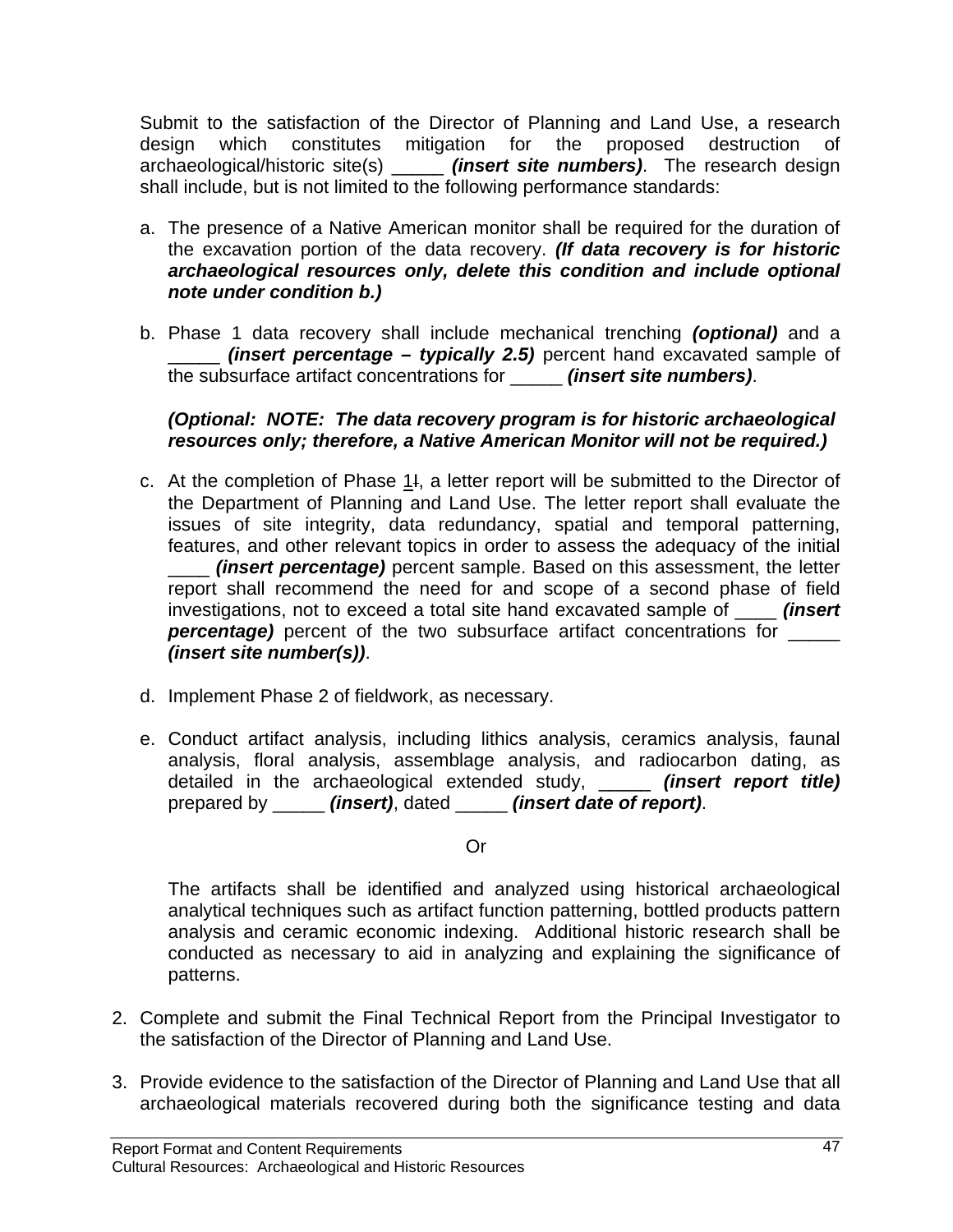recovery phases, have been curated at a San Diego facility that meets federal standards per 36 CFR Part 79, and therefore would be professionally curated and made available to other archaeologists/researchers for further study. The collections and associated records shall be transferred, including title, to an appropriate curation facility within San Diego County, to be accompanied by payment of the fees necessary for permanent curation. Evidence shall be in the form of a letter from the curation facility identifying that archaeological materials have been received and that all fees have been paid.

#### **Equipment Staging Area Prohibition**

Provide evidence to the Director of Public Works that the following notes have been placed on the Grading Plan:

Activities within \_\_\_\_\_ *(insert number)* feet of \_\_\_\_ *(insert site or easement number/letter)* shall be restricted and prohibits all of the following: grading; excavation; placement of soil, sand, rock, gravel, or other material; clearing of vegetation; construction, erection, or placement of any building or structure; vehicular activities (including staging, turnaround, and parking); and trash dumping for the protection of cultural resources.

#### **Grading Monitoring and Data Recovery Program**

Implement a grading monitoring and data recovery program to mitigate potential impacts to undiscovered buried archaeological resources on the \_\_\_\_\_\_\_ *(insert project name)* Project, \_\_\_\_\_\_\_\_ *(insert Project Number)*/Log No. \_\_\_\_\_\_\_ *(insert environmental review number)* to the satisfaction of the Director of Planning and Land Use. This program shall include, but shall not be limited to, the following actions:

- a. Provide evidence to the Department of Planning and Land Use that a County certified archaeologist has been contracted to implement a grading monitoring and data recovery program to the satisfaction of the Director of Planning and Land Use (DPLU). A letter from the Principal Investigator shall be submitted to the Director of Planning and Land Use. The letter shall include the following guidelines:
	- (1) The project archaeologist shall contract with a Native American monitor to be involved with the grading monitoring program as outlined in the County of San Diego Report Format and Content Guidelines (2006).
	- (2) The County certified archaeologist/historian and Native American monitor shall attend the pre-grading meeting with the contractors to explain and coordinate the requirements of the monitoring program as outlined in the County of San Diego Report Format and Content Guidelines (2006).
	- (3) The project archaeologist shall monitor all areas identified for development including off-site improvements.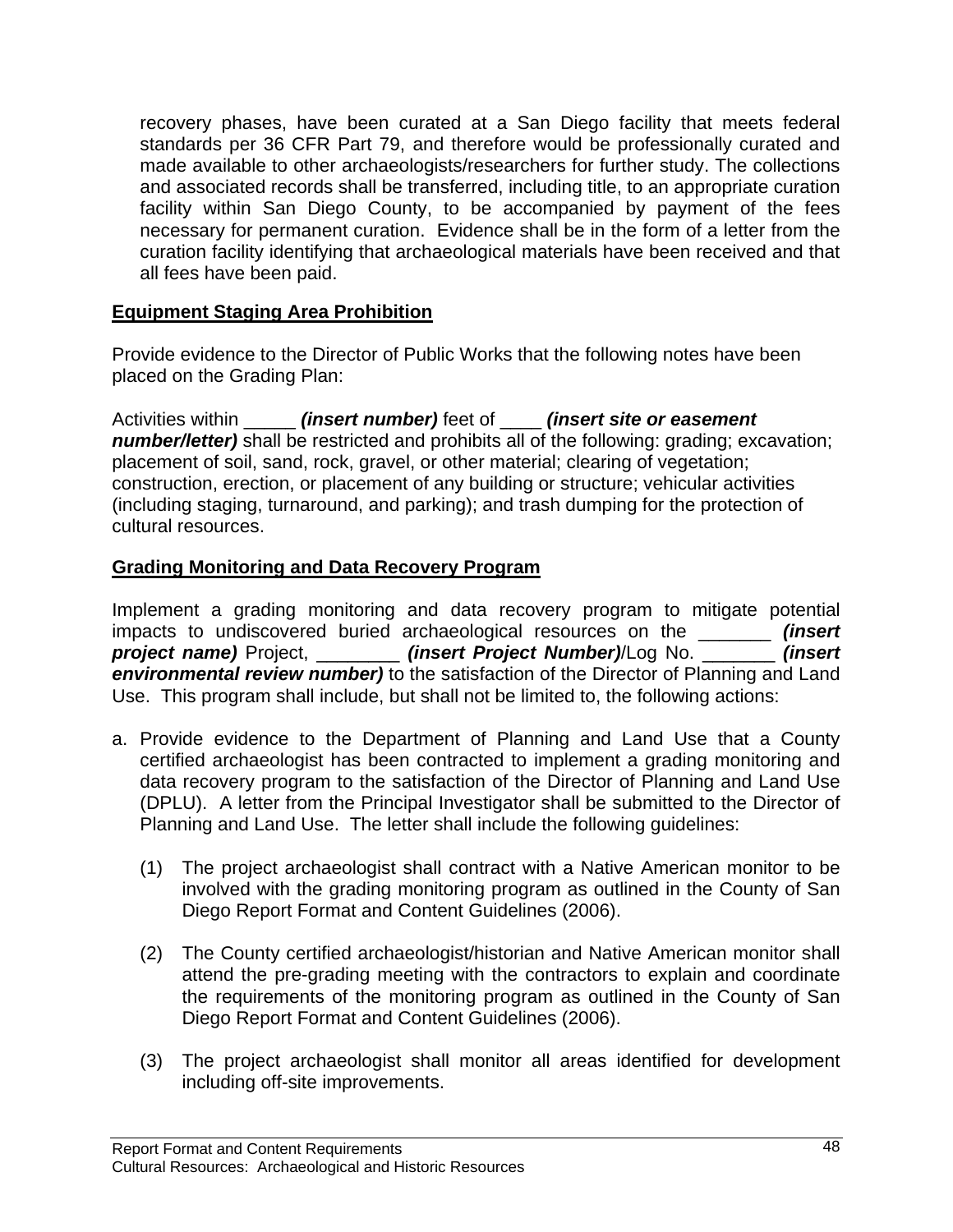- (4) An adequate number of monitors (archaeological/historical/Native American) shall be present to ensure that all earth moving activities are observed and shall be on-site during all grading activities for areas to be monitored.
- (5) During the original cutting of previously undisturbed deposits, the archaeological monitor(s) and Native American monitor(s) shall be onsite \_\_\_\_\_ *(select one: full-time to perform full-time monitoring, as determined by the Project Archaeologist of the excavations)*. Inspections will vary based on the rate of excavation, the materials excavated, and the presence and abundance of artifacts and features. The frequency and location of inspections will be determined by the Project Archaeologist in consultation with the Native American monitor. Monitoring of cutting of previously disturbed deposits will be determined by the Principal Investigator.
- (6) Isolates and clearly non-significant deposits shall be minimally documented in the field and the monitored grading can proceed.
- (7) In the event that previously unidentified potentially significant cultural resources are discovered, the archaeological monitor(s) shall have the authority to divert or temporarily halt ground disturbance operations in the area of discovery to allow evaluation of potentially significant cultural resources. The Principal Investigator shall contact the County Archaeologist at the time of discovery. The Principal Investigator, in consultation with the County staff archaeologist, shall determine the significance of the discovered resources. The County Archaeologist must concur with the evaluation before construction activities will be allowed to resume in the affected area. For significant cultural resources, a Research Design and Data Recovery Program to mitigate impacts shall be prepared by the Principal Investigator and approved by the County Archaeologist, then carried out using professional archaeological methods.
- (8) If any human bones are discovered, the Principal Investigator shall contact the County Coroner. In the event that the remains are determined to be of Native American origin, the Most Likely Descendant (MLD) as identified by the Native American Heritage Commission shall be contacted by the Principal Investigator in order to determine proper treatment and disposition of the remains.
- (9) Before construction activities are allowed to resume in the affected area, the artifacts shall be recovered and features recorded using professional archaeological methods. The Principal Investigator shall determine the amount of material to be recovered for an adequate artifact sample for analysis.
- (10) In the event that previously unidentified cultural resources are discovered, all cultural material collected during the grading monitoring program shall be processed and curated at a San Diego facility that meets federal standards per 36 CFR Part 79, and therefore would be professionally curated and made available to other archaeologists/researchers for further study. The collections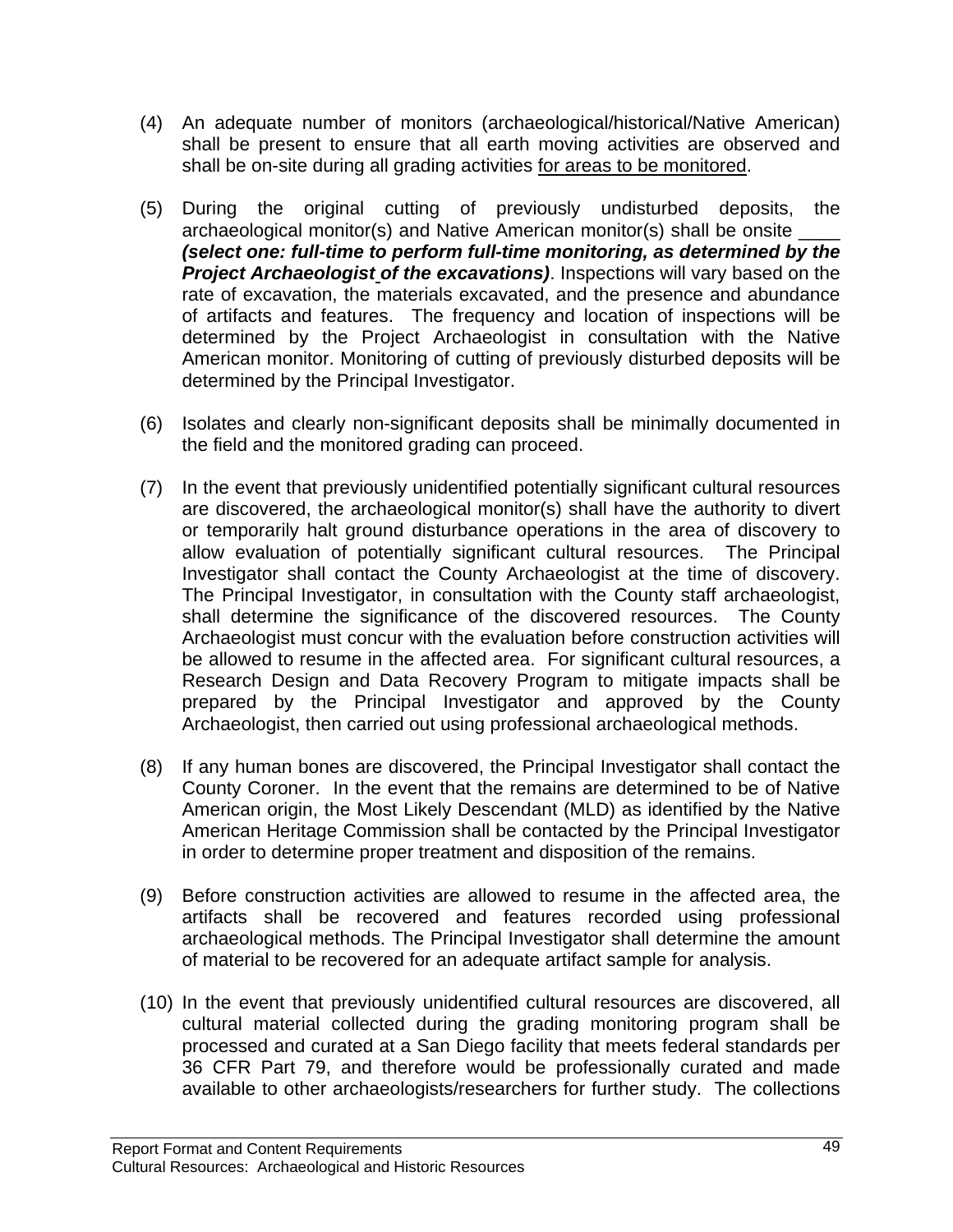and associated records shall be transferred, including title, to an appropriate curation facility within San Diego County, to be accompanied by payment of the fees necessary for permanent curation. Evidence shall be in the form of a letter from the curation facility identifying that archaeological materials have been received and that all fees have been paid.

- (11) Monthly status reports shall be submitted to the Director of Planning and Land Use starting from the date of the notice to proceed to termination of implementation of the grading monitoring program. The reports shall briefly summarize all activities during the period and the status of progress on overall plan implementation. Upon completion of the implementation phase, a final report shall be submitted describing the plan compliance procedures and site conditions before and after construction. *(Note: use this condition only if grading will take more than 1 month).*
- (12) In the event that previously unidentified cultural resources are discovered, a report documenting the field and analysis results and interpreting the artifact and research data within the research context shall be completed and submitted to the satisfaction of the Director of Planning and Land Use prior to the issuance of any building permits. The report shall include Department of Parks and Recreation Primary and Archaeological Site forms.
- (13) In the event that no cultural resources are discovered, a brief letter to that effect shall be sent to the Director of Planning and Land Use by the consulting archaeologist that the grading monitoring activities have been completed.
- b. Provide Evidence to the Director of Public Works (DPW) that the following notes have been placed on the Grading Plan:
	- (1) The County certified archaeologist/historian and Native American monitor shall attend the pre-construction meeting with the contractors to explain and coordinate the requirements of the monitoring program.
	- (2) The project archaeologist shall monitor all areas identified for development including off-site improvements.
	- (3) During the original cutting of previously undisturbed deposits, the archaeological monitor(s) and Native American monitor(s) shall be onsite \_\_\_\_ *(select one: full-time to perform full-time monitoring, as determined by the*  **Principal Investigator of the excavations)**. Inspections will vary based on the rate of excavation, the materials excavated, and the presence and abundance of artifacts and features. The frequency and location of inspections will be determined by the Project Archaeologist in consultation with the Native American monitor. Monitoring of cutting of previously disturbed deposits will be determined by the Principal Investigator.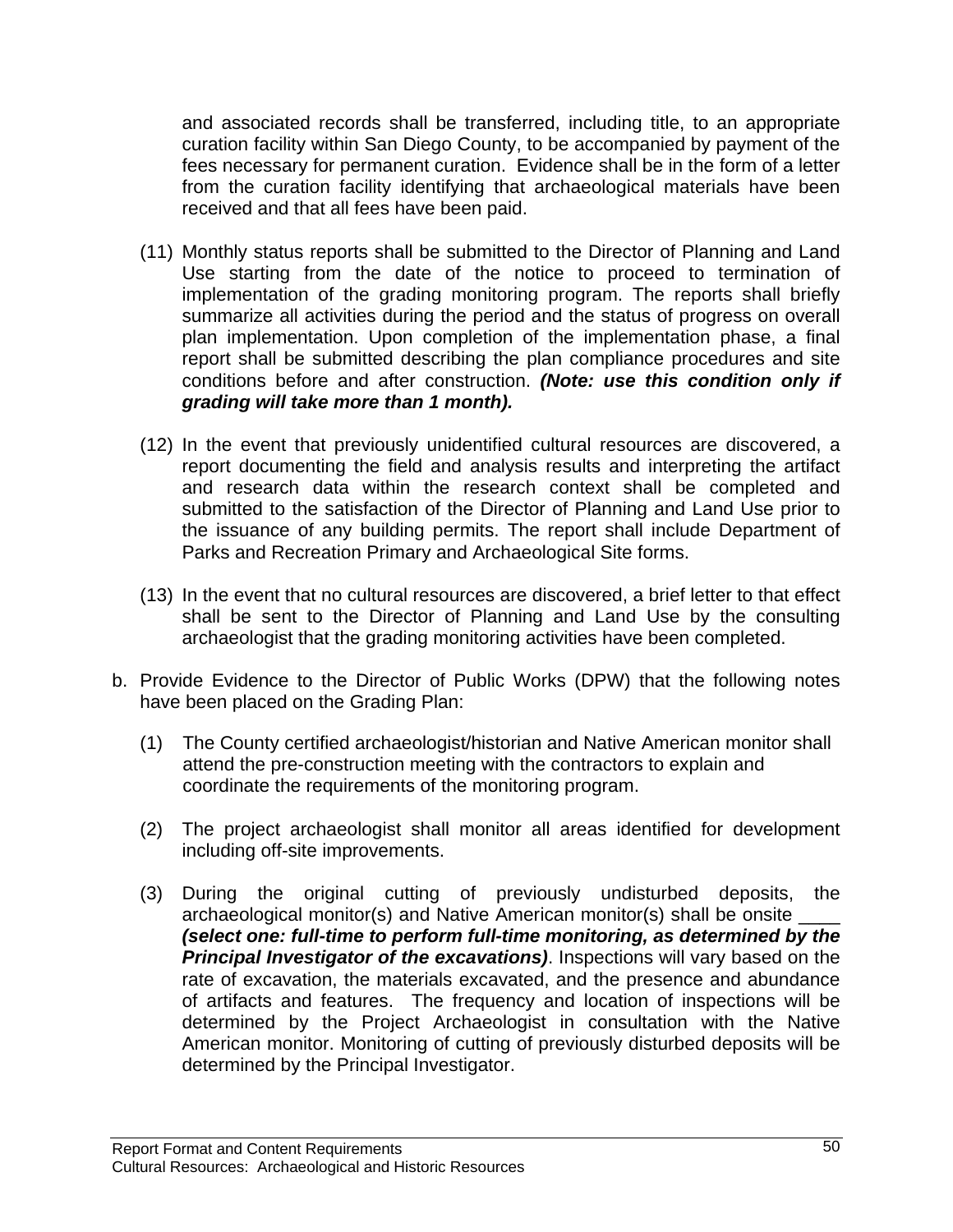- (4) In the event that previously unidentified potentially significant cultural resources are discovered, the archaeological monitor(s) shall have the authority to divert or temporarily halt ground disturbance operations in the area of discovery to allow evaluation of potentially significant cultural resources. The Principal Investigator shall contact the County Archaeologist at the time of discovery. The Principal Investigator, in consultation with the County staff archaeologist, shall determine the significance of the discovered resources. The County Archaeologist must concur with the evaluation before construction activities will be allowed to resume in the affected area. For significant cultural resources, a Research Design and Data Recovery Program to mitigate impacts shall be prepared by the Principal Investigator and approved by the County Archaeologist, then carried out using professional archaeological methods.
- (5) The archaeological monitor(s) and Native American monitor shall monitor all areas identified for development.
- (6) If any human bones are discovered, the Principal Investigator shall contact the County Coroner. In the event that the remains are determined to be of Native American origin, the Most Likely Descendant (MLD) as identified by the Native American Heritage Commission shall be contacted by the Principal Investigator in order to determine proper treatment and disposition of the remains.
- (7) The Principal Investigator shall submit monthly status reports to the Director of Planning and Land Use starting from the date of the notice to proceed to termination of implementation of the grading monitoring program. The reports shall briefly summarize all activities during the period and the status of progress on overall plan implementation. Upon completion of the implementation phase, a final report shall be submitted describing the plan compliance procedures and site conditions before and after construction. *(Note: use this condition only if grading will take more than 1 month).*
- (8) Prior to rough grading inspection sign-off, provide evidence that the field grading monitoring activities have been completed to the satisfaction of the Director of Planning and Land Use. Evidence shall be in the form of a letter from the Principal Investigator.
- (9) Prior to Final Grading Release, submit to the satisfaction of the Director of Planning and Land Use, a final report that documents the results, analysis, and conclusions of all phases of the Archaeological Monitoring Program. The report shall include the following:
	- Department of Parks and Recreation Primary and Archaeological Site forms.
	- Evidence that all cultural collected during the grading monitoring program has been curated at a San Diego facility that meets federal standards per 36 CFR Part 79, and therefore would be professionally curated and made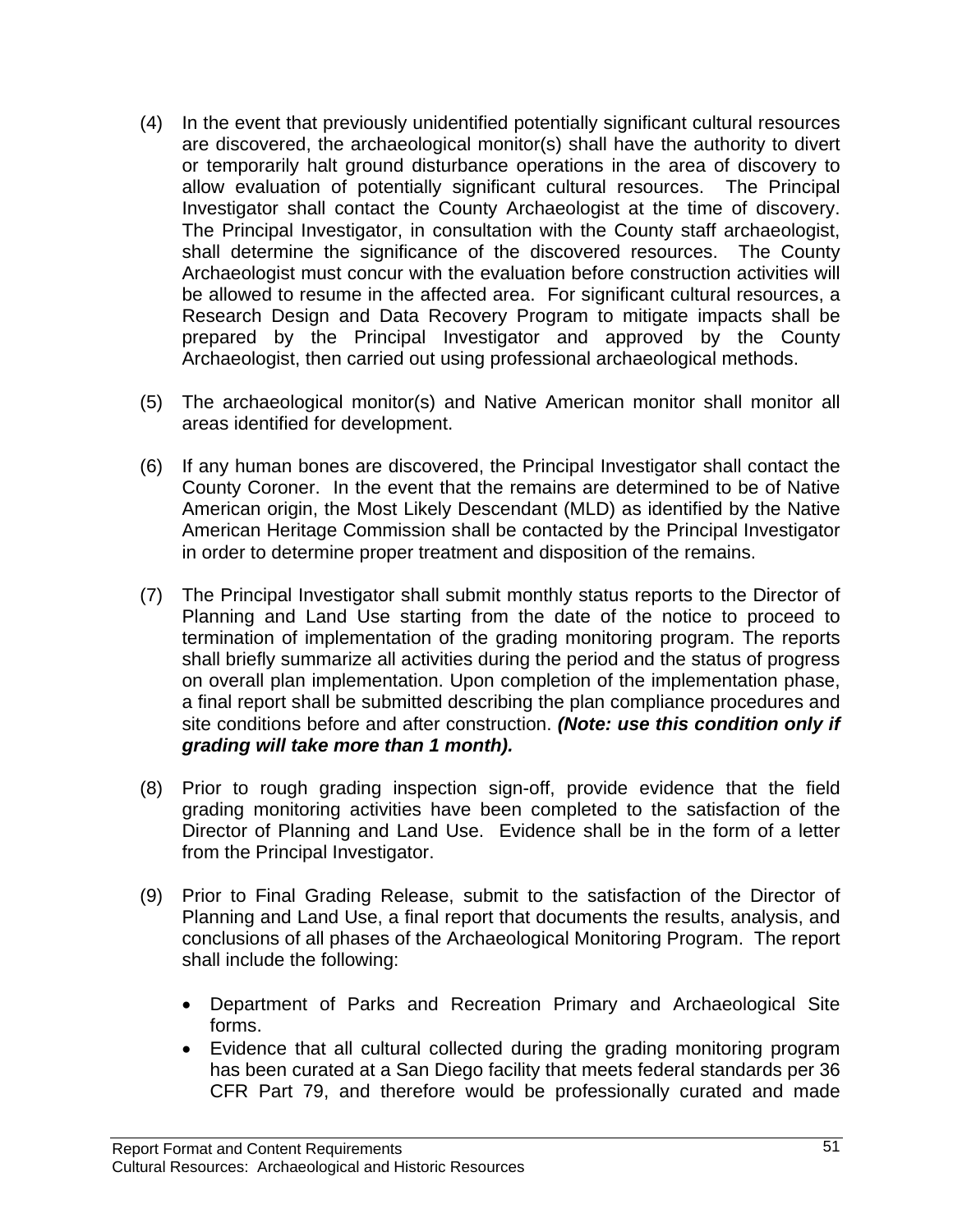available to other archaeologists/researchers for further study. The collections and associated records shall be transferred, including title, to an appropriate curation facility within San Diego County, to be accompanied by payment of the fees necessary for permanent curation. Evidence shall be in the form of a letter from the curation facility identifying that archaeological materials have been received and that all fees have been paid.

Or

In the event that no cultural resources are discovered, a brief letter to that effect shall be sent to the Director of Planning and Land Use by the Principal Investigator that the grading monitoring activities have been completed.

#### **Landmarking**

The applicant shall prepare and submit to the County of San Diego Historic Site Board (Historic Site Board), an application for Landmark Designation of the *\_\_\_\_ (insert site number)* that is described in the Cultural Resources report titled, "\_\_\_\_\_" *(insert title of number)* that is described in the Cultural Resources report titled, "\_\_\_\_\_ *study)* prepared by *(insert author)* dated *(insert date of study)*. The Historic Site Board shall examine the Landmark application and make a recommendation to the Director of Planning and Land Use (Director). The Director shall review the nomination for Landmark Designation and make a decision whether the archaeological resource is eligible for Historic Designation in accordance with Ordinance 9493 (San Diego County Local Register of Historical Resources adopted August 14, 2002).

## **Open Space Easement**

Grant to the County of San Diego an open space easement over portions of Lot(s)  $\equiv$ *(insert lot number(s))* as shown on \_\_\_\_\_ *(insert document type – e.g., open space easement exhibit, plot plan, tentative map)*. This easement (include adequate buffers) is for the protection of archaeological site CA-SDI-\_\_\_\_\_ *(insert site number(s)) (optional: and biological resources)* and prohibits all of the following on any portion of the land subject to said easement: grading; excavation; placement of soil, sand, rock, gravel, or other material; clearing of vegetation; construction, erection, or placement of any building or structure; vehicular activities; trash dumping; or use for any purpose other than as open space.

The only exception(s) to this prohibition is:

- Scientific investigations conducted pursuant to a research design prepared by an archeologist certified by the Register of Professional Archaeologists and approved by the Director of Planning and Land Use.
- Implementation of a site capping plan approved by the Director of Planning and Land Use.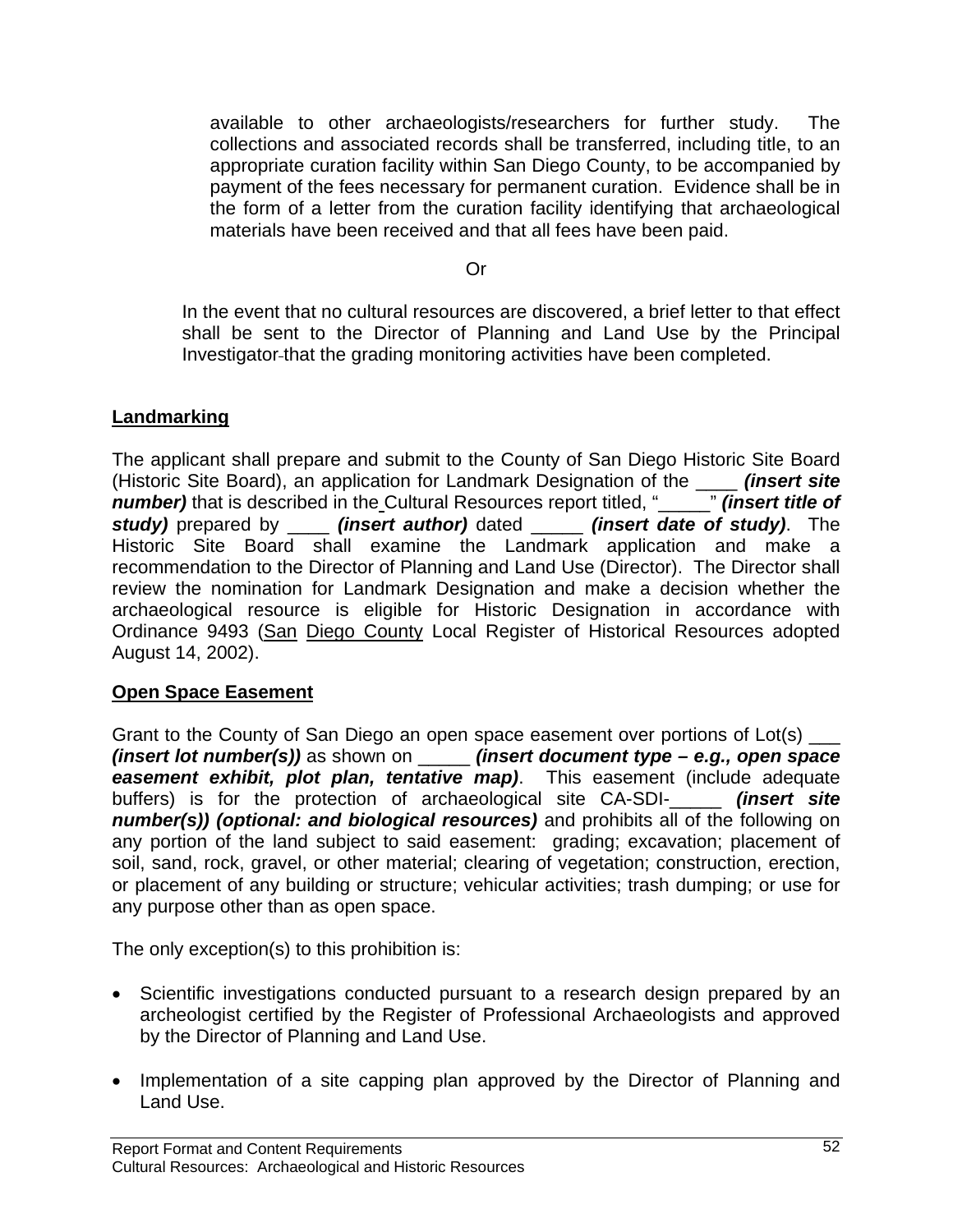- Selective clearing of vegetation by hand to the extent required by written order of the fire authorities for the express purpose of reducing an identified fire hazard.
- Uses, activities, and placement of structures expressly permitted by \_\_\_\_\_ *(select one: Major Use Permit, Minor Use Permit, or Site Plan)*, \_\_\_\_\_ *(insert permit number)* and shown on the \_\_\_\_\_ *(select one: plot or site)*. *(Note: this exception is to be used only for Use Permits or Site Plans, and only if applicable to the project.)*
- Uses, activities, and placement of structures expressly permitted by the Director of Planning and Land Use, whose permission may be given only after following the procedures and complying with all requirements applicable to an Administrative Permit pursuant to The Zoning Ordinance of the County of San Diego.
- Activities required to be conducted pursuant to a revegetation, habitat management, or landscaping plan approved by the Director of Planning and Land Use.
- Construction, use, and maintenance of \_\_\_\_\_ *(insert applicable uses e.g., septic systems, a water supply well)*, on Lot(s) \_\_\_\_\_ *(insert lot number(s))* in the location shown on \_\_\_\_\_ *(insert document type – e.g., plot plan, site plan tentative parcel map)*.
- Vegetation removal or application of chemicals for vector control purposes where expressly required by written order of the Department of Environmental Health of the County of San Diego, in a location and manner approved in writing by the Director of Planning and Land Use of the County of San Diego.
- Passive recreation limited to \_\_\_\_\_ *(use this condition only if applicable. Examples include hiking and equestrian trails)*.

## **Permanent Fencing**

Install permanent fences or walls to protect site(s) \_\_\_\_\_ (*insert site numbers)* within dedicated open space from inadvertent disturbance by grading, brushing or clearing. Permanent fences or walls are required in all locations of the project as shown on Exhibit \_\_\_\_\_ *(insert exhibit number or letter)* of the cultural resources technical study dated **\_\_\_\_** *(insert date of study)* on file with the Department of Planning and Land Use as \_\_\_\_ *(insert project and environmental review numbers)*. The fence or wall shall be a minimum of four feet (4') high and consist of *(insert material type)*. Any change in construction materials and fence or wall design shall be approved by the Director of Planning and Land Use prior to installation. The permanent fencing plan shall include the following requirements:

a. The permanent fence location(s) shall be identified in the field by a California Registered Engineer or licensed surveyor and County approved archaeologist.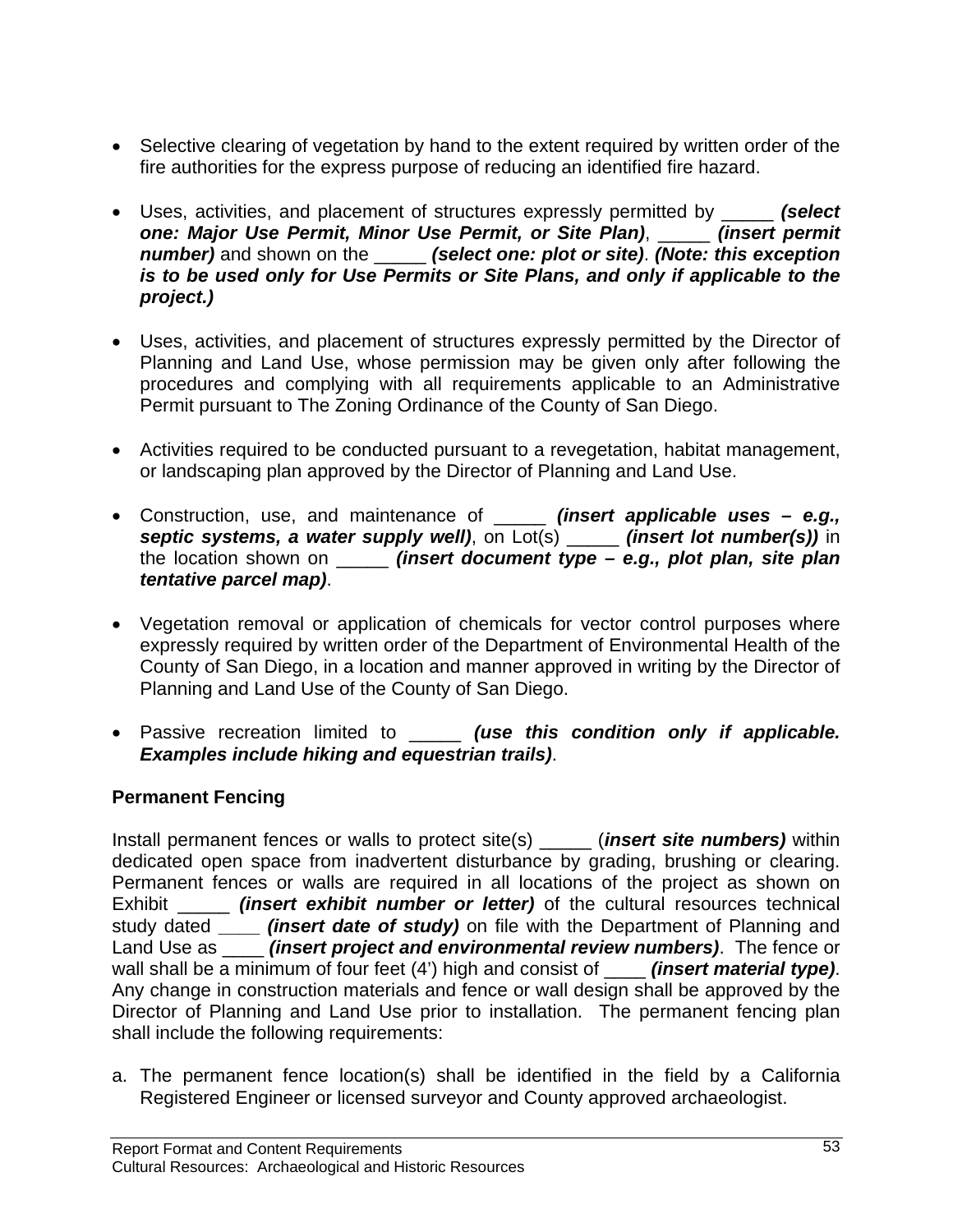- b. The permanent fence shall be positioned just outside of the open space easement.
- c. Permanent fencing shall be installed under the supervision of the project archaeologist.
- d. Submit to the Director of Public Works, a signed, stamped statement from a California Registered Engineer of licensed surveyor that the permanent fences or walls have been installed. Photographs, a brief description of design and materials used, and a statement from the County approved archaeologist shall be submitted with the statement from the California Registered Engineer.
- e. The permanent fencing condition shall be released on a parcel-by-parcel basis.

#### **Site Capping Plan**

(Note: To be used in conjunction with an Open Space Easement)

Implement, to the satisfaction of the Director of Planning and Land Use, the capping plan detailed in the archaeological extended study, \_\_\_\_\_ *(insert study title)* prepared by \_\_\_\_\_ *(insert author)*, dated \_\_\_\_\_ *(insert date of study)*. The capping plan shall include, but is not limited to the following performance standards:

#### Or

 Submit to the satisfaction of the Director of Planning and Land Use, a capping plan for the protection of archaeological site(s) \_\_\_\_\_ *(insert site number(s))*. The capping plan shall be prepared by a County approved archaeologist. The capping plan shall include, but is not limited to the following performance standards:

- a. Prior to placing the cap, submit a letter to the Director of Planning and Land Use that a County approved archaeologist has been retained to supervise and monitor capping of the archaeological site
- b. Prior to placing the cap, an index of \_\_\_\_\_ (insert number) columns is to be excavated. (Required only if significance testing was not conducted).
- c. Capping of the archaeological site(s) shall be conducted by first placing construction fabric (e.g. Amoco) or a minimum of six inches of sterile sand over the entire area of the archaeological site area to be capped. The sand layer shall be covered with 1.5 to 2.0 feet of clean fill dirt. This layer shall be "feathered" out to ten feet beyond the defined boundary of the capping area to create a buffer. The materials to be used for capping shall be stockpiled and spread by hand.
- d. After capping, the soil cap shall be landscaped with drought resistant shallow rooted species. Selection of species shall be made in consultation with a landscape architect. Temporary irrigation shall be a drip system and shall be removed as soon as the vegetation has been established.
- e. After the cap has been completed and the landscaping installed, the project archaeologist shall prepare a final letter report that details how the capping procedure and landscaping were completed.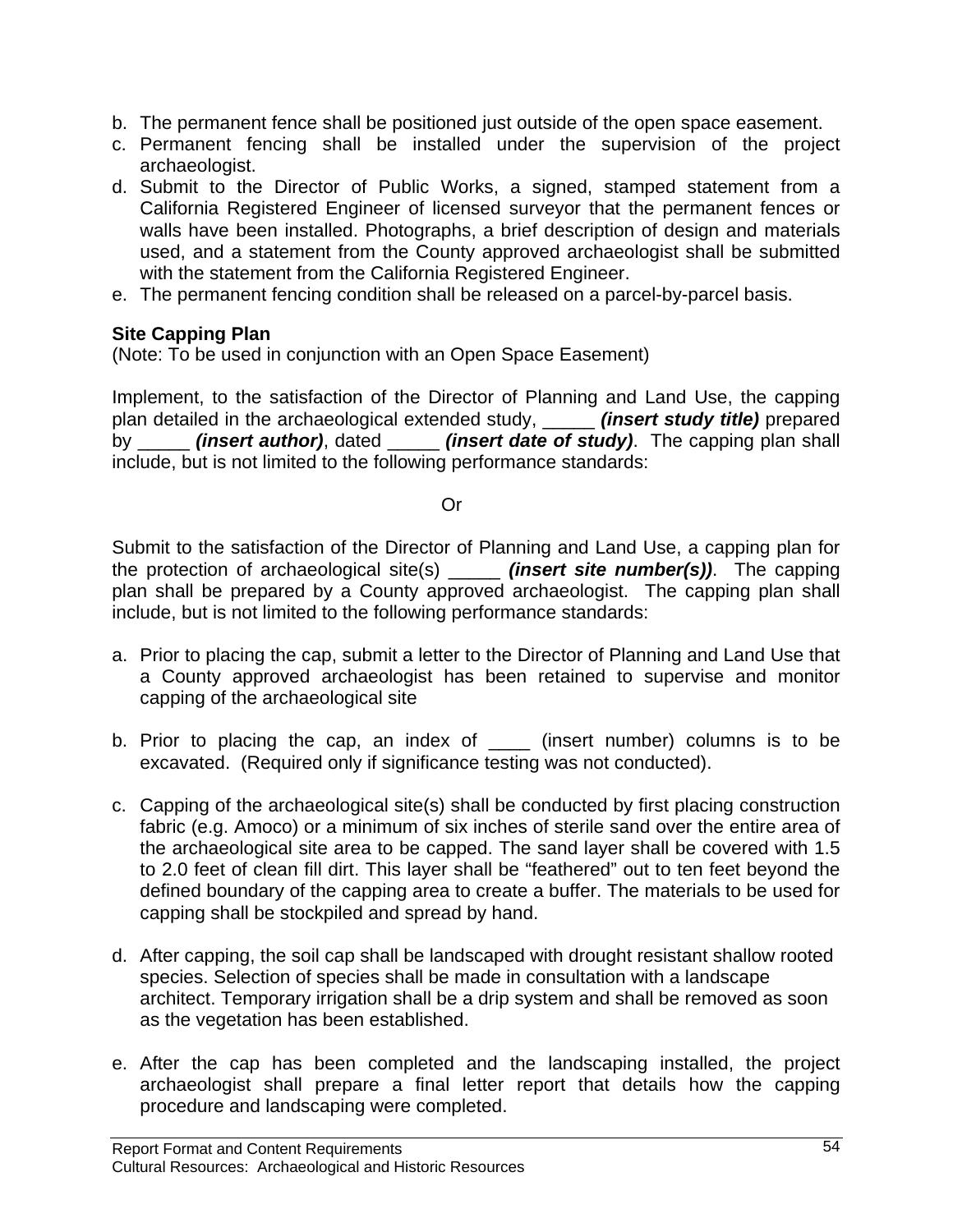- f. All materials recovered during the indexing of the site shall be curated at a San Diego facility that meets federal standards per 36 CFR Part 79, and therefore would be professionally curated and made available to other archaeologists/researchers for further study. The collections and associated records shall be transferred, including title, to an appropriate curation facility within San Diego County, to be accompanied by payment of fees necessary for permanent curation. Evidence shall be in the form of a letter from the curation facility identifying that archaeological materials have been received and that all fees have been paid.
- g. After capping, all of the following activities are prohibited from taking place on the capped archaeological site: grading; excavation; placement of soil, sand, rock, gravel, or other material; clearing of vegetation; construction, erection, or placement of any building or structure; vehicular activities; trash dumping; or use for any purpose other than as open space.

The sole exception(s) to this prohibition is:

- The planting of shallow rooted plants, irrigation lines, or utility lines in the sterile cap above the archaeological deposits, according to a plan approved by the Director of Planning and Land Use.
- Placement of an asphalt parking lot (golf course, tennis court, etc.) on top of the capped site.

## **Temporary Fencing**

Prepare and implement a temporary fencing plan for the protection of archaeological site(s) CA-SDI-\_\_\_\_\_ *(insert site number(s))* during any grading activities within one hundred feet (100') A", as shown on the \_\_\_\_ *(insert document type)* dated *(insert date of document)*. The temporary fencing plan shall be prepared in consultation with a County approved archaeologist. The fenced area shall include a buffer sufficient to protect the archaeological site(s). The fence shall be installed under the supervision of the County approved archaeologist prior to commencement of grading or brushing and be removed only after grading operations have been completed. The temporary fencing plan shall include the following requirements:

Provide evidence to the Director of Public Works that the following notes have been placed on the Grading Plan:

- a. In the event that construction activities are to take place within 100 feet of archaeological site(s) *(insert site number(s))*, the temporary fencing plan shall be implemented under the supervision of a County approved archaeologist that consists of the following:
	- (1) The project archaeologist shall identify the site boundaries.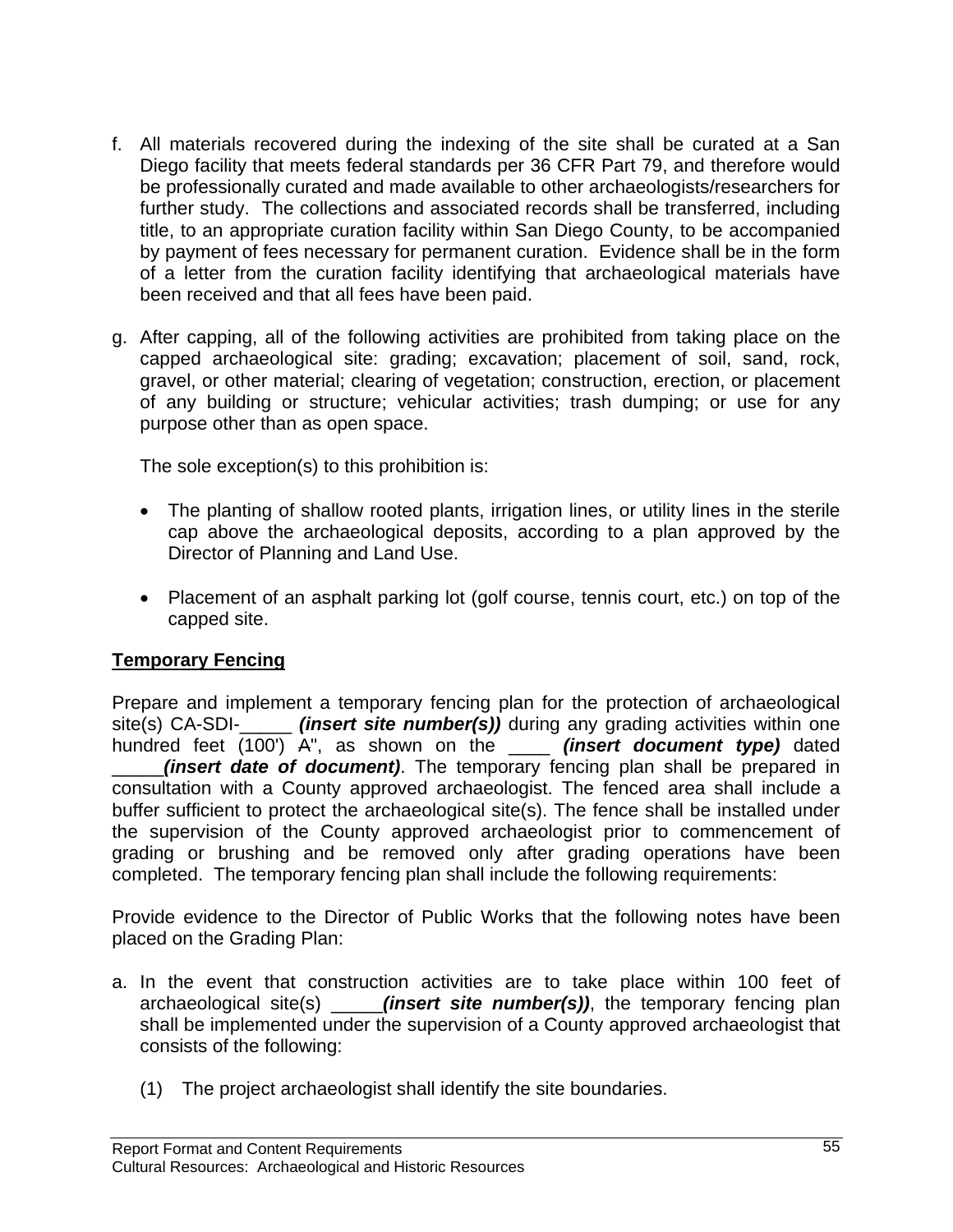- (2) The project archaeologist shall determine an adequate buffer for the protection of the site(s) in consultation with the County archaeologist.
- (3) Upon approval of buffers, install fencing under the supervision of the project archaeologist.
- (4) Submit to the Department of Public Works for approval, a signed and stamped statement from a California Registered Engineer, or licensed surveyor that temporary fences have been installed in all locations of the project where proposed grading or clearing is within 100 feet of the archaeological site(s), \_\_\_\_\_ *(insert site number(s))*.
- (5) Fencing may be removed after the conclusion of construction activities.

## **HISTORIC RESOURCES**

## **Equipment Staging Area Prohibition**

Provide evidence to the Director of Public Works that the following notes have been placed on the Grading Plan:

Activities within \_\_\_\_\_ *(insert number – 100 feet is typical)* feet of \_\_\_\_ *(insert site or easement number/letter and/or resource name)* shall be restricted and prohibits all of the following: grading; excavation; placement of soil, sand, rock, gravel, or other material; clearing of vegetation; construction, erection, or placement of any building or structure; vehicular activities (including staging, turnaround, and parking); and trash dumping for the protection of cultural resources.

## **Historic Landscape Screening Plan**

Prepare and implement a standard detailed landscape plan to the satisfaction of the Director of Planning and Land Use. The Landscape Plan shall include the planting of \_\_\_\_\_ *(insert type of trees – e.g., oak)* trees along the \_\_\_\_\_ *(identify location – e.g., entire boundary of the historic landscape Easement A)* to serve as screening between the \_\_\_\_\_ *(identify location – e.g., entire boundary of the historic landscape Easement A)* and the \_\_\_\_\_ *(identify resource – e.g. Grant Jr. House)*.

## **Historic Landscape Tree Preservation**

Develop and implement a plan, to the satisfaction of the Director of Planning and Land Use, for the salvage and transplantation of all existing mature specimens of *(insert common name)* (\_\_\_\_\_ *[insert latin name]*), that currently \_\_\_\_\_ *(identify current location – e.g., line the entrance driveway and along eastern boundary of the Ferry Ranch House)*, to \_\_\_\_\_ *(identify where they will be relocated – e.g., line the new extension of Ferry Ranch Road onto the property and other locations on the property)*, as approved by the Director of Planning and Land Use. The transplantation shall be supervised in the field by a state-certified arborist. The new locations for these trees shall be indicated on the \_\_\_\_ *(identify type of exhibit)* Exhibit dated \_\_\_\_\_ *(insert date of exhibit)*.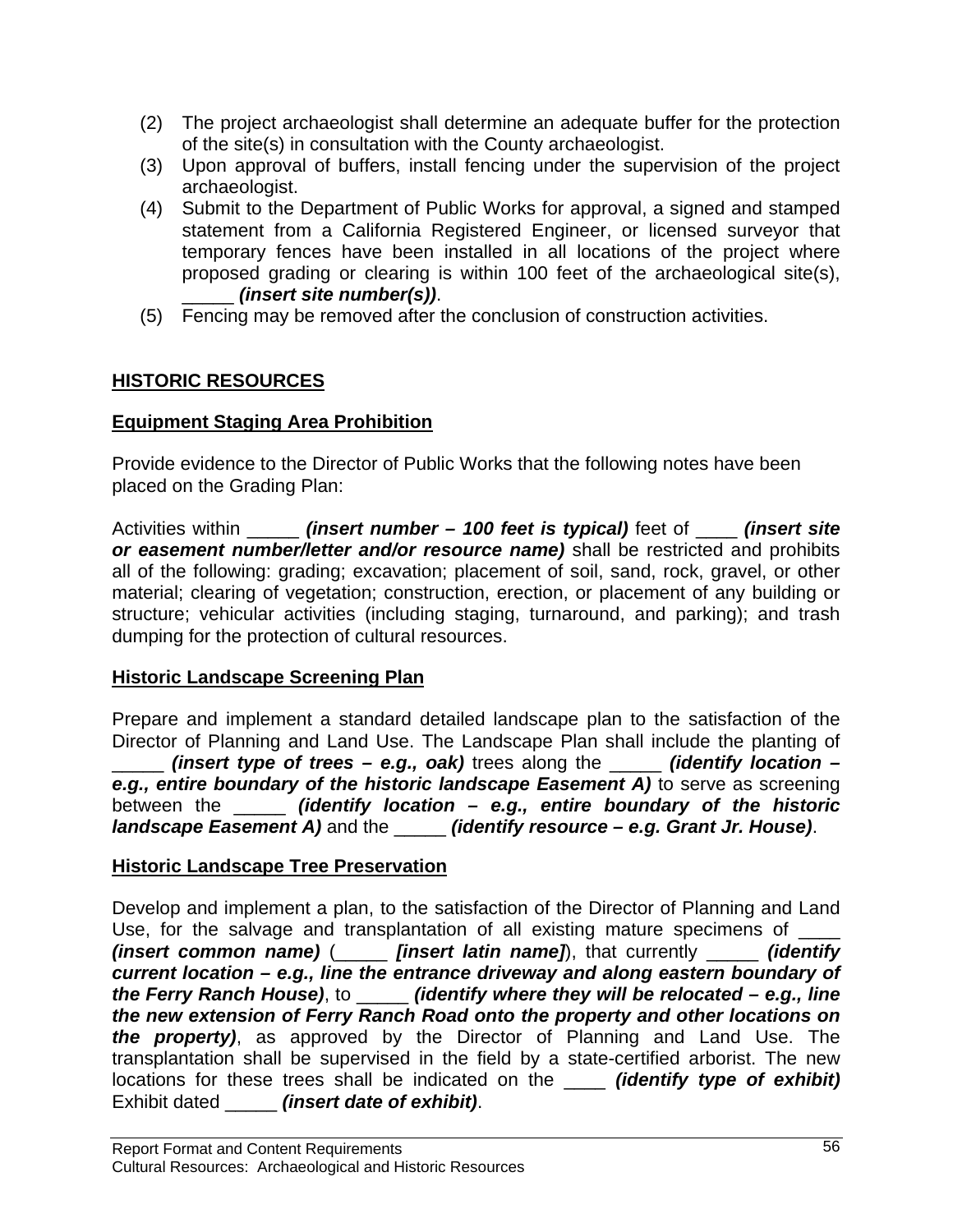## **Historic Resource Conservation Easement**

Grant to the County of San Diego a Conservation Easement over the \_\_\_\_\_\_ *(insert resource name)*, as shown on the *linsert exhibit title)*, dated *(insert date of exhibit)*. This easement is for the protection and conservation of the \_\_\_\_\_\_\_\_\_ *(insert resource name; include additional elements such as landscaping, if appropriate)* and prohibits demolition or alteration of any buildings *(including interiors [optional])*, and prohibits all of the following on any portion of the land subject to said easement: grading; excavation; placement of soil, sand, rock, gravel, or other material; alteration of the historic landscape (vegetation, fences, trellis, etc.); construction, erection, or placement of any building or structure; vehicular activities; trash dumping; or any other not consistent with the historic character of the property.

The sole exceptions to this prohibition are:

- Repairs, restoration, or rehabilitation of the \_\_\_\_\_\_ *(insert resource name)* in accordance with the "*Secretary of the Interior's Standards for the Treatment of Historic Properties with Guidelines for Preserving, Rehabilitating, Restoring, and Reconstructing Historic Buildings* or *the Secretary of the Interior's Standards for Rehabilitation and Guidelines for Rehabilitating Historic Buildings (Weeks and Grimmer 1995)".* Any plan for such activities shall be designed by a qualified historical architect and approved by the Director of Planning and Land Use, and implemented by a building contractor with demonstrated experience in the renovation and rehabilitation of historic buildings.
- Normal landscape maintenance activities, including the removal of dead or dying trees.

## **Historic Structure Renovation Program**

The \_\_\_\_ *(insert resource name)* and its surrounding grounds shall be renovated according to a site plan to the satisfaction of the Planning Director. This renovation program shall include, but shall not be limited to, the following actions:

- (a) A qualified historical architect shall prepare the required site plan, to be approved by the Planning Director. Renovation of the \_\_\_\_ *(insert resource name)* shall utilize the "*Secretary of the Interior's Standards for the Treatment of Historic Properties with Guidelines for Preserving, Rehabilitating, Restoring, and Reconstructing Historic Buildings* or *the Secretary of the Interior's Standards for Rehabilitation and Guidelines for Rehabilitating Historic Buildings (Weeks and Grimmer 1995)".*
- (b) A building contractor with demonstrated experience in the renovation of historic buildings will implement the approved renovation plan.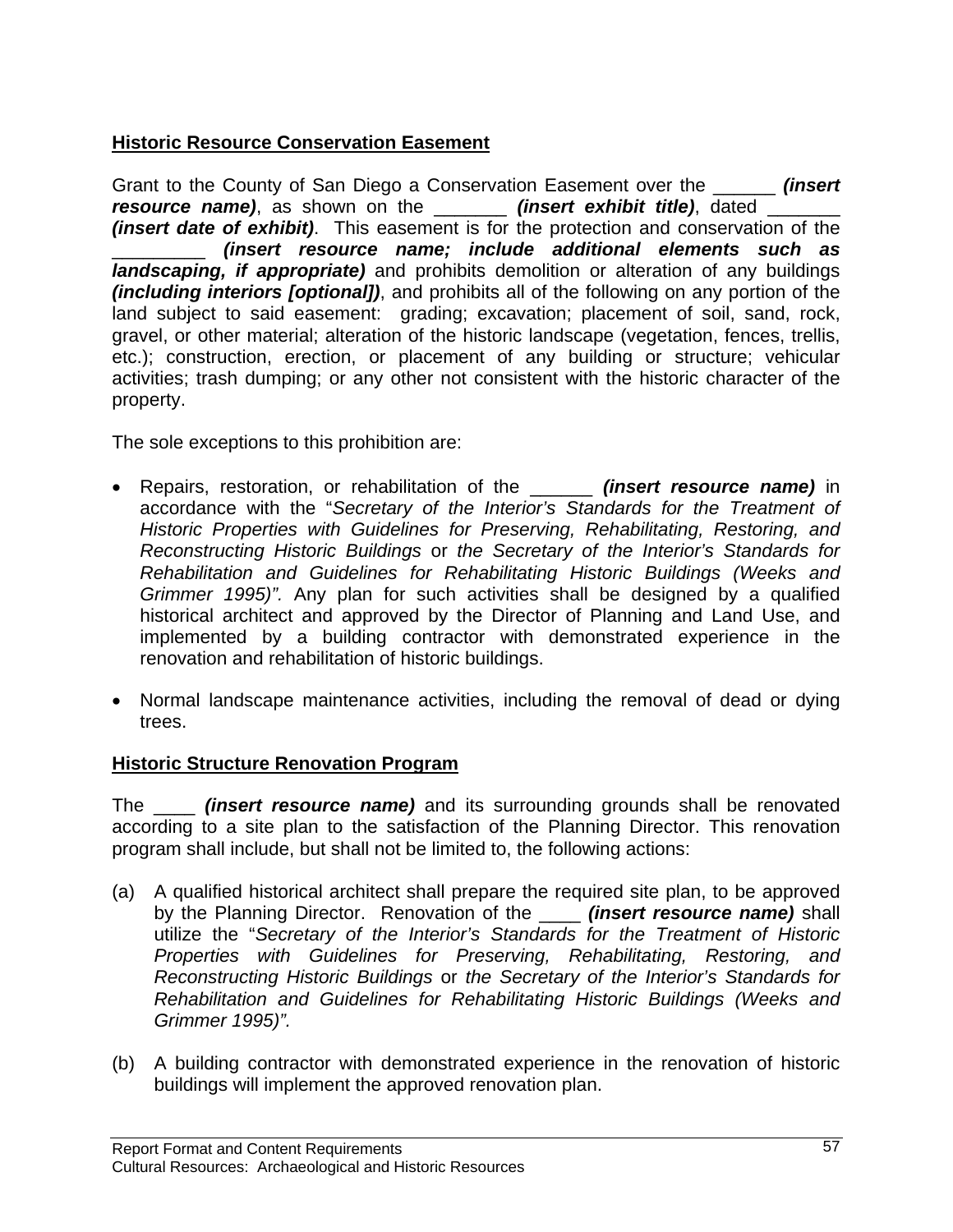(c) The site plan will apply to the design and renovation of both the interior and exterior of the house, any outbuildings, landscaping plans, and any earth moving activity.

## **Landmarking**

The applicant shall prepare and submit to the County of San Diego Historic Site Board (Historic Site Board), an application for Landmark Designation of the \_\_\_\_ *(insert resource name [optional: include applicable elements] – e.g., Dulzura Café and surrounding landscape)* that is described in the \_\_\_\_\_ *(identify source – e.g., cultural resources study, La Mesa Inventory of Historic Resources)* prepared by \_\_\_\_ *(insert author)* dated \_\_\_\_\_ *(insert date of study)*. The Historic Site Board shall examine the Landmark application and make a recommendation to the Director of Planning and Land Use (Director). The Director shall review the nomination for Landmark Designation and make a decision whether the resource is eligible for Historic Designation in accordance with Ordinance 9493 (San Diego County Local Register of Historical Resources adopted August 14, 2002).

## **Regulation of Uses**

*(Note: This condition is to be used for permits that have the capability to regulate uses in a historic structure such as a Major Use Permit, Minor Use Permit, or Site Plan.)*

The *(optional: first floor of the)* \_\_\_\_\_ *(insert resource name)* shall become a *(insert use - e.g., resident activity center)* that will be designed around the historic \_\_\_\_ *(identify historic period - e.g., Victorian)* theme of the house in accordance with the preliminary activity plan described in the **\_\_\_\_** *(insert title of study)* cultural resources report prepared by \_\_\_\_\_ *(insert author)* dated *(insert date of study)*. The plan includes *(insert plan requirements – e.g., interior decorations and furnishings)* that reflect a \_\_\_\_ *(insert historic period - e.g., Victorian residence)* and an activity program that includes, but shall not be limited to, \_\_\_\_ *(insert activities - e.g., flower arranging and planting preparation, period music and songs, serving high tea, the use of historic photographs and graphics to stimulate discussion and reminiscence, interpretive display)* that focuses on the life of \_\_\_\_ *(insert name of historic individual)*, and \_\_\_\_\_ *(describe historic period - e.g., turn-of-thecentury San Diego Victorian)* Culture and Society. The final plan shall be developed and implemented by a County approved historian and approved by the Director of Planning and Land Use.

The sole exceptions to this requirement are:

• The use of the first floor of the house as a \_\_\_\_\_ *(insert use – e.g., pre-marketing office for six months after the certification for occupancy of the senior assisted care facility)*.